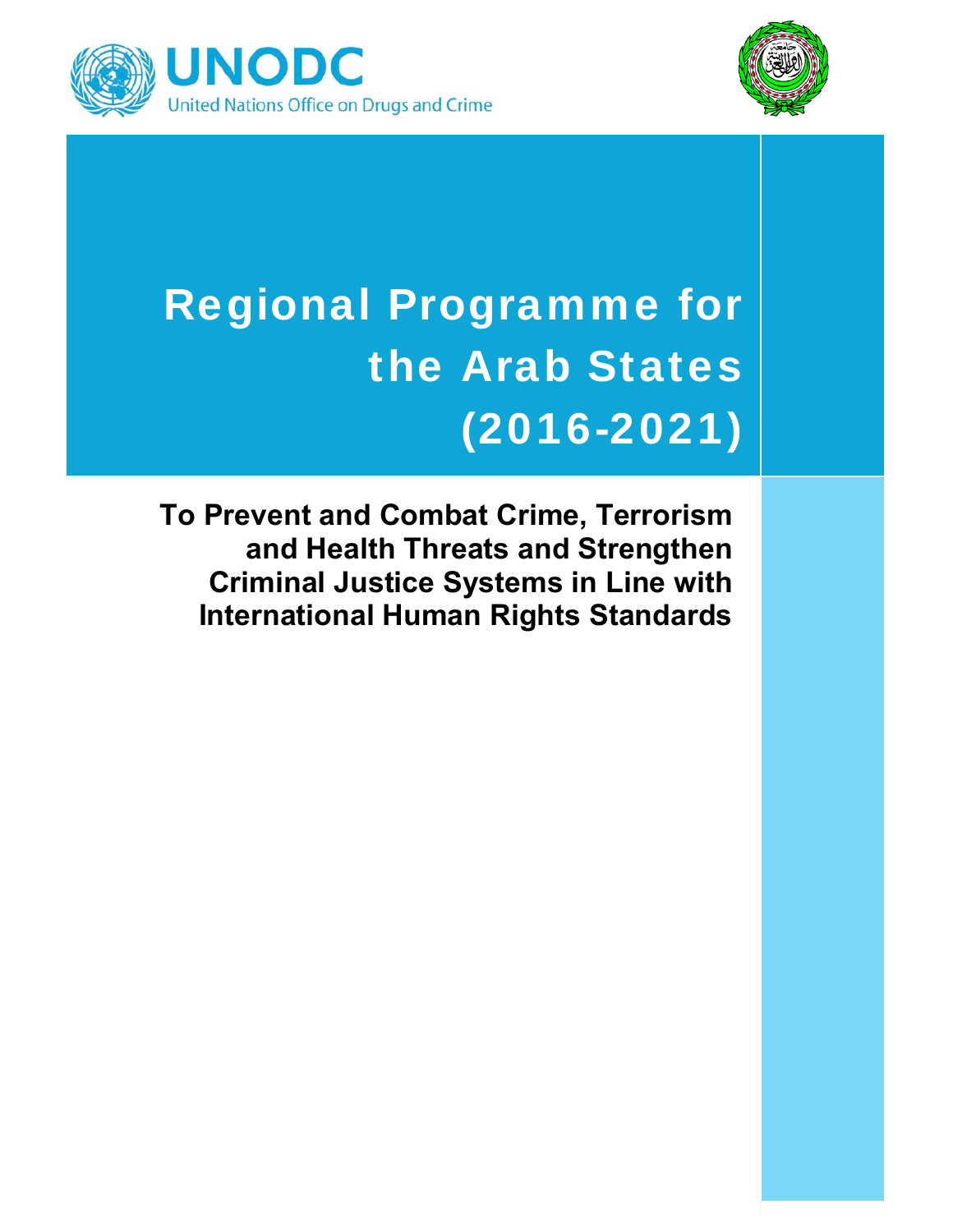# **TABLE OF CONTENTS**

| L   |                                                                      |  |
|-----|----------------------------------------------------------------------|--|
|     | II. GOVERNING BODIES, MANDATES AND CONVENTIONS OF THE UNITED NATIONS |  |
|     |                                                                      |  |
| 3.1 |                                                                      |  |
| 3.2 |                                                                      |  |
|     |                                                                      |  |
|     |                                                                      |  |
|     |                                                                      |  |
|     |                                                                      |  |
|     |                                                                      |  |
|     |                                                                      |  |
|     |                                                                      |  |
|     |                                                                      |  |
|     |                                                                      |  |
|     |                                                                      |  |
|     |                                                                      |  |
|     |                                                                      |  |
|     |                                                                      |  |
|     |                                                                      |  |
|     |                                                                      |  |
| 4.1 |                                                                      |  |
|     |                                                                      |  |
|     |                                                                      |  |
|     |                                                                      |  |
|     |                                                                      |  |
|     |                                                                      |  |
|     |                                                                      |  |
|     |                                                                      |  |
|     | 4.4 SUBPROGRAMME III: COMBATING CORRUPTION AND FINANCIAL CRIMES  29  |  |
|     | 4.5. SUBPROGRAMME IV: CRIMINAL JUSTICE AND CRIME PREVENTION  31      |  |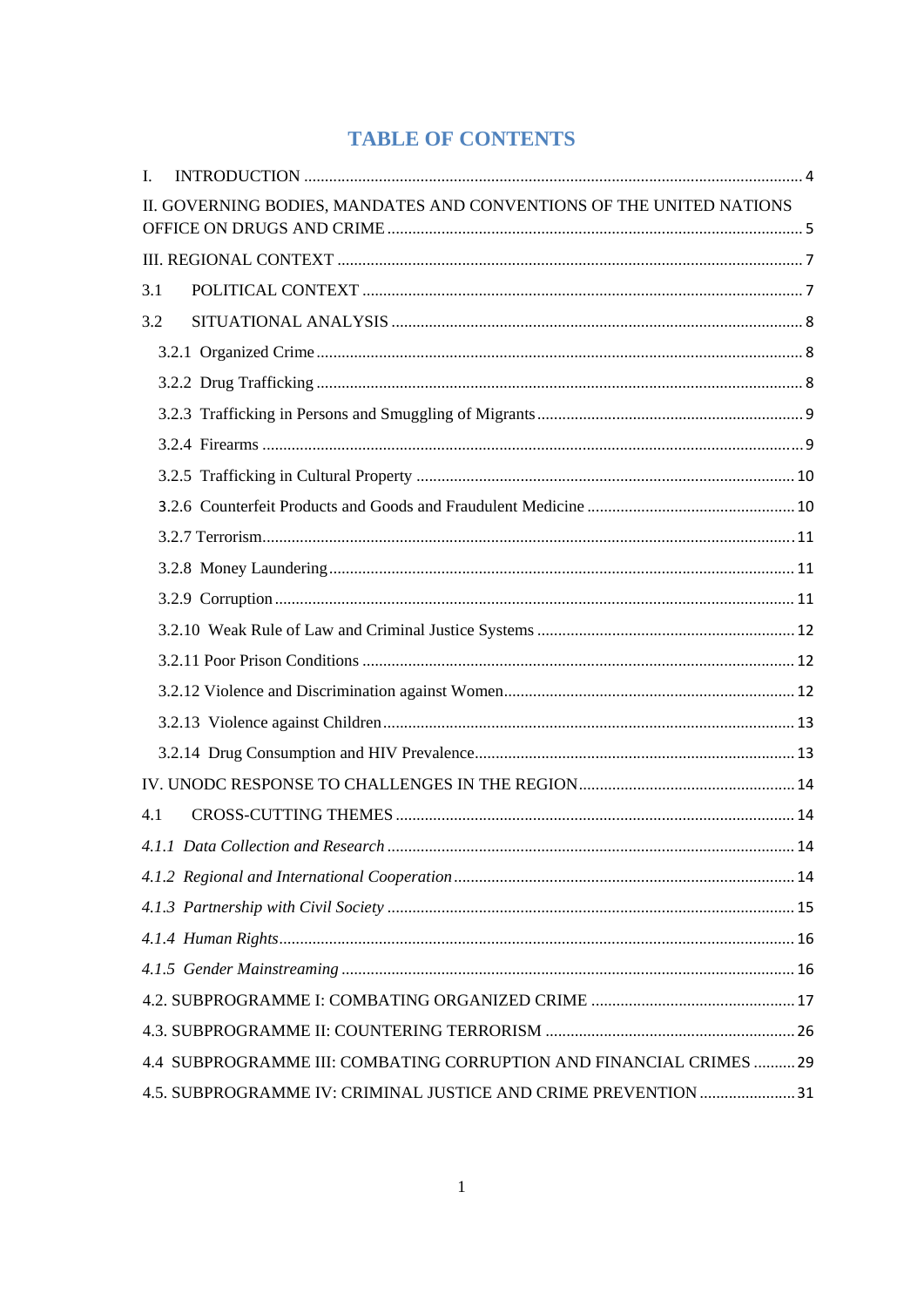| 4.6 SUBPROGRAMME V: PREVENTION OF DRUG USE, TREATMENT AND CARE OF |  |
|-------------------------------------------------------------------|--|
|                                                                   |  |
| V. PROGRAMME GOVERNANCE AND IMPLEMENTATION ARRANGEMENTS  42       |  |
| 5.1 STEERING AND FOLLOW-UP COMMITTEE OF THE REGIONAL PROGRAMME 42 |  |
|                                                                   |  |
|                                                                   |  |
|                                                                   |  |
|                                                                   |  |
|                                                                   |  |
|                                                                   |  |
|                                                                   |  |
|                                                                   |  |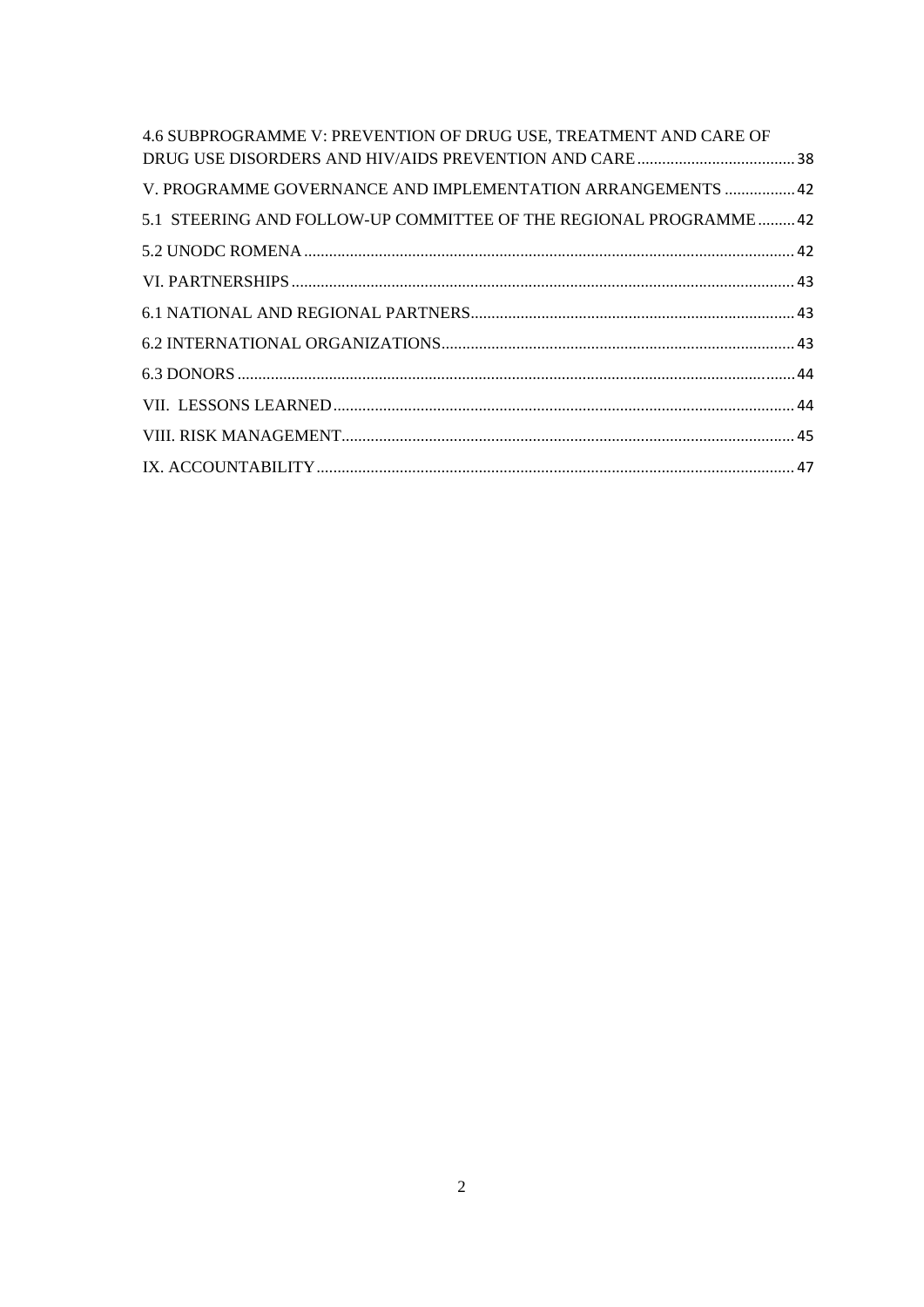# **ABBREVIATIONS**

| <b>AIRCOP</b>   | <b>Airport Communication Project</b>                                       |
|-----------------|----------------------------------------------------------------------------|
| <b>CCP</b>      | <b>Container Control Programme</b>                                         |
| <b>CCPCJ</b>    | Commission on Crime Prevention and Criminal Justice                        |
| <b>CEDAW</b>    | Convention on the Elimination of All Forms of Discrimination against Women |
| <b>CND</b>      | <b>Commission on Narcotic Drugs</b>                                        |
| CSO             | Civil Society Organization                                                 |
| <b>FTF</b>      | Foreign Terrorist Fighters                                                 |
| GCC             | <b>Gulf Cooperation Council</b>                                            |
| ICE             | International Collaborative Exercices (ICE)                                |
| <b>INTERPOL</b> | International Criminal Police Organization                                 |
| ISIL/Daesh      | Islamic State of Iraq and the Levant                                       |
| LAS             | League of Arab States                                                      |
| <b>MENAHRA</b>  | <b>MENA Harm Reduction Association</b>                                     |
| <b>MENANPUD</b> | MENA Network for People Who Use Drugs                                      |
| <b>NPS</b>      | New Psychoactive Substances                                                |
| <b>PICS</b>     | Precursor Incident Communication System                                    |
| <b>RANAA</b>    | Regional Arab Network Against AIDS                                         |
| <b>ROMENA</b>   | Regional Office for the Middle East and North Africa (UNODC)               |
| <b>SDG</b>      | Sustainable Development Goal                                               |
| <b>StAR</b>     | <b>Stolen Asset Recovery Initiative</b>                                    |
| <b>UNAIDS</b>   | Joint United Nations Programme on HIV/AIDS                                 |
| <b>UNCAC</b>    | <b>United Nations Convention Against Corruption</b>                        |
| <b>UNDP</b>     | <b>United Nations Development Programme</b>                                |
| <b>UNDAF</b>    | United Nations Development Assistance Framework                            |
| <b>UNDSS</b>    | United Nations Department of Security and Safety                           |
| <b>UNESCO</b>   | United Nations Educational, Scientific and Cultural Organization           |
| <b>UNODC</b>    | United Nations Office on Drugs and Crime                                   |
| <b>UNTOC</b>    | United Nations Convention against Transnational Organized Crime            |
| <b>VAW</b>      | Violence against Women                                                     |
| <b>WCO</b>      | World Customs Organization                                                 |
| <b>WHO</b>      | World Health Organization                                                  |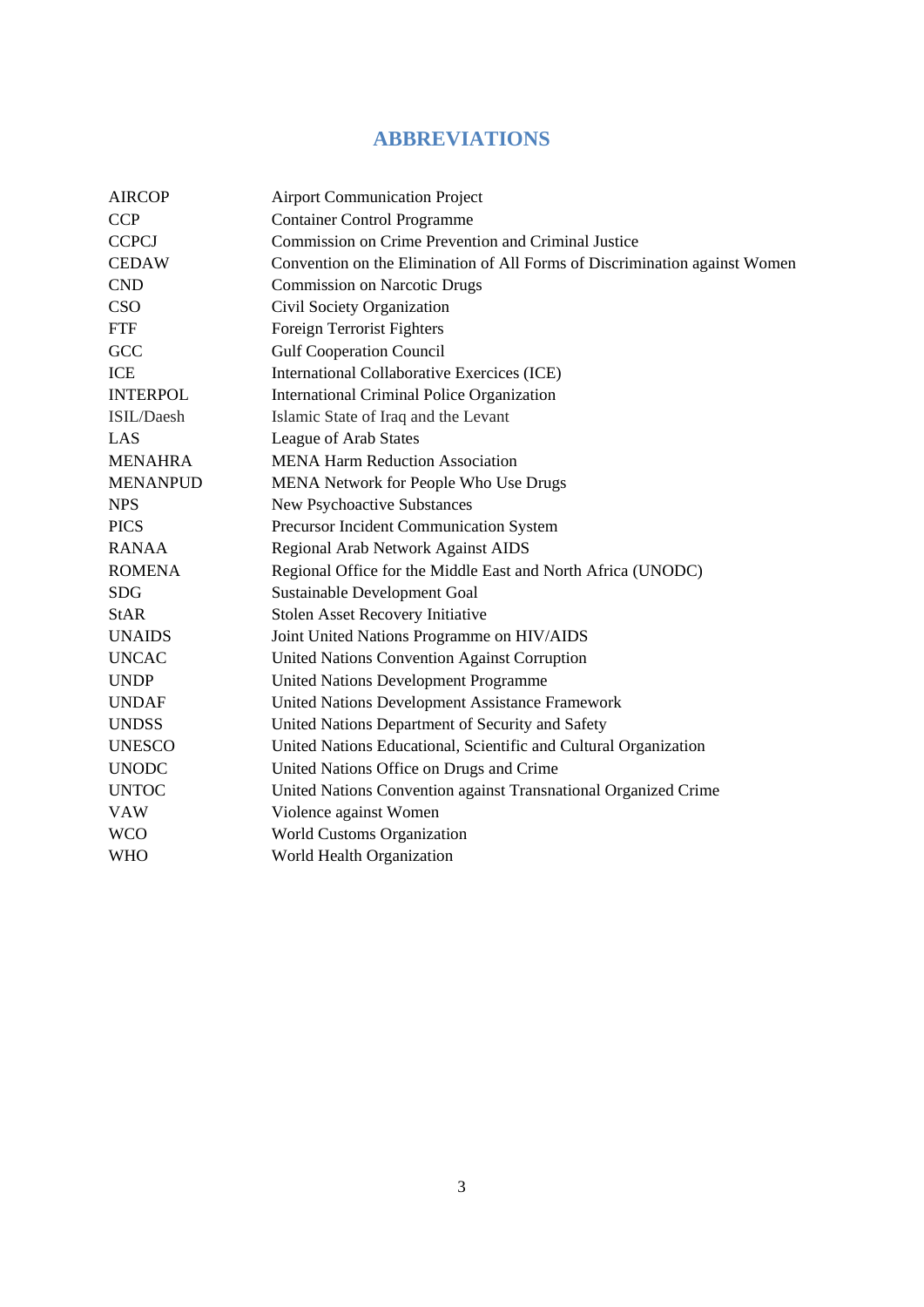# **I. INTRODUCTION**

The Regional Programme for the Arab States to Prevent and Combat Crime, Terrorism and Health Threats and Strengthen Criminal Justice Systems in Line with International Human Rights Standards (2016-2021) (hereafter Regional Programme) is the second Regional Programme of the United Nations Office on Drugs and Crime (UNODC) in the Middle East and North Africa region. It functions as the overarching framework for cooperation between the League of Arab States (LAS), the 18 participating States<sup>1</sup> and UNODC. Upon request of Member States in the region, UNODC will continue the work of its first Regional Programme on Combating Drugs, Crime Prevention and Criminal Justice Reform for the Arab States (2011-2015) (hereinafter referred to as the first Regional Programme), and will include initiatives responding to new and evolving challenges.

The overall objective of the Regional Programme is to support Arab States' efforts to bring peace and stability to the region by enabling governments to more effectively and efficiently combat organized crime, terrorism and corruption, in compliance with the rule of law and human rights standards. Under the Regional Programme's framework, challenges posed by illicit trafficking, terrorism and corruption will continue to be addressed. The strengthening of criminal justice systems and crime prevention as building blocks for security, human rights and peace, will play a prominent role and UNODC will continue to work with national governments to find effective ways to reduce the prevalence of HIV/AIDS.

The Regional Programme is the strategic umbrella for a coherent and integrated approach to the challenges observed in the region and the needs identified through ongoing projects in the region, the indepth independent evaluation of the first Regional Programme and the recommendations of the 2014 (first Regional Programme) Steering and Follow-Up Committee.

#### *Structure*

UNODC assistance in the region under the framework of the Regional Programme is structured around the following five subprogrammes, outlined in more detail below:

- Combating Organized Crime;
- Countering Terrorism;
- Combating Corruption and Financial Crimes:
- Strengthening Crime Prevention and Criminal Justice; and
- **Prevention of Drug Use, Treatment and Care of Drug Use Disorders and HIV/AIDS Prevention** and Care.

Cross-cutting themes to all UNODC initiatives under the five subprogrammes will include:

- **Strengthening of data collection and research;**
- Promotion of regional and international cooperation;
- Fostering of partnerships with civil society; and
- Mainstreaming human rights and gender perspectives.

 <sup>1</sup> The Regional Programme covers 18 Member States in the region: Algeria, Bahrain, Egypt, Iraq, Jordan, Kuwait, Lebanon, Libya, Morocco, Oman, Palestine, Qatar, Saudi Arabia, Sudan, Syria, Tunisia, United Arab Emirates and Yemen. Syria will only benefit from the Regional Programme when the suspension of its activities in LAS is lifted.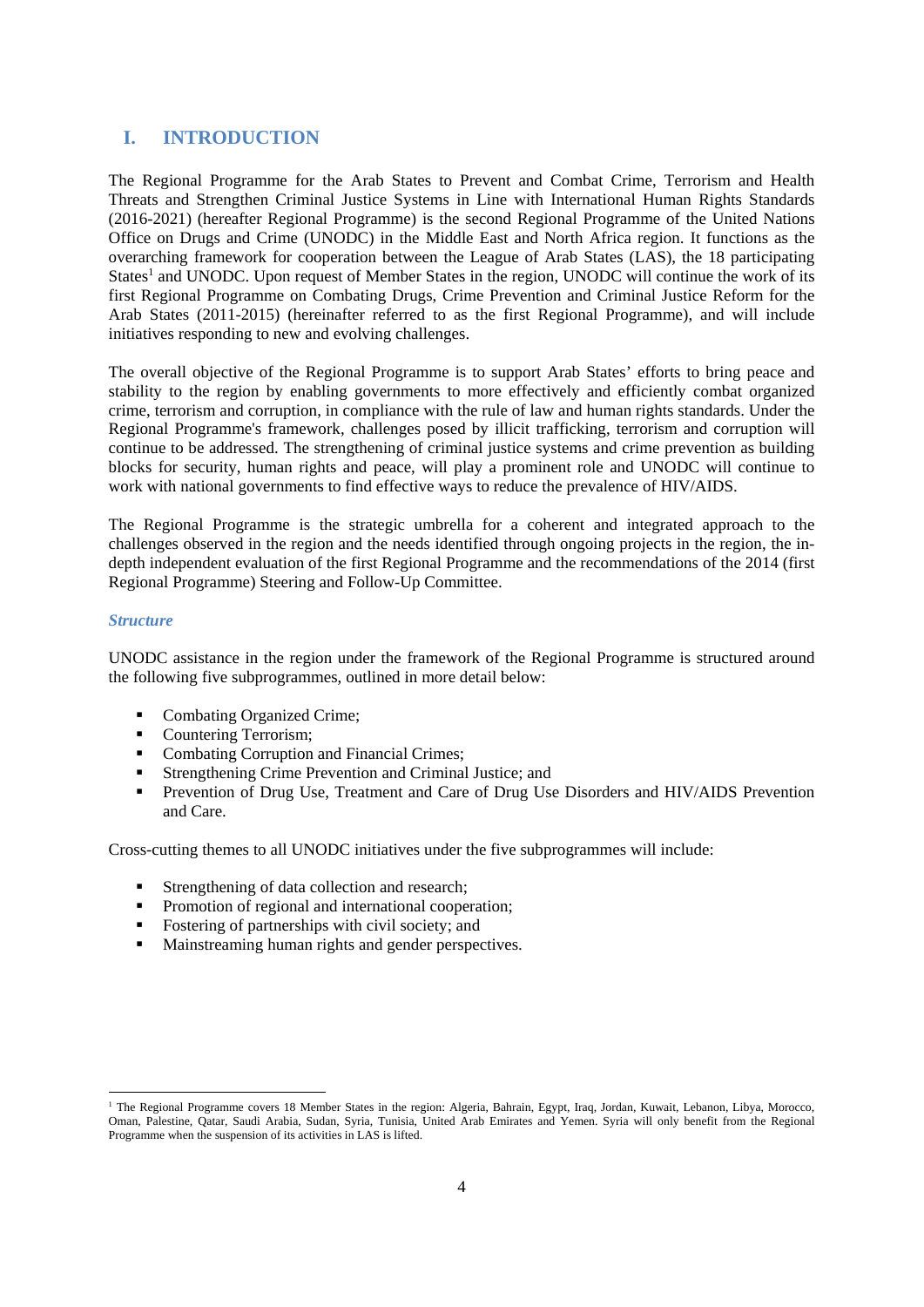# **II. GOVERNING BODIES, MANDATES AND CONVENTIONS OF THE UNITED NATIONS OFFICE ON DRUGS AND CRIME**

The UNODC Regional Programme is designed to prevent and combat crime, terrorism and health threats and strengthen criminal justice systems in line with international human rights standards. It is also consistent with UNODC's strategic framework for 2016-2017, the resolutions adopted by the Commission on Narcotic Drugs (CND) and the Commission on Crime Prevention and Criminal Justice (CCPCJ)<sup>2</sup>, which guide UNODC work at the global level. It is also consistent with the Doha Declaration<sup>3</sup> on integrating crime prevention and criminal justice into the wider United Nations agenda to address social and economic challenges and to promote the rule of law at the national and international levels as well as public participation.

UNODC mandates are grounded in the:

- International drug control conventions4
- United Nations Convention against Transnational Organized Crime (UNTOC) and the Protocols thereto<sup>5</sup>
- United Nations Convention against Corruption (UNCAC)6
- International instruments related to the Prevention and Suppression of International Terrorism7
- United Nations standards and norms in Crime Prevention and Criminal Justice<sup>8</sup>
- Relevant United Nations General Assembly and Security Council Resolutions

As the United Nations specialized entity in criminal justice reform and countering organized crime and terrorism, UNODC possesses the technical expertise to address those challenges in a comprehensive and integrated manner. UNODC offers support in the adoption and implementation of international conventions and instruments on drugs, crime and terrorism and direct technical assistance for law enforcement and justice authorities and professionals. As the guardian of the United Nations drugs and crime conventions, UNODC focuses on strengthening its partners' capacities to act in a more effective, efficient, and fair manner, in accordance with international law, standards and norms.

#### *Sustainable Development Goals and 2030 Agenda for Sustainable Development*

On 25 September 2015, United Nations Member States formally adopted "*Transforming our world: the 2030 Agenda for Sustainable Development,"* with its 17 Sustainable Development Goals (SDGs) and targets. The Agenda is intended as "*a plan of action for people, planet and prosperity that seeks to strengthen universal peace in larger freedom."* In particular, the 2030 Agenda affirms explicitly that "*there can be no sustainable development without peace and no peace without sustainable development".*  The Agenda draws together the strands of peace, rule of law, human rights, development and equality into a comprehensive and forward-looking framework. Reducing conflict, crime, violence, discrimination, and ensuring inclusion and good governance are key elements of people's well-being and essential for

<sup>&</sup>lt;sup>2</sup> UNODC reports to and receives its mandates from its governing bodies; CND and CCPCJ. CND is the central policy-making body for drugrelated matters within the United Nations system, providing Member States with a forum to exchange expertise, experience and information on drug-related matters and to develop a coordinated response. CCPCJ is the central body within the United Nations system covering crime prevention and criminal justice policy, including the rule of law, aspects of counter-terrorism and other non-drug transnational organized crime challenges.

<sup>&</sup>lt;sup>3</sup>https://www.unodc.org/documents/congress//Declaration/V1504151\_English.pdf

<sup>4</sup> https://www.unodc.org/unodc/en/commissions/CND/conventions.html <sup>5</sup>https://www.unodc.org/documents/middleeastandnorthafrica/organised-

crime/UNITED\_NATIONS\_CONVENTION\_AGAINST\_TRANSNATIONAL\_ORGANIZED\_CRIME\_AND\_THE\_PROTOCOLS\_THERET O.pdf

http://www.unodc.org/documents/treaties/UNCAC/Publications/Convention/08-50026\_E.pdf<br><sup>7</sup>https://www.unodc.org/documents/terrorism/Publications/Int. Instruments. Prevention, and St

<sup>&</sup>lt;sup>7</sup>https://www.unodc.org/documents/terrorism/Publications/Int\_Instruments\_Prevention\_and\_Suppression\_Int\_Terrorism/Publication\_-\_English\_-\_08-25503\_text.pdf

<sup>&</sup>lt;sup>8</sup>https://www.unodc.org/pdf/criminal\_justice/Compendium\_UN\_Standards\_and\_Norms\_CP\_and\_CJ\_English.pdf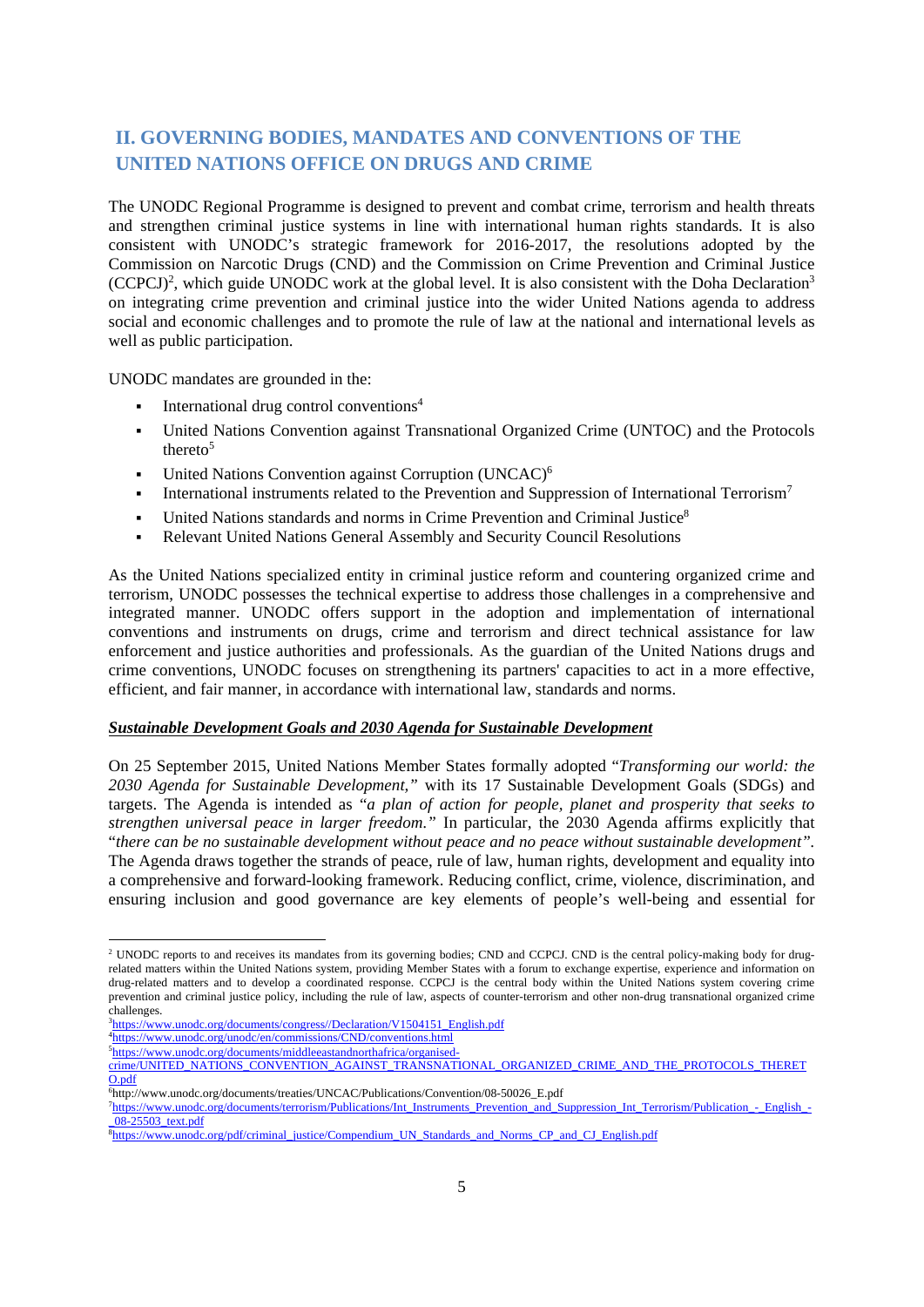securing sustainable development. This is a universal agenda that requires profound transformations and a new global partnership.

The aim of any development programme is to ensure that security and rule of law are key to empowering individuals as right holders. Through the post-2015 development agenda, the international community has a unique opportunity to prioritize the rule of law, security, and the fight against organized crime and illicit trade. Understanding the nature and extent of illicit cross-border trafficking, as well as the size of markets, flows of goods, and the involvement of organized criminal groups is essential to designing effective responses. International efforts to address issues hampering development, including illicit crossborder trade and movement, must not be limited to hard measures such as strengthening borders and law enforcement capacities. Instead, they require multidisciplinary responses that integrate rule of law, development, human rights, social and security approaches, involving all sectors of government and society at the national, regional and international levels.

The Regional Programme will contribute to achieving the relevant SDGs<sup>9</sup> set forth in the 2030 Agenda. All UNODC mandates reflect universal aspirations embedded within the SDGs, and UNODC has the technical expertise and experience in capacity building in the region to support Member States in reaching particular goals, namely:

- Goal 3: Ensure healthy lives and promote wellbeing for all at all ages.
- **Goal 5:** Achieve gender equality and empower all women and girls.
- **Goal 10:** Reduce inequality within and among countries.
- **Goal 16:** Promote peaceful and inclusive societies for sustainable development, provide access to justice for all and build effective, accountable and inclusive institutions at all levels.
- **Goal 17:** Revitalize the global partnership for sustainable development.

Goal 16 is of particular importance to UNODC as it ensures that the rule of law, peace and security are included in the new global agenda. UNODC will contribute to ensure that all global treaties, norms and standards (i.e. UNTOC, UNCAC, drug conventions, UN standards and norms on criminal justice and crime prevention, as well as the legal instruments against terrorism) are effectively inserted in national and regional agendas, as this is a key post-2015 challenge.

Equally, UNODC's work on drugs and health is inextricably linked to multiple Targets of Goal 3. The Office has an existing mandate on a number of fronts, including supporting a balanced public healthoriented approach to the drug problem, by working to end discrimination against, and promote interventions for, people who use drugs, and strengthening the access to comprehensive, evidence-based, and gender-responsive services for prevention of drug use and treatment of substance use disorders, including as an alternative to imprisonment. UNODC is also mandated to provide HIV prevention, treatment and care among people who use drugs and in prisons.

Consequently, in the context of SDGs, the Regional Programme will mainstream crime and drug control in the development agenda, strengthen the policy dialogue with national and regional stakeholders in promoting the rule of law to combat transnational organized crime and terrorism, improve the dialogue and cooperation with civil society, and support "knowledge networks" across the region.

Further, in line with SDGs, major topics under the Regional Programme will also include: the tackling of corruption and money laundering at all levels, as these hinder economic development and facilitate the financing of terrorism; the improvement of prison management and respect for human rights therein to prevent prisons from becoming grounds for radicalization and extremism; and the fight against trafficking in human beings, drugs, arms and cultural property. Additional focus will be on eliminating all forms of violence against all women and girls, including trafficking, sexual and other types of exploitation.

 <sup>9</sup> For more information on and a complete list of the new SDGs see: http://www.un.org/sustainabledevelopment/sustainable-development-goals/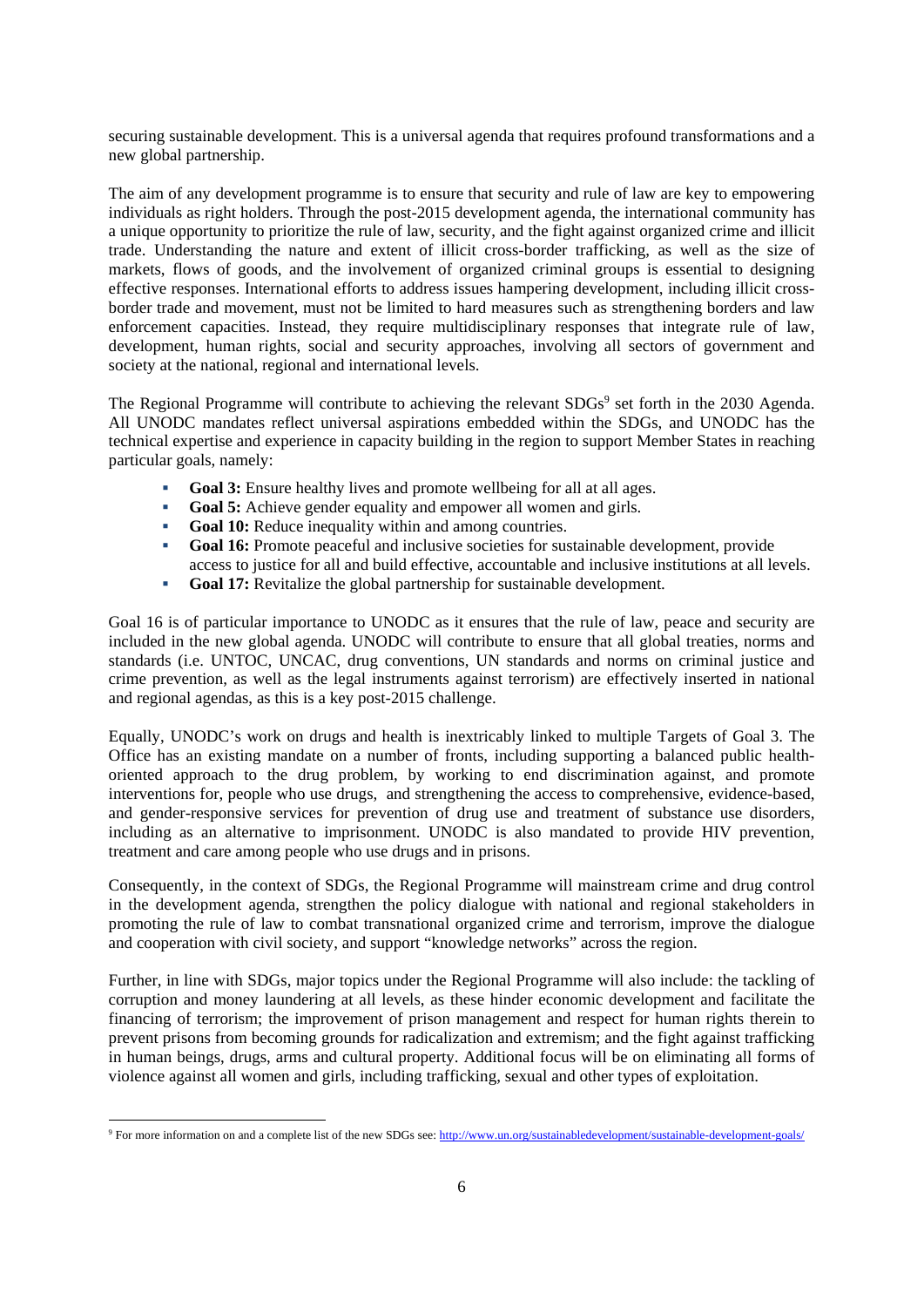#### *United Nations Office on Drugs and Crime in the Middle East and North Africa Region*

UNODC has been supporting Member States in the region since 1992 with programmes and activities to strengthen the response to national, regional and transnational threats related to drugs, organized crime, terrorism and corruption and to build effective and humane criminal justice systems.

UNODC has a Regional Office for the Middle East and North Africa (ROMENA) in Egypt and Programme Offices in Jordan, Lebanon, Libya, Morocco, Palestine, Tunisia, and the United Arab Emirates.

In partnership with the LAS, UNODC developed and implemented its first Regional Programme over the period 2011-2015. Despite the fundamental political transformations that occurred in the region starting in 2010, thus deeply changing the geopolitical and security framework in many countries, UNODC succeeded in providing significant contributions in areas such as criminal justice reform, combating transnational crimes, human trafficking, corruption, drug abuse, and strengthening border control.

Upon request of, and in consultation with, Member States in the region, UNODC has developed this second Regional Programme for the period 2016-2021 taking into account experiences and lessons learnt and the findings of the in-depth independent evaluation<sup>10</sup> of the first Regional Programme, as well as the challenges and needs identified in the region through ongoing projects and during consultations with Member States.

# **III. REGIONAL CONTEXT**

## **3.1 POLITICAL CONTEXT**

Since 2010, the Arab region has been undergoing profound political and social transformations and changes that inspired widespread hopes for electoral, policy and institutional reforms. Demands voiced by millions of protesters taking to the streets had common elements across the countries in the region: improved governance and human rights, an end to corruption, and inclusive economic opportunities.

The impact and effect of these political changes varied across the region as a result of diverse responses to the challenges by individual countries. . In some countries, long-standing autocratic rule was removed while in others, possibilities for more pluralistic or democratic developments opened up. In countries such as Iraq, Libya, and Yemen, violent conflicts continue. In Syria, a full-fledged war has been on-going for more than four years and has caused one of the worst humanitarian crises in the world with millions of internally displaced persons and refugees impacting the security and social cohesion of bordering countries, the region and beyond. Jordan and Lebanon are most notably impacted, with Lebanon experiencing a particularly volatile security situation.

Militant extremist organizations, in particular the Islamic State of Iraq and the Levant (ISIL/Daesh) and other violent non-State actors are gaining strength in the region. Power vacuums in some States, and States that no longer able to control their borders, provide fertile grounds for transnational organized criminal and terrorist organizations. Five years after the political changes began, many of the countries in the region find themselves in an unstable and turbulent environment, and citizen focus has shifted from hopes for political reform to conflict management and seeking peace and stability as a priority.

 <sup>10</sup> For more detailed information on the first Regional Programme, on its achievements and activities undertaken, please refer to the in-depth evaluation of the first Regional Programme for the Arab States: https://www.unodc.org/documents/evaluation/indepthevaluations/2015/RP\_Arab\_States\_Final\_Evaluation\_July\_2015.pdf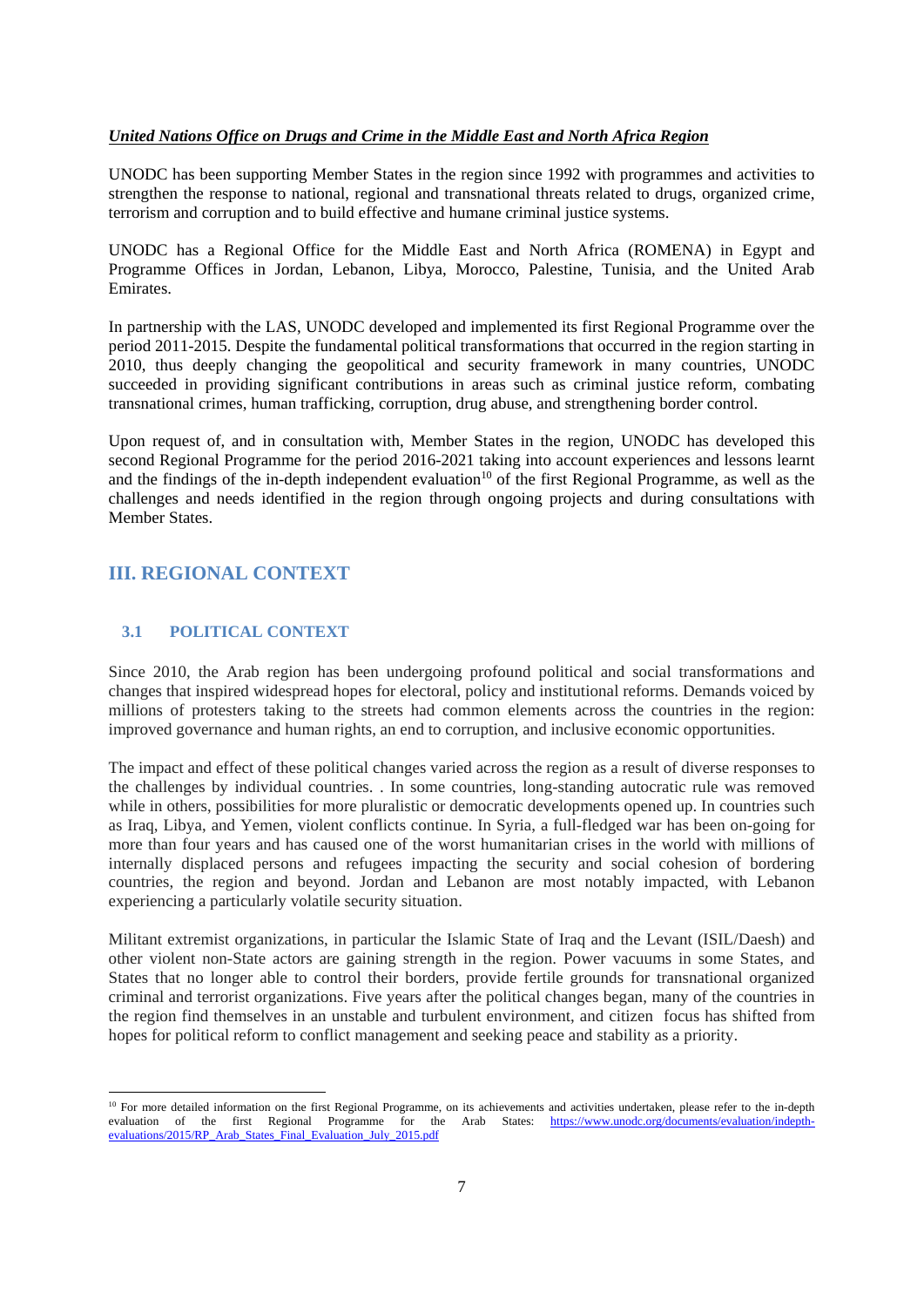An aggravating element is the fact that most of the Arab countries suffer from serious economic and socio-political problems resulting in high levels of unemployment and poverty. Perceived lack of security has negatively impacted tourism and foreign direct investment, two major economic pillars for several Member States in the region. Weak social infrastructure, such as education, health care and social security systems, is a common problem in many of the countries in the region, further undermining stability.

At present, the region is facing several challenges in the political, economic, social, religious and energy sectors which are key to its future and the future of wider regional and international security. Security challenges and the spread of terrorism appear to be the most imminent threats to many Member States. A comprehensive and well-integrated programme, at both national and regional levels, to improve security, justice and human rights as well as human security is the most promising approach for sustainable security, stability, peace and development in the region.

## **3.2 SITUATIONAL ANALYSIS**

The following section provides a brief overview of the main drugs, organized crime and terrorism related threats and challenges facing the region. The focus of the profile is on areas relevant to UNODC mandates under the five subprogrammes of the Regional Programme, namely, a) Combating Organized Crime; b) Countering Terrorism; c) Combating Corruption and Financial Crimes; d) Strengthening Crime Prevention and Criminal Justice; and e) Prevention of Drug Use, Treatment and Care of Drug Use Disorders and HIV/AIDS Prevention and Care.

#### *3.2.1 Organized Crime*

At present, headlines about the Middle East and North African region are focused on the security threat posed by extremist militant organizations. However, the growth of transnational organized crime networks in the region is also significantly threatening national and regional security. The current political instability across the region caused by armed conflict in several countries has led to a deterioration of the capacity of several Arab States to exert effective control over their borders. These circumstances, combined with weak economies with reduced employment opportunities and youth often traumatized by conflict, as well as the geographic proximity to lucrative European black markets, provide fertile ground for criminal groups and networks to prosper. Of major concern to the region is that some organized criminal groups have changed their modus operandi in relation to extremist militant organizations with apparent symbiotic or outright cooperative dynamics between them resulting in significant amounts of funding for terrorist groups who benefit from illicit trafficking by acting as protectors or facilitators.<sup>11</sup>

#### *3.2.2 Drug Trafficking<sup>12</sup>*

Illicit cultivation of cannabis continues in most North African countries. While Morocco still faces challenges of cannabis resin production , Lebanese cannabis has increasingly been seized over the past years. In addition, Afghan cannabis is trafficked to the Gulf States and to the Middle East. Heroin originating from Afghanistan has been typically trafficked to the Middle East through Iraq and Turkey. As border controls have become more efficient between Turkey and Iran, a southern route has emerged in recent years, starting from Afghanistan through Pakistan and southern Iran, transiting through the Middle East and the Gulf States, and continuing along the coastlines of East and West Africa as well as through South-East Asia en route to final destinations in Asia and Europe. A significant increase in heroin seizures was recorded in several countries in the region over the past years. In 2014, for example, heroin seizures in Egypt almost tripled compared to the year before. The same trend can be observed with

<sup>&</sup>lt;sup>11</sup> Organizations would either allow safe passage for illicit trafficking through territory they control, or take over the logistics for the transit of goods and people through these area(s) . For more information on the nexus between organized crime and terrorism, see the "*Report of the*  Secretary-General on the Threat of Terrorists benefiting from Transnational Organized Crime", 21 May 2015.<br><sup>12</sup> Data and information in this section are taken from the 2013 and 2014 World Drug Reports, 2013 and 2014 INCB r

reports.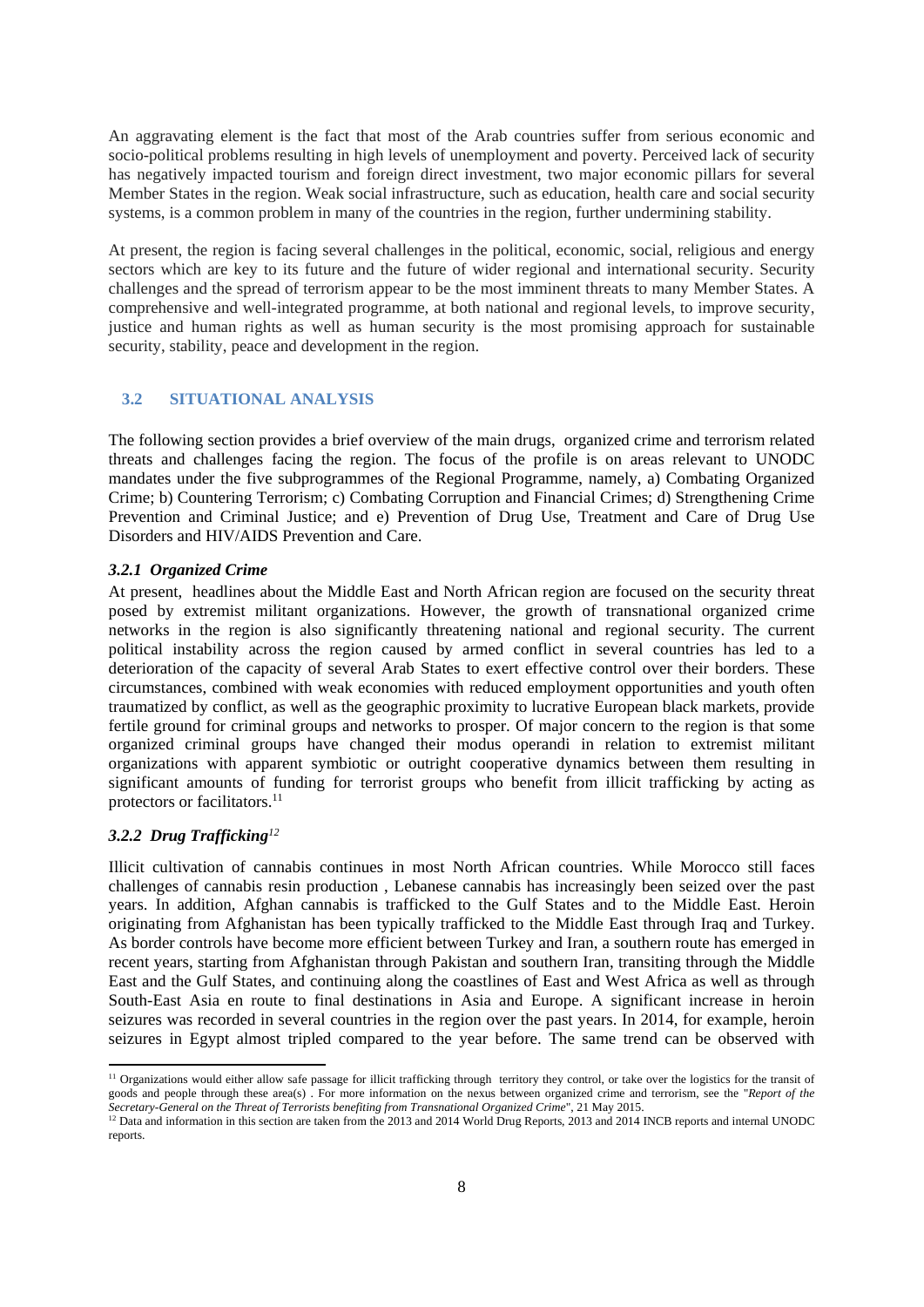cocaine. Major maritime seizures in 2014 seemingly destined for Egypt, Jordan, Saudi Arabia and the United Arab Emirates, account for more than what was intercepted in the entire region during the period 2010-2013. Whether traffickers are trying to find new routes into Europe or whether there are other reasons behind this new trend, such as uncollected shipments, is still unclear. Furthermore, cocaine seizures indicate transit from the North African region to West Africa, which points to a shift in trafficking routes as North Africa used to function as transit for cocaine going through West Africa *en route* from South America to Europe.

Saudi Arabia is perceived as a prime destination and the largest market for amphetamine sold as counterfeit Captagon tablets, which are smuggled into the country through Jordan and Syria. The use of containers via maritime routes to smuggle the drug has been repeatedly reported over recent years. The abuse of Tramadol, a synthetic opioid not under international control or regulation, has become an increasingly alarming problem in a number of Arab States and much of the African continent.<sup>13</sup> It is trafficked mainly from China and India by sea to Egypt, Libya and the United Arab Emirates. On a smaller scale, increasing seizures of new psychoactive substances (NPS) have been recorded in the region over the past years.

#### *3.2.3 Trafficking in Persons and Smuggling of Migrants*

Trafficking in persons and migrant smuggling are of concern to all countries in the region, either as countries of origin, transit or destination. The volatile political transition in the Arab countries, in particular the conflicts in Iraq, Libya, Syria and Yemen, have generated flows of refugees and population displacements not witnessed since the end of World War II. More than 53 per cent of the world's refugees are in the Arab region, which hosts only 5 per cent of the global population.<sup>14</sup> In 2015 alone, 1,014,836 asylum seekers and irregular migrants arrived in Europe by sea, while 3,772 are believed to have perished at sea.15 Migrants from the Horn of Africa move northwards through North African countries to reach Europe. Despite the worsening situation in Yemen and Libya, there is noticeable migrant smuggling activity across the Gulf of Aden to Yemen and on the Central Mediterranean route, and Egypt has emerged as one of the main transit points. Egyptian security forces report arresting more than 6,000 persons attempting to illegally enter or leave the country between October 2014 and April 2015.16

The main routes used for trafficking in persons recorded in the region include: domestic trafficking between rural areas and the main cities in all countries of the region; regional trafficking from less affluent countries in North Africa to more affluent countries in the Gulf region; international trafficking to all Arab countries and especially to the Gulf States from South and South-East Asia, Sub-Saharan Africa, Eastern Europe, the Caucasus and Central Asia; and international trafficking from North Africa and the Middle East to Europe, the United States, and Canada.<sup>17</sup> Regional instability has allowed criminal and terrorist organizations to move persons across borders more freely. Trafficking in persons and smuggling of migrants across or through the region indicates the presence of sophisticated and well-entrenched organized criminal networks within the region, likely in collaboration with criminal networks in other regions.

## *3.2.4 Firearms*

Given that the region is currently one of the most unstable in the world, the threat posed by illicit trafficking in arms is heightened, especially given the rise of terrorist organizations such as ISIL/Daesh and other violent non-state actors. Arms trafficking occurs in or through almost all countries,

<sup>&</sup>lt;sup>13</sup>Report of the 25<sup>th</sup> meeting of Heads of National Drug and Law Enforcement Agencies/Africa, 14-18 September 2015, in Algiers.

<sup>&</sup>lt;sup>14</sup>Carnegie Endowment for International Peace: 'Syria in Crisis; The Middle East 2015: What to Watch'; December 2014.<br><sup>15</sup>International Organization of Migration: "Missing Migrant Project", (http://missingmigrants.iom.int

 $\frac{16}{15}$  Regional Mixed Migration Secretariat: 'Regional Mixed Migration 2<sup>nd</sup> Quarter Trend Analysis 2015'; August 2015.<br><sup>17</sup> The Arab Initiative to Build National Capacities to Combat Human Trafficking in the Arab Co the MENA Region', 2013.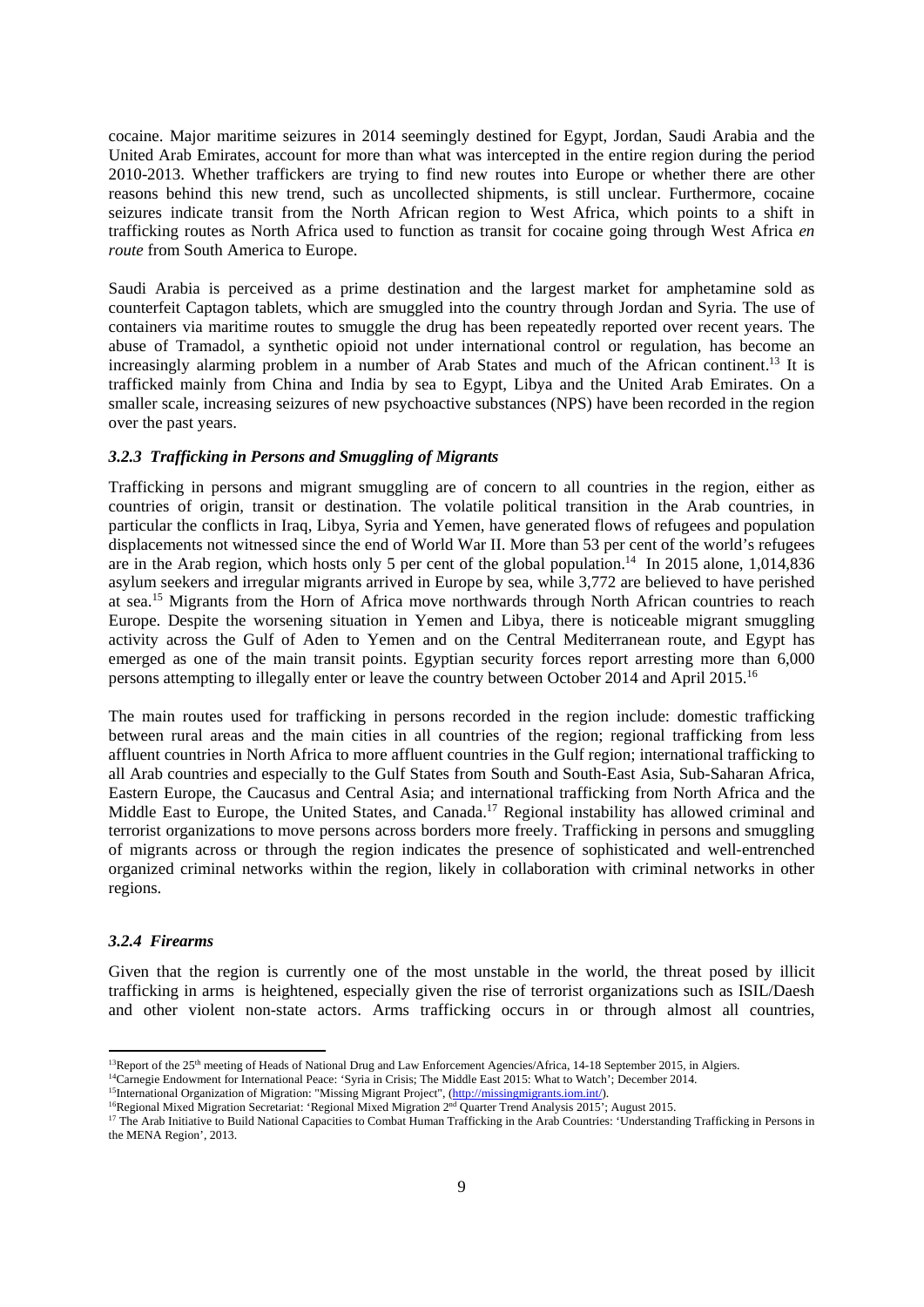strengthening the military capacity of terrorist organizations operating in different parts of the region. In 2014, the Small Arms Survey recorded 24 new groups in possession of either man-portable air defence systems or anti-tank guided weapons in the region.<sup>18</sup> The current abundance of firearms following the collapse of the Qaddafi regime in Libya and the violent conflicts within the region are seen as key drivers to the flourishing of illicit trade in weapons.

#### *3.2.5 Trafficking in Cultural Property*

Available data on trafficking in cultural property is very limited. In a 2011 publication,<sup>19</sup> UNODC estimated that the proceeds of transnational crime related to art and cultural property amounted to about 0.8 per cent of all illicit financial flows - between US\$ 3.4 and 6.3 billion. Political instability, security challenges, corruption and a lack of resources to control borders and secure archaeological sites or museums, leave many countries vulnerable to the loss of their cultural property. Of great concern is also the fact that much of the looting is related to protected antiquities being excavated for which no established records exist, meaning that current monitoring systems (red lists, inventories of stolen artefacts, etc.) are largely irrelevant. At present, terrorist organizations have effective control over territory that harbours invaluable cultural heritage. Egypt, Iraq, Libya and Syria have also suffered from widespread looting of antiquities over the past few years.

#### *3.2.6 Counterfeit Products and Goods and Fraudulent***<sup>20</sup>** *Medicine*

The flow of counterfeit goods and fraudulent medicine across the world has increased dramatically over recent years, and the Arab region is no exception. Media reports indicate that up to 56 per cent<sup>21</sup> of goods traded in the Arab markets may not be genuine. Most of the world's counterfeit products can be traced back to East Asia in general, and China in particular. Counterfeit goods often pass through free trade zones in the United Arab Emirates on their way to Europe. Saudi Arabia seized 125 million counterfeit units in 2013, an increase of 127 per cent compared to 2012.<sup>22</sup> The Moroccan National Committee for Industrial Property and Anti-Counterfeiting<sup>23</sup> reported seizing more than 3.3 million counterfeit items in 2013, triple the amount of counterfeit goods seized in  $2012.<sup>24</sup>$ 

Of particular concern are fraudulent medicines and the illegal re-importation (parallel trade) of medicines as they can have serious or fatal public health consequences. Falsified medicines may contain no active pharmaceutical ingredient, inaccurate dosage or the wrong active pharmaceutical ingredient, and can thus lead to serious health damages. Laboratories have confirmed the presence of various groups of chemicals such as pesticides, rat poison, brick dust, leaded paint, cartridge ink and floor polish in counterfeit medicines.

Estimates by the World Health Organization (WHO) suggest that as much as 35 per cent of the entire pharmaceutical market in the Middle East may be illicit, and reaches all levels of the industry, from common antibiotics and painkillers to medicines for the treatment of schizophrenia and cancer. In particular, Iraq's healthcare system is struggling with unregulated pharmaceuticals as unsecured borders and the collapse of the existing regulatory regime have meant that such counterfeits are regularly smuggled into the country and are pervasive in the domestic supply.<sup>25</sup> A number of organized criminal networks specialized in fraudulent medicines have been dismantled in the past few years. However, the phenomenon is still widespread given the volatile security situation and the lack of access to medicines.

 <sup>18</sup> Small Arms Survey, 'Armed Groups and Guided Light Weapons 2014 Update with MENA focus, 2014.

<sup>19</sup>UNODC: 'Estimating illicit financial flows resulting from drug trafficking and other transnational organized crimes'; 2011.

<sup>&</sup>lt;sup>20</sup> The term "fraudulent" medicine may encompass the concept of "counterfeit". See also CCPCJ Resolution 20/6 (2011) on Countering fraudulent medicines, in particular their trafficking.

<sup>&</sup>lt;sup>21</sup> For example,http://www.emirates247.com/eb247/economy/uae-economy/counterfeit-goods-cost-uae-and-other-gulf-countries-18bn-2009-12-14-1.22570 and http://www.alquds.co.uk/?p=419951

<sup>22</sup>Saudi Customs Report 2013.

<sup>23</sup>http://www.stopcontrefacon.ma/saisie-aux-frontieres

<sup>&</sup>lt;sup>24</sup>http://www.stopcontrefacon.ma/sites/default/files/synthese-etude-contrefacon.pdf

<sup>&</sup>lt;sup>25</sup> Dunia Frontier Consultants: 'Counterfeits, Parallel Trade Disrupt MENA Pharma', 2015.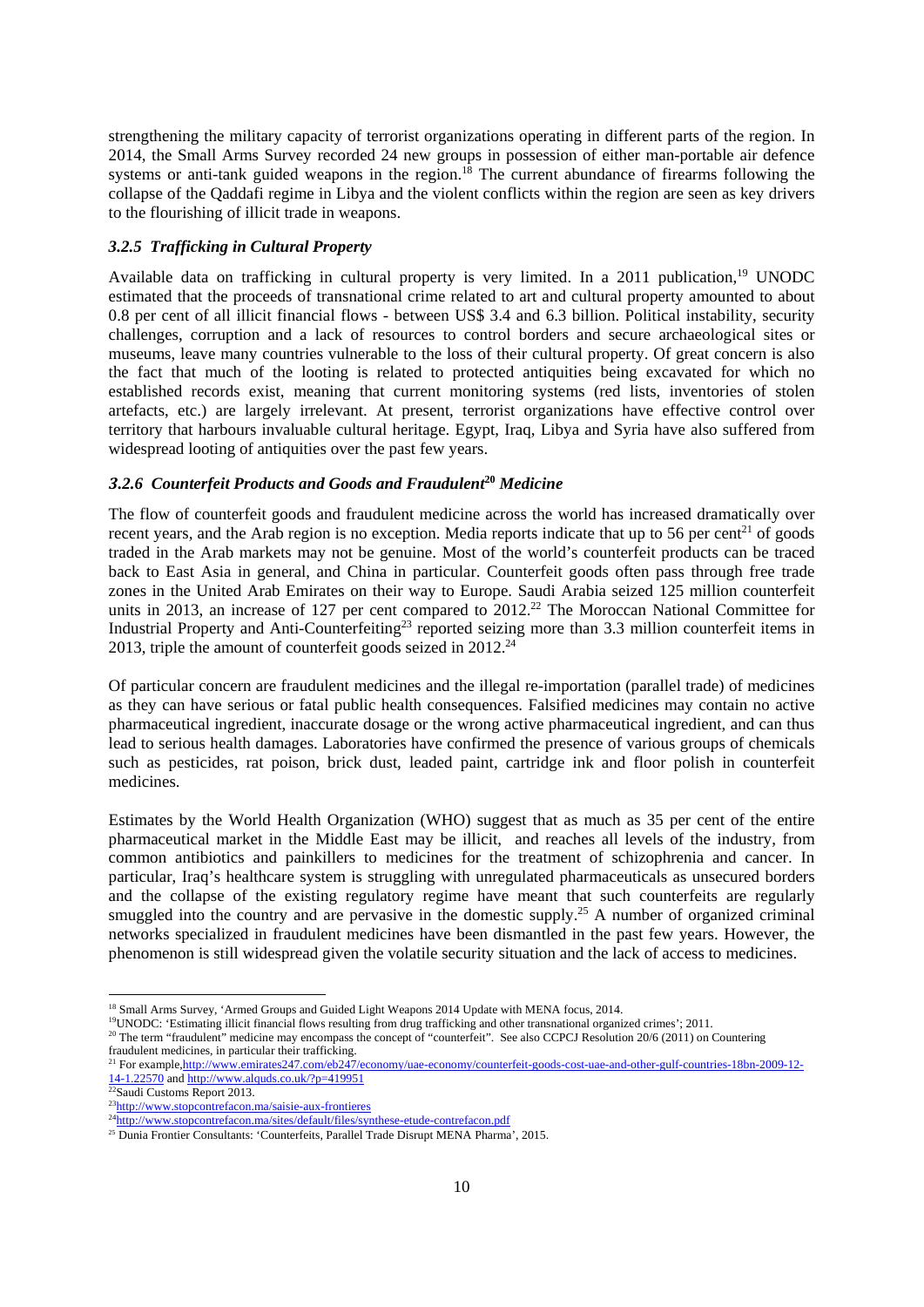#### *3.2.7 Terrorism*

Terrorism is currently perceived as the biggest threat to national security to countries both inside and outside the region. Power vacuums in some States in the region, porous borders and an expansion of nonor under-governed territories due to the political changes have created fertile grounds for extremist organizations and other violent non-State actors: ISIL/Daesh, al-Qaeda, Ansar al-Sharia or Jabhat al-Nusra, to name a few. The civil war in Syria is leading to a strengthening of violent extremism<sup>26</sup> that leads to terrorism. The sudden expansion of ISIL/Daesh since June 2014 and its control over various zones in Syria and Iraq, its capability to take over important cities such as Mosul, as well as the recent attacks in Northern Sinai (Egypt), pose a great threat to international peace and stability.

A further threat of terrorism comes from foreign terrorist fighters (FTF) returning to their home Arab countries, a phenomenon known from the pre-9/11 Afghanistan conflict. It is estimated that over 30,000 fighters from outside Iraq and Syria have joined the fighting there, $27$  supporting a range of militant organizations, including ISIL/Daesh. Around 3,00028 of these fighters are from Europe, the rest coming from the other countries of the world.<sup>29</sup> Returning terrorists present an acute risk to their home nations. As they have learned certain skills such as bomb making, sharpshooting and clandestine communication, they can contribute to further radicalization of existing groups in the countries. There is also a risk that they have connected with a broad set of networks to call upon for future potential attacks in their home country.

#### *3.2.8 Money Laundering*

Money laundering is closely linked to corruption, organized crime and the financing of terrorism – issues that are all of great concern to the security and stability of the region at present. Due to current levels of corruption in the region, money laundering activities have reportedly increased in the past several years. This trend is partly explained by the large sums of illegally earned money that are transferred abroad. Fighting money laundering is a challenging task in the region, as some anti-money laundering efforts may be perceived as conflicting with established tradition, such as money or value transfer services (remittance), gifts or deference to clients. The delay in enacting and enforcing the necessary laws and regulations are impediments to a comprehensive fight against money laundering in the region. Also, the prevalence of informal, cash-based commercial dealings in the region makes Arab countries vulnerable to undetected money laundering activities.

The emergence of new forms and dimensions of transnational organized crime in the region following the recent events in the Arab region, in particular the potential links between terrorist organizations and organized crime that can lead to funds being used for terrorist attacks or other politically motivated violence, make anti-money laundering efforts ever more needed for Arab countries. An effective and robust national system to detect and prevent money laundering is a highly effective means to identify criminals and terrorists, as well as uncovering the predicate offences from which money is derived.

#### *3.2.9 Corruption*

Corruption hinders economic development and inclusive growth, and frustrates economic aspirations and security of millions of people across the region. One of the main catalysts of the recent events in the Arab region was widespread discontent with the level of corruption, along with other grievances, such as entrenched inequality, high unemployment, weakened rule of law and political repression. Peoples of

<sup>&</sup>lt;sup>26</sup> According to the UN Secretary-General's Plan of Action to Prevent Violent Extremism (PVE), presented to the General Assembly in January 2016 (A/70/674), each Member State makes its own definition of the phenomena and builds its own CVE and PVE. Moreover, it states that more work should be done by Member States to counter and prevent violent extremism as mentioned by Pillar I of the UN Global Counter Terrorism Strategy.<br><sup>27</sup>UN CTED third report on the Implementation of Security Council resolution 2178 (2014) by States affected by foreign terrorist fighters.

<sup>&</sup>lt;sup>28</sup> According to EU Counter-Terrorism Coordinator, Mr. Gilles de Kerchove, in an interview with the Financial Times in June 2014, see http://www.ft.com/cms/s/0/34832ce6-ec13-11e3-ab1b-00144feabdc0.html#axzz41k0gxpfq<br><sup>29</sup>See report "Analysis and recommendations with regard to the global threat from foreign terrorist fighters" S/2015/358.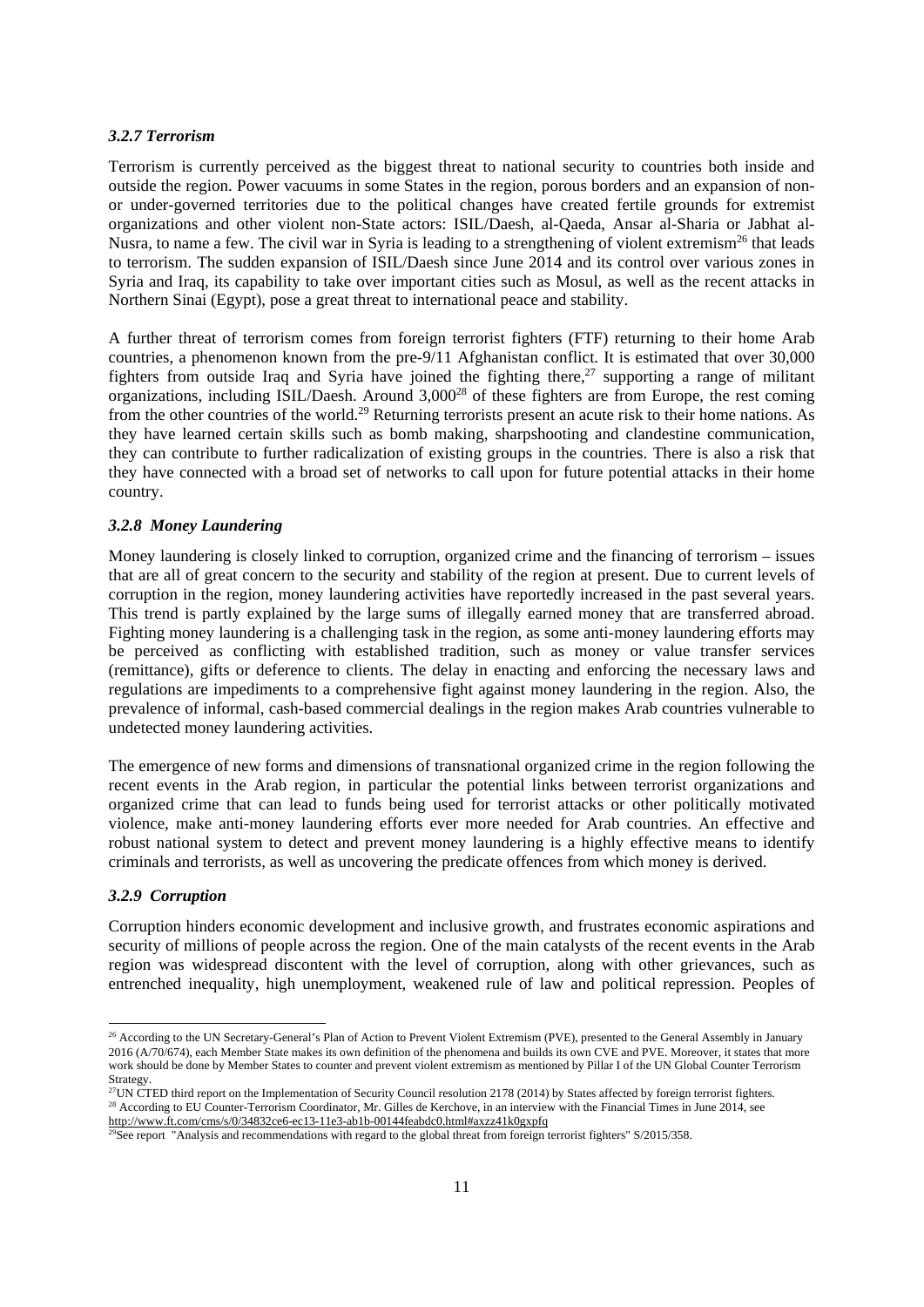several countries in the region expressed discontent with corruption in the public sector, and the lack of governmental response to it. Although several former leaders and high-level officials were charged with corruption and money laundering, corruption is still prevalent at all levels and in all sectors in the region, particularly in the public sector. Corruption in this sector could be attributed to the relatively weak formal systems of checks and balances as well as limited disclosure and access to public information. There is also a widely held belief among the public that a large part of national wealth has been stolen and moved abroad, and that governments need to do more to locate, seize and return stolen assets.

The public in the Arab world, in the wake of these recent developments, is more aware than ever of the concept of corruption, and is looking to governments for greater accountability, transparency and reform. The development and effective implementation of national strategies and action plans to fight corruption, in which the public is enlisted as an ally, are critical elements in this equation.

#### *3.2.10 Weak Rule of Law and Criminal Justice Systems*

One of the root causes of the uprisings that started in 2011 was a deep frustration with governments perceived to be undemocratic, repressive and corrupt. Five years later, the calls for democratic reform are heard less while the attention is directed towards security-related issues. But, to heed the lessons of recent history, good governance measures would mitigate political change and instability. A number of Arab States are in urgent need of initiating fundamental legislative and institutional reforms in order to improve compliance with the rule of law and meet the demands of their citizens for transparency, accountability and legitimacy. Addressing deficiencies in the security and criminal justice sectors is an important challenge as it is a highly political process coupled with technical, organizational and administrative considerations. For the region, two objectives will be critical in the coming years in order to build legitimate, effective and inclusive governance that can respond to these deficits: first, the establishment of effective governance, oversight and accountability in the security and criminal justice sectors; and second, the improvement of security and justice service delivery.

#### *3.2.11 Poor Prison Conditions*

Due to human rights violations and absence of decent treatment of prisoners, some prisons in the region are becoming breeding grounds for radicalization and extremism. For instance, according to the Iraqi Ministry of Interior, 60 per cent of terrorists in Iraq<sup>30</sup> are former prisoners. Prisons, particularly when overcrowded and ill-managed, are places where personal vulnerabilities, such as lack of education, traumatic family backgrounds, poverty and deprivation, are exploited for radicalization. Overall, conditions of confinement are harsh in prisons across the region. As a result, prisons can easily become 'schools of crime' and radicalization can take place. Rehabilitation and reintegration programmes inside and outside of prisons are critical to prevent this radicalization. In general, imprisonment is used broadly and effective social reintegration programmes are not common across the region, and are thus urgently needed in order to prevent recidivism, increase public security, and to turn former prisoners into members of society who positively contribute to national security and socioeconomic development.

#### *3.2.12 Violence and Discrimination against Women*

Violence against women (VAW) is one of the most widespread violations of human rights globally. It can include physical, sexual, psychological and economic abuse and violation, and it cuts across boundaries of age, race, culture, wealth and geography. VAW has far-reaching consequences, harming families and communities as gender-based violence not only violates human rights but also hinders productivity, reduces human capital and undermines economic growth. Discrimination, violence and harassment continue to deprive women and girls in the region of equal social, educational and economic opportunities. These are highly sensitive matters, with social stigma, perceived indifference and fear of

<sup>30</sup> Presentation of the representative of the Iraqi Ministry of Interior at a UNODC workshop for Iraq on *'Countering violent extremism and a criminal justice preventive strategy against terrorism',* Aqaba, Jordan; 14-17 April 2015.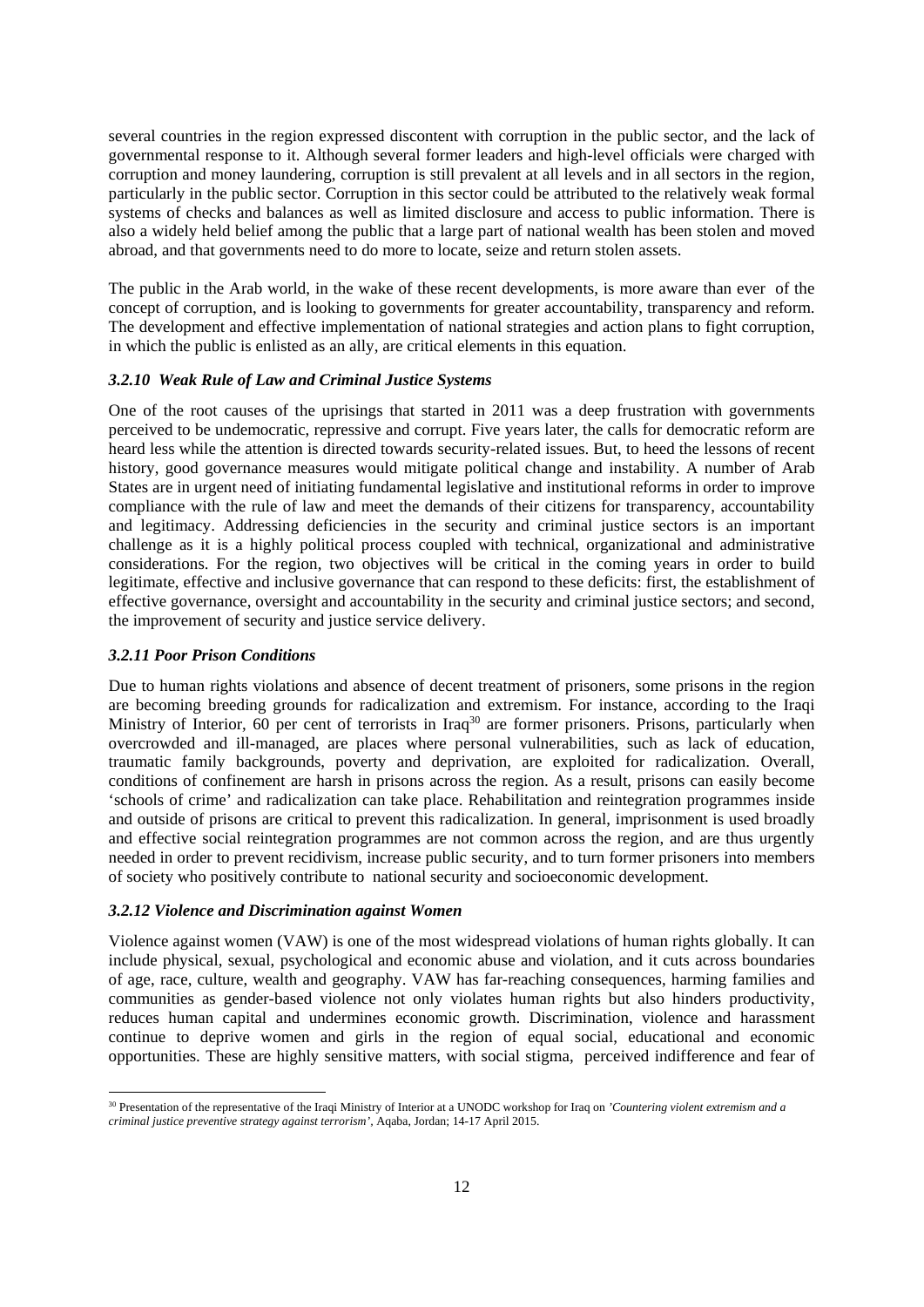negative consequences for the victims leading to serious underreporting of VAW. Across the region, there is a general lack of adequate victim-oriented support from national governmental and non-governmental institutions.

#### *3.2.13 Violence against Children*

Violence against children is a widespread phenomenon affecting many children in the region. Whether it takes place within the family, in schools, at the work place or within the community, violence against children is often socially condoned and not legally sanctioned. Violence is also perpetrated against children who are in contact with the justice system (i.e. child victims and witnesses of crime as well as alleged juvenile offenders), which can have detrimental consequences for children's development and growth into adulthood.

Across the region, and despite all the efforts that were undertaken to protect and promote the rights of children and prevent violence against them within the criminal justice system, children's rights are still violated to varying degrees as the capacities of key institutions and actors are not adequate. Many Member States face similar challenges when dealing with children in contact with the law. For example, statistics and scientific standards in the field of justice for children are often either non-existent or not shared among concerned practitioners. Legislative and institutional approaches to dealing with children in contact with the law and child victims and witnesses of crime are not clearly defined and are in need of improvement, including ensuring protective environments at all levels of judicial proceedings. Alternatives to imprisonment and restorative justice in order to reduce prison overcrowding, and the expansion and strengthening of rehabilitation and reintegration programmes, are scarce in most of the Member States. Another phenomenon that has surfaced in several of the Member States in the past few years is the detention of children for political reasons which needs to be urgently addressed.

#### *3.2.14 Drug Consumption and HIV Prevalence*

Data on drug consumption in the region is scarce in general, and in particular drug injection amongst women (due to the stigma attached to drug use). It is estimated that there are  $626,000^{31}$  people who inject drugs (PWIDs) in the region. Available information suggests that drug consumption has been increasing since 2012. Egypt records the highest demand for cannabis. Data from Algeria indicate an increase in the use of cocaine, cannabis, tranquilizers and sedatives, while Morocco shows an increase in the consumption of cocaine and opiates. Another trend in the region is the growing use of synthetic drugs, in particular Captagon, which is prevalent in Kuwait, Qatar, Saudi Arabia and the United Arab Emirates. Also, Tramadol (a prescription opioid) raises major concerns in North African countries, notably Egypt and Libya. In addition, NPS, such as the synthetic cannabinoid known as 'Vodoo' or 'Spice' on the market, and psychoactive medication and medications used for opioid substitution therapy, such as Subutex, are reportedly increasing in North African countries.<sup>32</sup>

In 2014, there were an estimated 240,000 (150,000 – 320,000) adults and children living with HIV in the region. In the same year, there were an estimated 12,000 AIDS-related deaths, i.e. triple the number of deaths related to AIDS that were reported in 2000, and an estimated 22,000 new HIV infections<sup>33</sup>. In 2014, more than 60% of all new adult infections were among key populations: 57% among people who inject drugs and 16% among female sex workers<sup>34</sup>. In addition, data show a prevalence of the Hepatitis C Virus of 36% to 48% among people who inject drugs in the region  $35$ .

<sup>&</sup>lt;sup>31</sup> MENAHRA Drug Use Assessment report, 2012.

<sup>&</sup>lt;sup>32</sup> UNODC 2013 World Drug Report and International Drug Policy Consortium Drug 2014 Situation of the Middle East and North Africa Region.  $33$ UNAIDS report on HIV in the Middle East and North Africa 2013–2015.

<sup>&</sup>lt;sup>34</sup> UNAIDS report on HIV in the Middle East and North Africa 2013–2015.

<sup>&</sup>lt;sup>35</sup> MENAHRA Drug Use Assessment report, 2012.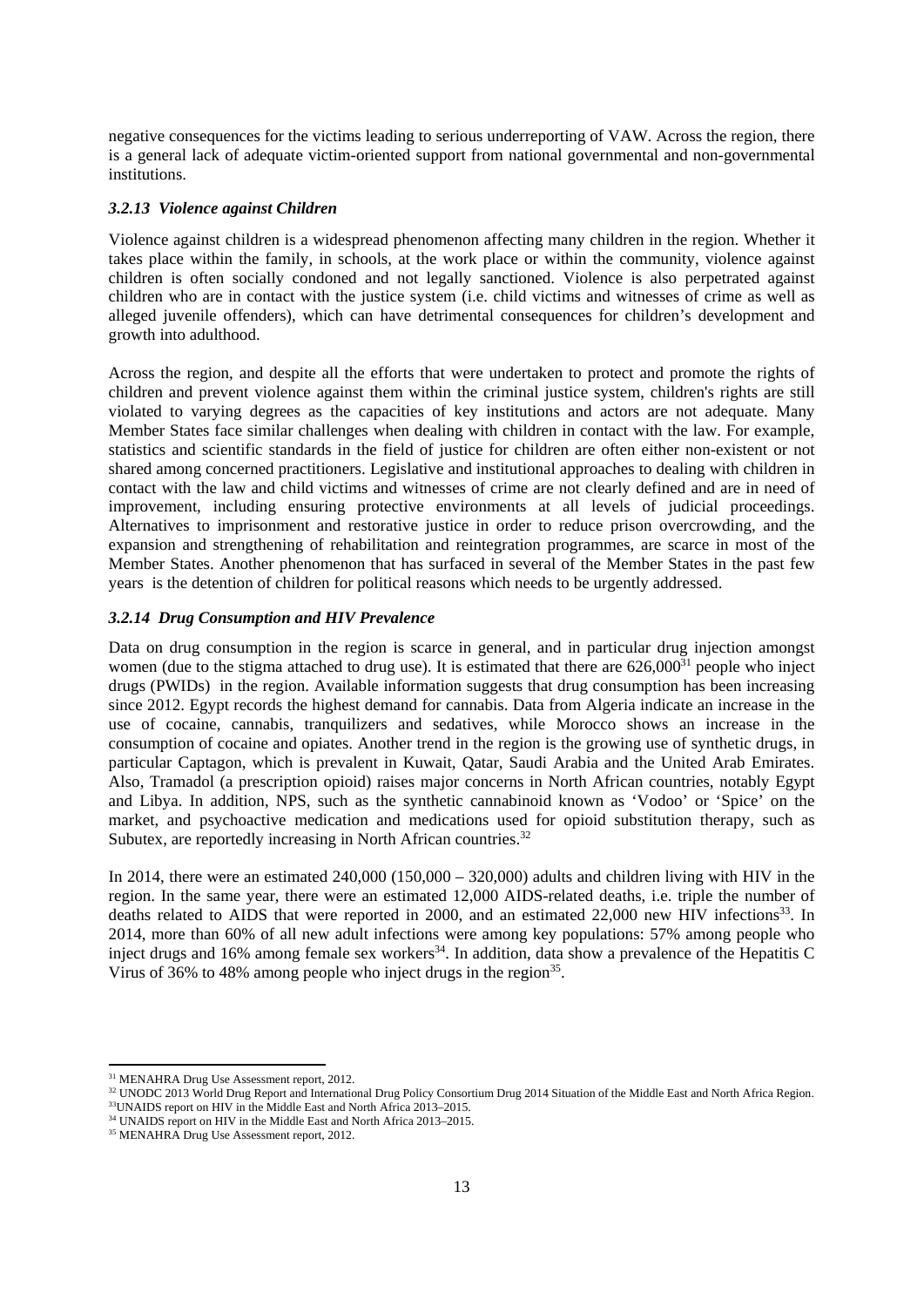#### **IV. UNODC RESPONSE TO CHALLENGES IN THE REGION**

#### **4.1 CROSS-CUTTING THEMES**

#### *4.1.1 Data Collection and Research*

Improved knowledge is the first and foundational step to designing effective prevention mechanisms, developing appropriate, evidence-based responses, and implementing successful strategies and policies to counter the threats stemming from illicit trafficking and other serious and organized crime . In addition, improved data collection and analysis can help in international fora, notably when peer review mechanisms are involved.

In general, data on drugs, drug use, HIV, people living in closed settings, crime, corruption and terrorism in the region are scarce. Analytical studies on the profile of organized criminal groups involved in illicit trafficking, their modus operandi and the routes used are very limited, as is information on the relationship between organized crime and terrorism. This can be the result of a lack of capacity and/or infrastructure to generate, manage, analyse and report data, or the lack of or poor coordination amongst the relevant institutions. The scarcity of information on drugs and crime related issues has become even more evident in the countries that have experienced revolutions, regime change and political instability leading to changes in government staff responsible for the collection and analysis of such data.

Given the region's vulnerability to transnational organized crime, illicit trafficking and terrorism, emerging trends of HIV and drug use, UNODC will assist Member States in improving their capacity to generate, obtain and manage information and to produce thorough analytical reports to facilitate evidence-based policy design at the national and regional levels. UNODC will also work with the Member States to increase information sharing between relevant institutions nationally. Countries are encouraged to increase and strengthen information sharing in order to enhance the efficiency and effectiveness of law enforcement agencies dealing with drugs and other organized crime-related issues.

#### *4.1.2 Regional and International Cooperation*

Active promotion of regional and international cooperation, and the exchange of good practices, lies at the heart of UNODC work in the region; this was highlighted in the previous Regional Programme's indepth independent evaluation as one of the Office's major comparative advantage. To facilitate the effective implementation of international treaties on crime and drug control, UNODC has developed a variety of legal tools that provide States and criminal justice practitioners with useful practical assistance and information. In accordance with its mandates, UNODC works with Member States to implement international treaties and resolutions, advises States on the drafting and adoption of crime prevention and drug control legislation, and assists governments in becoming parties to international crime prevention and drug control conventions as well as in implementing the United Nations standards and norms in crime prevention and criminal justice.

In order to develop a comprehensive and coordinated response to all forms of transnational organized crime, including drug trafficking, human trafficking and trafficking in other illicit goods as well as preventing terrorism and HIV and drug use, the establishment of well-functioning mechanisms and networks to facilitate information exchange and the sharing of best practices is essential. UNODC will continue to assist Member States to strengthen their regional and international cooperation efforts between law enforcement, judicial practitioners and other relevant actors, as well as to develop their domestic legal frameworks. This will assist Member States to better investigate criminal offences while improving the sharing of information and best practices.

UNODC will continue to support already existing mechanisms and networks, such as the *Gulf Cooperation Council* (GCC), under which operational and judicial frameworks for regional and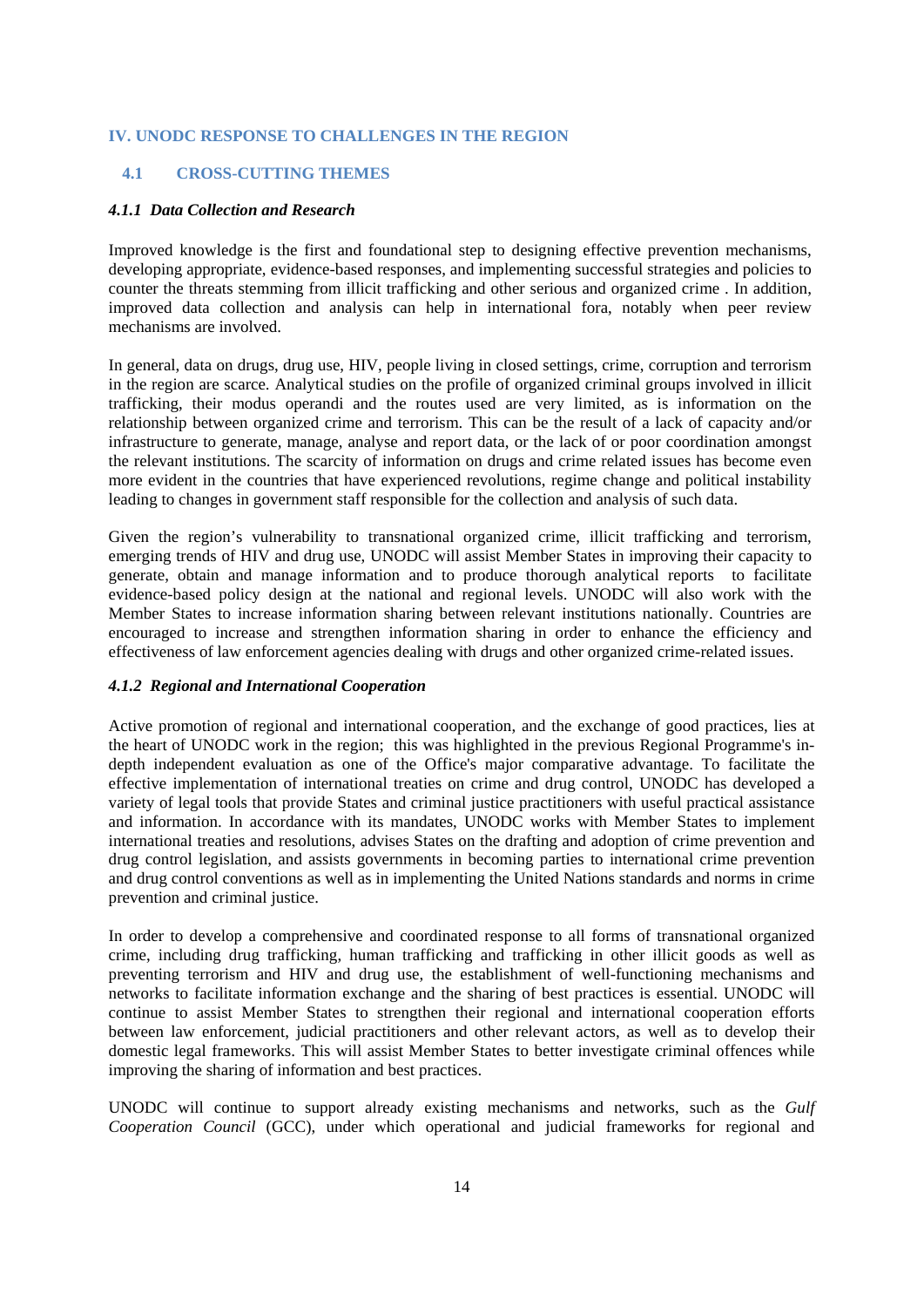interregional cooperation to combat illicit trafficking and transnational organized crime are already in place, and the *GCC Criminal Information Centre to Combat Drugs*, which acts as a force multiplier in combating illicit trafficking. UNODC will be supporting the Centre's efforts in building closer cooperation with other regional and international law enforcement entities/organizations under the framework of UNODC "Networking the Networks" initiative targeting organized crime. In addition, as a follow-up to the February 2014 meeting at LAS on international cooperation, where the decision was taken to establish a network of organized crime and terrorism authorities, UNODC will further its work with LAS in order to operationalize this network.

In the context of the UNODC Container Control Programme (CCP), AIRCOP and the land border control programme, UNODC will place a strong emphasis on strengthening regional and international law enforcement cooperation. UNODC will also continue to work under the *Arab Initiative to Build National Capacities to Combat Human Trafficking in the Arab Countries*, which is the main framework for UNODC assistance in the field of combating trafficking in persons, and has the objective to strengthen regional cooperation and enhance LAS Anti-Human Trafficking Coordination Unit capacities. UNODC will also ensure operational cooperation with other regions in the framework of existing initiatives, such as the Khartoum Process, which covers mixed migration flows from the Horn of Africa towards North Africa, to increase synergies with other international and national actors.

In the interventions proposed below, UNODC will also support national authorities to improve international cooperation in criminal matters. This will translate to raising awareness on existing judicial procedures and mechanisms for mutual legal assistance, extradition, rogatory commissions, etc. In this regard, instruments such as the UNODC Mutual Legal Assistance Request Writer tool and the application of relevant UNTOC and UNCAC provisions will be promoted.

Furthermore, regional and international cooperation is critical to promote a positive response in the fight against HIV and drug use in the region. UNODC will continue to support already existing mechanisms and networks, such as the LAS Arab AIDS Strategy, exchange visits to countries with the best successful experiences, and regional networks such as the Middle East and North Africa Harm Reduction Association (MENAHRA), the Middle East and North Africa Network of/for People who use Drugs (MENANPUD) and the Regional Arab Network against AIDS (RANAA).

Regional and international cooperation is also crucial to promote good governance, the fight against corruption and asset recovery efforts. UNODC will thus continue to assist Member States in their active participation in as well as follow-up through the UNCAC Implementation Review Mechanism, and will continue its support to the Arab Forum on Asset Recovery (AFAR).

#### *4.1.3 Partnership with Civil Society*

The presence of a knowledgeable and capable civil society plays an important role in building societies based on promoting the rule of law and acting as effective support to health, economic and security policies. This is of particular importance for countries in transition. Civil society can help former inmates and reformed drug addicts harmoniously reintegrate into society; they can act as relays to health services to conduct outreach and awareness-raising; they can support anti-corruption efforts by acting as whistleblowers; they can help mediate local conflicts and counter the narrative of terrorist organizations. Awarding the Nobel Peace Prize for 2015 to the National Dialogue Quartet, a union of four key Tunisian civil society organisations (CSOs), is a testament of the important role these organizations can play in supporting peace, security and development in the region.

In dealing with complex and sensitive issues, such as drug use and HIV, crime and criminal justice reform, there is a strong need to promote solid partnerships with civil society across the region. Where appropriate, UNODC will promote the involvement of CSOs in its programmes and projects in the Arab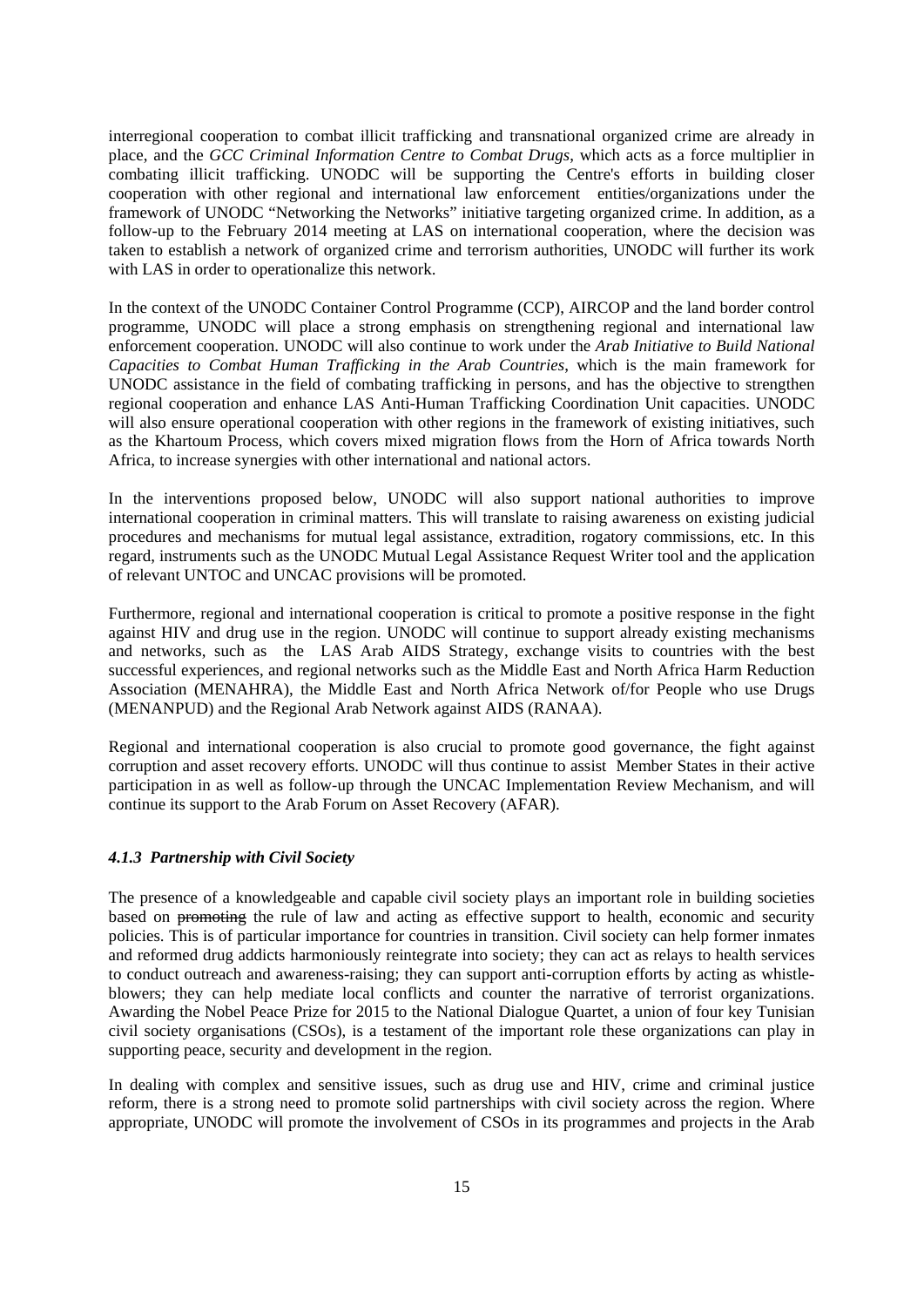States, in accordance with the legal systems and national legislation in each State, in particular in the fields of drug and HIV prevention and treatment, child justice reform and anti-corruption, notably in relation to the second cycle of the UNCAC review mechanism. These efforts are in line with the 2015 Doha Declaration and will be achieved mostly through capacity-building, awareness-raising and the provision of grants (in line with UNODC and national rules and regulations) in order to further combat drugs, crime and health threats faced by Member States.

Where applicable, UNODC will map CSOs and networks in the region working on the thematic areas outlined in this Regional Programme, carry out targeted advocacy campaigns with CSOs to raise awareness at the local level, and create and reinforce existing communication channels with Member States, international organizations, and experts.

#### *4.1.4 Human Rights*

Human rights are at the core of all work of the United Nations system and – together with peace, security and development – represent one of the three, interlinked and mutually-reinforcing, pillars of the United Nations as enshrined in its Charter.

UNODC is in a unique position to work across all three pillars in its efforts against crime, drugs and terrorism and in supporting Member States to establish a safe society founded on the rule of law. In this regard, CND *Resolution 51/12* reaffirmed the importance of countering the world drug problem in a multilateral setting with full respect for all human rights and fundamental freedoms.

UNODC assistance is based on the United Nations standards and norms in crime prevention and criminal justice, and preventing HIV and drug use which provide a collective vision of how criminal justice systems should be structured and help to significantly promote more effective and fair criminal justice structures. The standards include the following:

- Standards and norms related primarily to persons in custody, non-custodial sanctions, child justice and restorative justice.
- Standards and norms related primarily to legal, institutional and practical arrangements for international cooperation.
- Standards and norms related primarily to crime prevention and victim issues.
- Standards and norms related primarily to good governance, the independence of the judiciary and the integrity of criminal justice personnel.

With its expertise in the areas of the rule of law, crime prevention, criminal justice and security sector reform, as well as HIV and drug prevention, treatment and care, UNODC has the potential to significantly contribute to mitigating challenging human rights situations.

To ensure that human rights are taken into due consideration, particular attention will be given to the United Nations system-wide policy "*Human rights due diligence policy on United Nations support to non-United Nations security forces*". The policy provides, inter alia, that prior to supporting such forces, an assessment of risks involved in providing or not providing support should be made, in particular the risk of the recipient entity committing grave violations of international humanitarian, human rights or refugee law. Where questions are raised, United Nations agencies are required to address these as appropriate within the regional and thematic context of their mandates.

## *4.1.5 Gender Mainstreaming*

Gender inequalities remain deeply entrenched in every society and in many areas. To date, 188 countries, including most recently the State of Palestine in April 2014, have ratified the Convention on the Elimination of All Forms of Discrimination against Women, signalling their commitment to implement a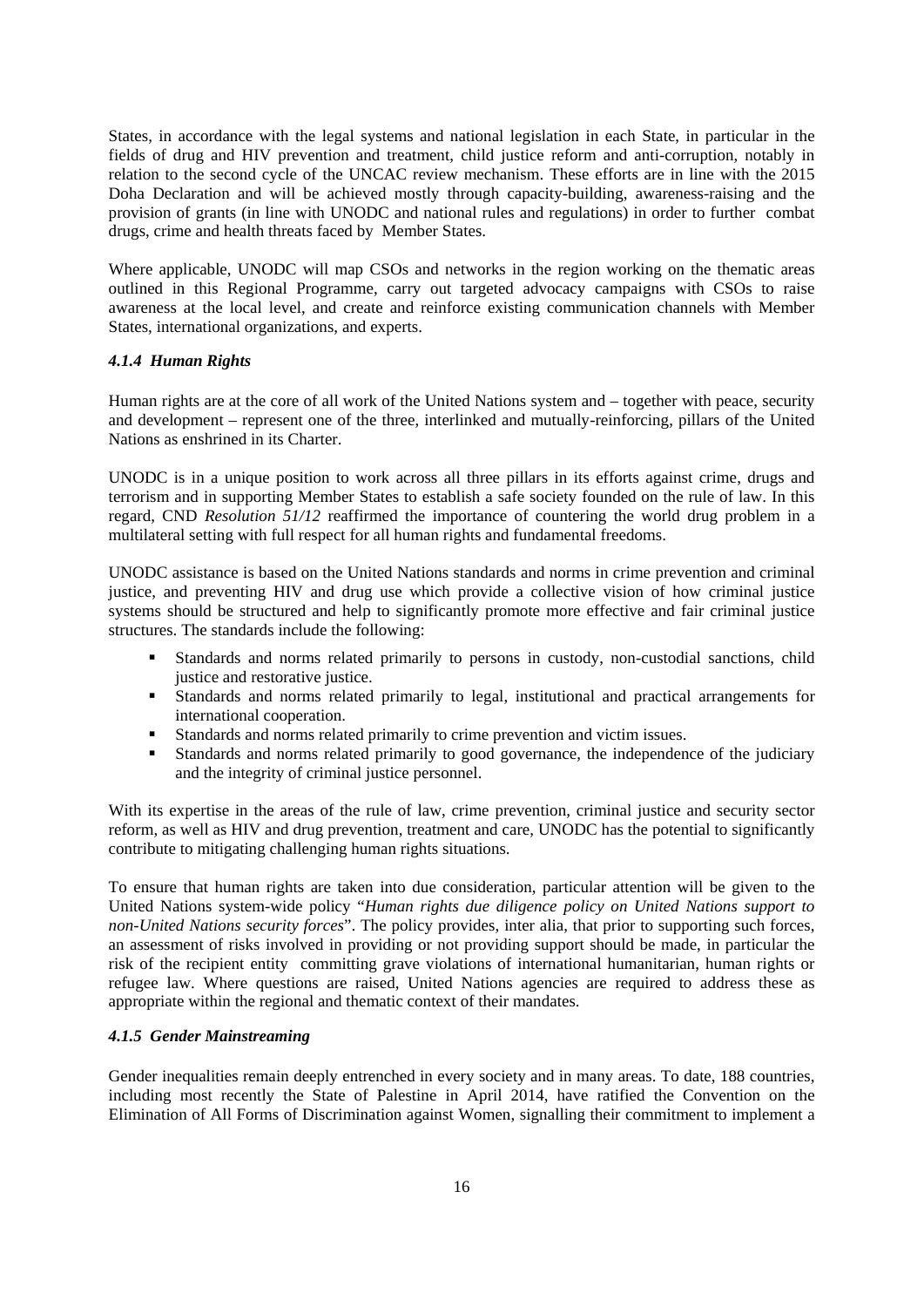human rights-based response to the benefit of women and girls. Yet all too often, women are denied control over their bodies, denied a voice in decision-making, and denied protection from violence. The United Nations Security Council Resolution 1325 (2000) on women, peace and security acknowledges the disproportionate and unique impact of armed conflict on women and girls. It calls for the adoption of a gender perspective to consider the special needs of women and girls during conflict, repatriation and resettlement, rehabilitation, reintegration and post-conflict reconstruction.

UNODC will apply a culturally-sensitive and context-based approach to introduce gender mainstreaming into its activities. Projects on themes such as VAW, support to women drug users, HIV and drug use related interventions for women living in closed settings, women in prison settings and capacity-building on protection of and assistance to victims of trafficking in persons, will be rooted in a gender mainstreaming framework. Partnerships with civil society will be developed and strengthened (in line with UNODC and national rules and regulations) so as to raise awareness of these issues. In addition, UNODC will strive to not only consider gender mainstreaming in the context of obtaining an equal number of male and female participants for training activities, but to also counter persistent stereotypes and to ensure the application of international best practices by national institutions. Further considerations will also be given to the removal of obstacles to secure equal access of men and women to UNODC activities.

UNODC assistance will be based on relevant international standards and norms, including the Convention on the Elimination of All Forms of Discrimination against Women, the updated Model Strategies and Practical Measures on the Elimination of Violence against Women in the Field of Crime Prevention and Criminal Justice, the United Nations Rules for the Treatment of Women Prisoners and Non-custodial Measures for Women Offenders (the Bangkok Rules), and relevant Crime Commission resolutions, as well as the Guidance Note for UNODC Staff on Gender mainstreaming in the work of UNODC<sup>36</sup>.

# **4.2. SUBPROGRAMME I: COMBATING ORGANIZED CRIME**

Subprogramme I of the Regional Programme will consist of four outcomes focusing on strengthening the responses of Member States to organized crime, by bolstering their capacities to control their borders and counter trafficking of illicit goods and persons as well as migrant smuggling. Furthermore, assistance to enhance technical and specialised policing capacities to combat organized crime will be provided under this subprogramme.

All UNODC interventions will be based on and aligned with UNTOC and its three supplementing Protocols, which target specific areas and manifestations of organized crime: (a) the Protocol to Prevent, Suppress and Punish Trafficking in Persons, Especially Women and Children; (b) the Protocol against the Smuggling of Migrants by Land, Sea and Air; and (c) the Protocol against the Illicit Manufacturing of and Trafficking in Firearms, their Parts and Components and Ammunition. UNTOC is the main international instrument in the fight against transnational organized crime and all Arab countries have signed, ratified or accepted the Convention.

## **Outcome 1: National authorities strengthen their effective control of borders**

#### *UNODC approach to land border control*

The current instability across the entire region, coupled with the sheer size of the countries, poses major challenges to border control. With a total of 41,177 km of land borders, the 18 countries covered by the Regional Programme are experiencing difficulties in addressing the porosity of their borders. In addition,

 <sup>36</sup>http://www.un.org/womenwatch/directory/docs/UNODC-GuidanceNote-GenderMainstreaming.pdf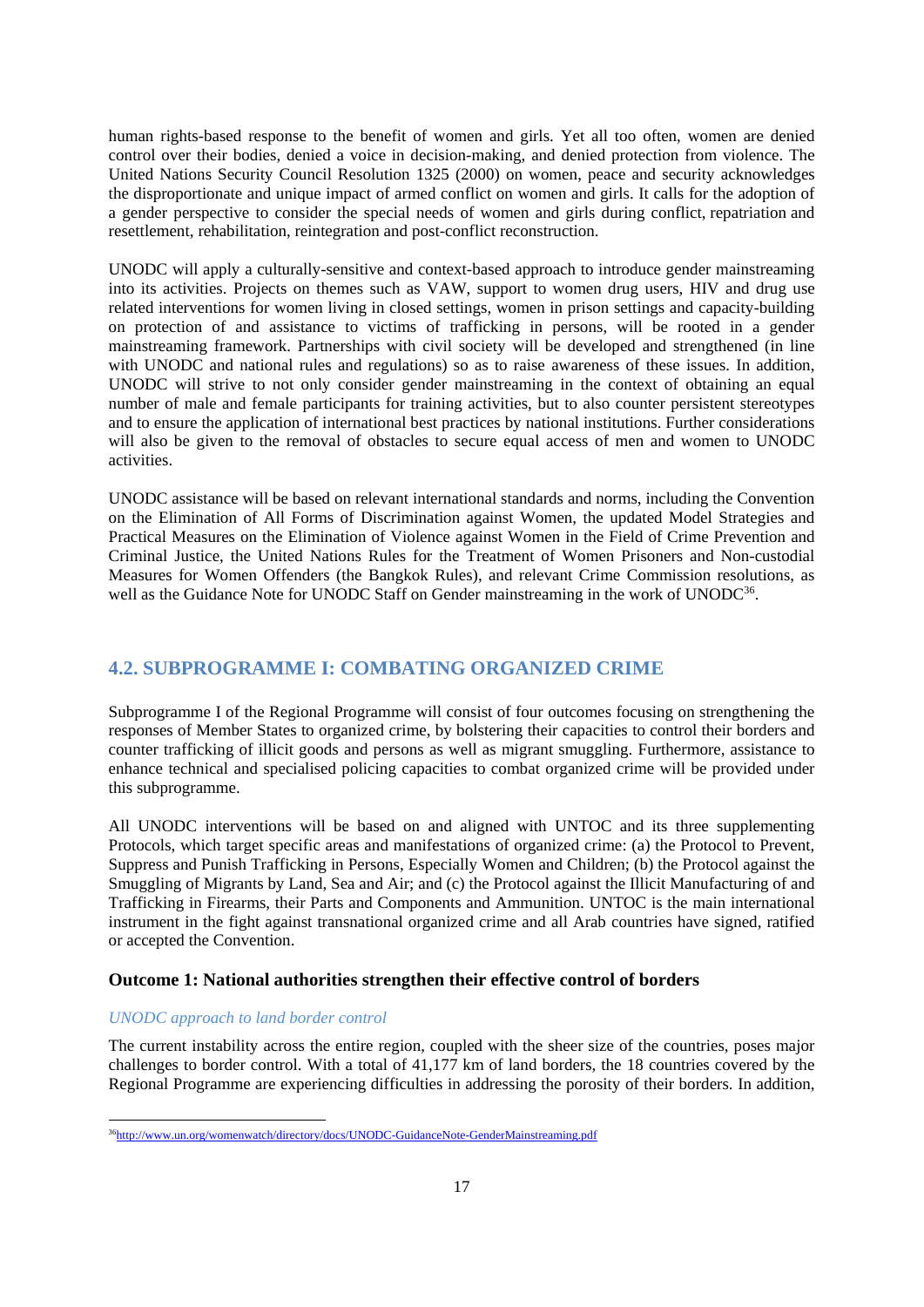several of these borders are located in remote desert areas where patrolling requires not only heavy logistical capacity but also special training and capabilities in order to confront potential criminal and terrorist activities. Traditional methods to secure borders, such as securing official border crossing points and regular patrols, are neither sufficient nor fully effective given that most illicit trafficking does not pass through official land crossing points and that the sheer length of the borders makes it impossible to effectively secure the borders by patrolling.

The institutional challenge of combating illicit trafficking in the region largely relates to human, organizational and financial capacities of the national counterparts to respond to these forms of crime. There is no technological quick fix to address illicit trafficking. As a result, UNODC assistance to Member States will comprise a holistic approach to strengthening border control capacities. UNODC will provide assistance to (a) improve skills, equipment and techniques used by law enforcement agencies operating at official border crossings; (b) improve criminal information collection, analysis and sharing at key hub cities along smuggling and trafficking routes; and (c) support frontline officers to collect as much information as possible from seizures and arrests, as well as illicit movements, and share it with central authorities in charge of in-depth investigations on organized crime and terrorist organizations.

In addition, UNODC will focus on promoting national and regional cooperation to respond to organized crime and illicit trafficking. This will mainly be through the creation of common Police Offices (Border Liaison Offices) to support regional counter illicit trafficking investigations. These Offices will include officers from all relevant operational units (for example, police and customs) of the concerned countries. Their function will be to collect, analyse and share information received at the borders and communicate it to the local authorities. Officials in these Offices will serve as focal points catering to subregional and local illicit trafficking inquiries and they will result in a more professional and improved response time. Currently, UNODC is providing assistance to improve counter trafficking work in Egypt, Libya, Sudan and Tunisia through training on profiling, the delivery of equipment, joint training sessions among neighbouring countries, and support to inter-agency collaboration. The Regional Programme is to extend those activities to other countries.

#### *UNODC approach to sea container and cargo control*

According to the United Nations Conference on Trade and Development's<sup>37</sup> estimates, about 90 per cent of all trade is conducted via maritime containers of which more than 750 million are shipped yearly in the global supply chain, and of this amount, less than 2 per cent are inspected. The overwhelming volume of containers travelling the seas from country to country and continent to continent make them important targets for actors in the illicit drug trade as well as for those involved in producing and delivering counterfeit goods and merchandise and trafficking of arms and strategic goods for terrorism purposes. The global dependency on maritime trade, combined with sophisticated concealment methods employed by narcotraffickers, counterfeiters and smugglers, and diverse trafficking routes, make successful interdiction and intervention difficult. The situation, therefore, poses a serious threat to the international supply chain as well as to sustainable development.

In this context, UNODC and the World Customs Organization (WCO) have come together to elaborate CCP. The Programme has global reach and aims to fortify the structures and processes which allow for the application of laws for States and selected ports, so as to minimize the exploitation of maritime containers for e.g. the illicit trafficking of firearms, drugs, drug precursors, counterfeit products, chemical, biological, radiological, nuclear, and explosives agents, weapons of mass destruction, dual use goods, cultural property, wildlife and other criminally-driven profit commodities and contraband. For greater efficiency, while facilitating cooperation in the prevention of crime amongst States and international agencies involved in the regulation of container and cargo traffic, CCP maintains strategic alliances with various security entities within States with operational ports. These entities include customs, the police,

<sup>&</sup>lt;sup>37</sup> United Nations Conference on Trade and Development (2011), Review of Maritime Transport, UNCTAD/RMT/2011.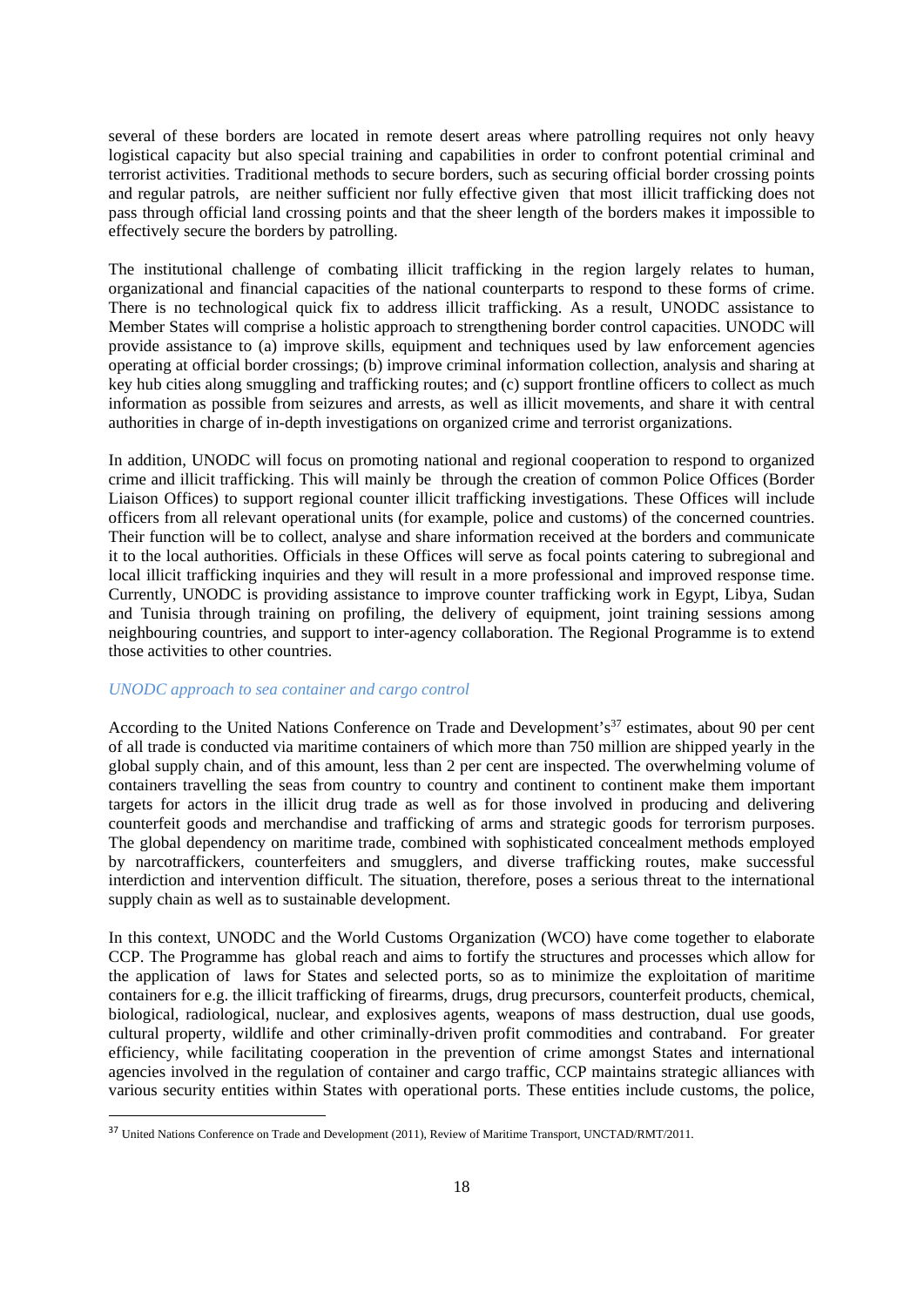maritime institutions and the private sector amongst others. It is also designed to strengthen and promote the alliances between the customs, trade and enforcement communities in an effort to prevent the abuse of legitimate commercial trade for illicit activities while simultaneously making an effort to eradicate the inter-institutional mistrust and corruption that can hamper effective CCP execution. UNODC is currently involving Member States in the region in CCP.

Under CCP, UNODC will assist Governments of participating countries to (a) establish and maintain effective container and cargo controls that will serve not only to prevent drug trafficking and other illicit activity, but also to facilitate legitimate trade and protect border revenue; (b) establish and maintain Port Control Units, comprising customs and other law enforcement officers, trained and equipped to identify and inspect high-risk freight containers with minimum disruption to legitimate trade and business; (c) ensure that all Port Control Units have regular access to expert/mentor services and are encouraged to forge partnerships and links with the trade and business community; (d) promote closer cooperation and encourage the development of effective information-sharing mechanisms between countries participating in the Programme and with the wider customs and border policing community; and (e) ensure that UNODC and WCO, in cooperation with relevant partners, enhance mechanisms for the collection, analysis and dissemination of container and cargo intelligence and risk assessment.

#### *UNODC approach to airport control*

In resolution 2178 (2014), the Security Council expressed "grave concern over the acute and growing threat posed by foreign terrorist fighters" and imposed obligations on Member States to respond to this threat, including combating FTF travel by air. On 19 May 2015, the Analytical Support and Sanctions Monitoring Team of the Security Council's Committee concerning Al-Qaida and associated individuals and entities released a report on FTF.<sup>38</sup> The report found that more than 25,000 FTF are currently active throughout the world, but that the flow was mainly focused on entering Iraq, Libya and Syria.

To join terrorist organizations, FTF mostly travel by plane. Although travel used to be direct, enforcement measures recently led to the use of more complex schemes of travel, some of them mixing air travel with land transport; today, most FTF still use air transport, with Turkey being used in 2015 as a major transit point (Istanbul airport). The continuous flow of FTF to/within/from the region is made possible by the variety of the profiles of the individuals travelling (some of them travelling as couples), the complex routing used, the fact that many of those people are not known to law enforcement or intelligence agencies, and the legal difficulties involved in proving criminal intent in judicial proceedings.

In addition to the travel of FTF, airports can be used for illicit trafficking. Information from seizures made in Sub-Saharan Africa, Asia and Europe indicate that Arab airports are being used as rebound airports for illicit trafficking. Air cargo volumes are growing annually. Business and consumer demand for the expeditious, efficient shipment of goods has fuelled the rapid growth of the air cargo industry over recent years. Though more costly than sea or land freight alternatives, the air cargo environment allows for shorter shipping times for high value and perishable goods. In this transport medium, the airfreight industry and the air passenger industry are uniquely linked. Both goods and people are frequently carried on the same aircraft, making this environment more vulnerable to security threats than other modes. The increased volume of air cargo, along with sophisticated and often ingenious concealment methods and diverse routings adopted by illicit traffickers and terrorists, makes successful interdiction by law enforcement agencies difficult. In addition, border control agencies must be mindful of trade facilitation measures and the economic losses that might result from unnecessary delay and/or damage as a result of inspection/control. There is consequently a need to encourage a more integrated and cooperative approach between agencies to channel their specialist expertise, intelligence sources and agency resources to identify air cargoes of interest for both trade integrity and transport security.

<sup>&</sup>lt;sup>38</sup> See report "Analysis and recommendations with regard to the global threat from foreign terrorist fighters" S/2015/358.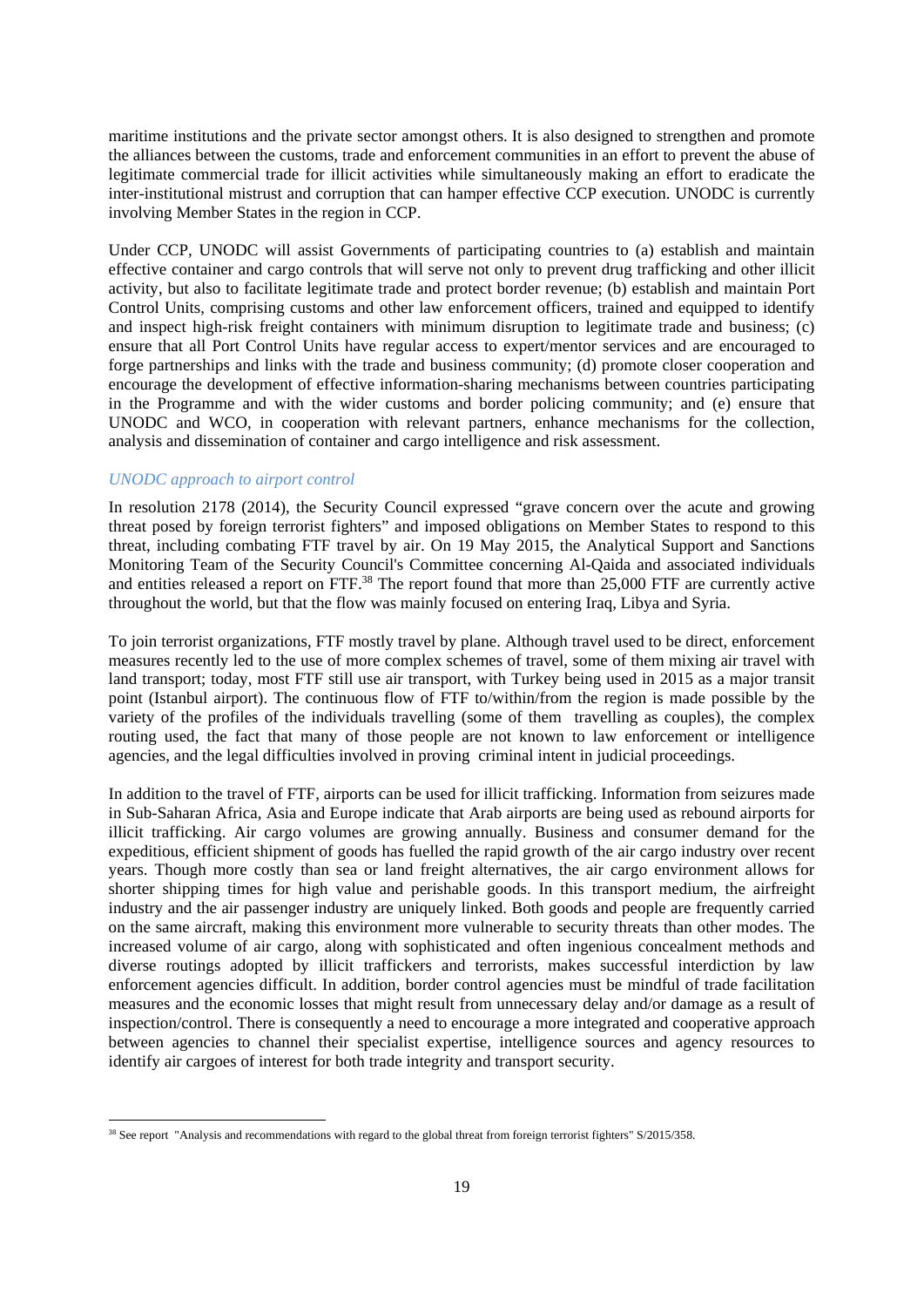In addition to CCP, which can operate in airport settings, the AIRportCOmmunication Project (AIRCOP) is implemented by UNODC together with the International Criminal Police Organization (INTERPOL) and WCO. The project, launched in 2009 in West Africa, aims to strengthen airport controls through the establishment of Joint Airport Task Forces, composed of all relevant law enforcement agencies operating at a given airport platform or through the empowerment of existing units/security schemes. Each Task Force receives expert training and mentoring on the best profiling and search techniques. Once established, the Task Forces are given access to INTERPOL databases and to WCO real-time, secured communication system enabling direct airport-to-airport communication. In addition, every year AIRCOP organizes joint operations where all participating countries, under the overall coordination of WCO and INTERPOL, increase their controls, test interdiction methodologies and build operational relationships with other airports. The Regional Programme intends to expand AIRCOP to the region and to cover all main international airports, focusing on both the travel of FTF and illicit trafficking.

# **Outcome 2: National authorities more effectively counter trafficking in drugs, arms and illicit goods**

#### *UNODC approach to drug trafficking*

Available data on seizures in the region suggest a noticeable increase in drug trafficking through the region since 2011. Traditionally, Arab countries intercept around 30 per cent of the global cannabis resin, most of it in North African countries, which have seen an increase in the past years. Cocaine seizures are low compared to other regions; however, a dramatic increase took place in 2014, when three major shipments containing cocaine were interdicted in Jordan, Saudi Arabia and the United Arab Emirates, accounting for more cocaine seized in the region than during the preceding four years . A similar trend can be observed with regard to heroin. The region accounts for less than 1 per cent of global seizures, with trafficking occurring mostly through Jordan and the United Arab Emirates and Egypt being one of the main destinations. In 2014, heroin interception in Egypt almost tripled compared to the previous years. The UNODC early warning advisory reported more than 540 NPS globally by the end of 2014, and an increased number of Middle East and North African countries reported expanding NPS trafficking, in particular synthetic cannabinoids. Forensic capacities of drug laboratories to identify drugs in general and NPS in particular vary significantly across the region.

The increase of drug trafficking through the region and also the apparent emergence of new trafficking routes are the result of the unstable security situation and ongoing armed conflicts in the region, as well as drug traffickers exploiting the consequently weaker border controls. In order to counter this trend, UNODC will continue to support Member States improving data and information analysis for more informed and evidence-based policy-making and increased regional cooperation, which is a key driver to curbing transnational illicit trafficking. UNODC will continue to support regional bodies mandated with countering drug trafficking to facilitate the development of a platform for exchange of criminal intelligence and information on drug and precursor production and trafficking.

UNODC will also continue to provide assistance to advance the knowledge and skills of law enforcement officers to effectively investigate and prosecute drug trafficking cases and strengthen Member States' drug and precursor identification and profiling capacities, thereby increasing interdiction rates. UNODC will support the improvement of the laboratory infrastructure and help create a network between drug laboratories across the region, in particular to strengthen the response to the challenges posed by NPS and precursor diversion. Member States will be encouraged to use the relevant UNODC platforms, such as the Precursor Incident Communication System (PICS), the Early Warning Advisory, and the International Collaborative Exercises (ICE) Programme.

Furthermore, UNODC can provide support to alternative development and alternative livelihood initiatives within the region, upon request from Member States. Eradication efforts are ongoing in many countries of the region. However, without alternative development options, this will not lead to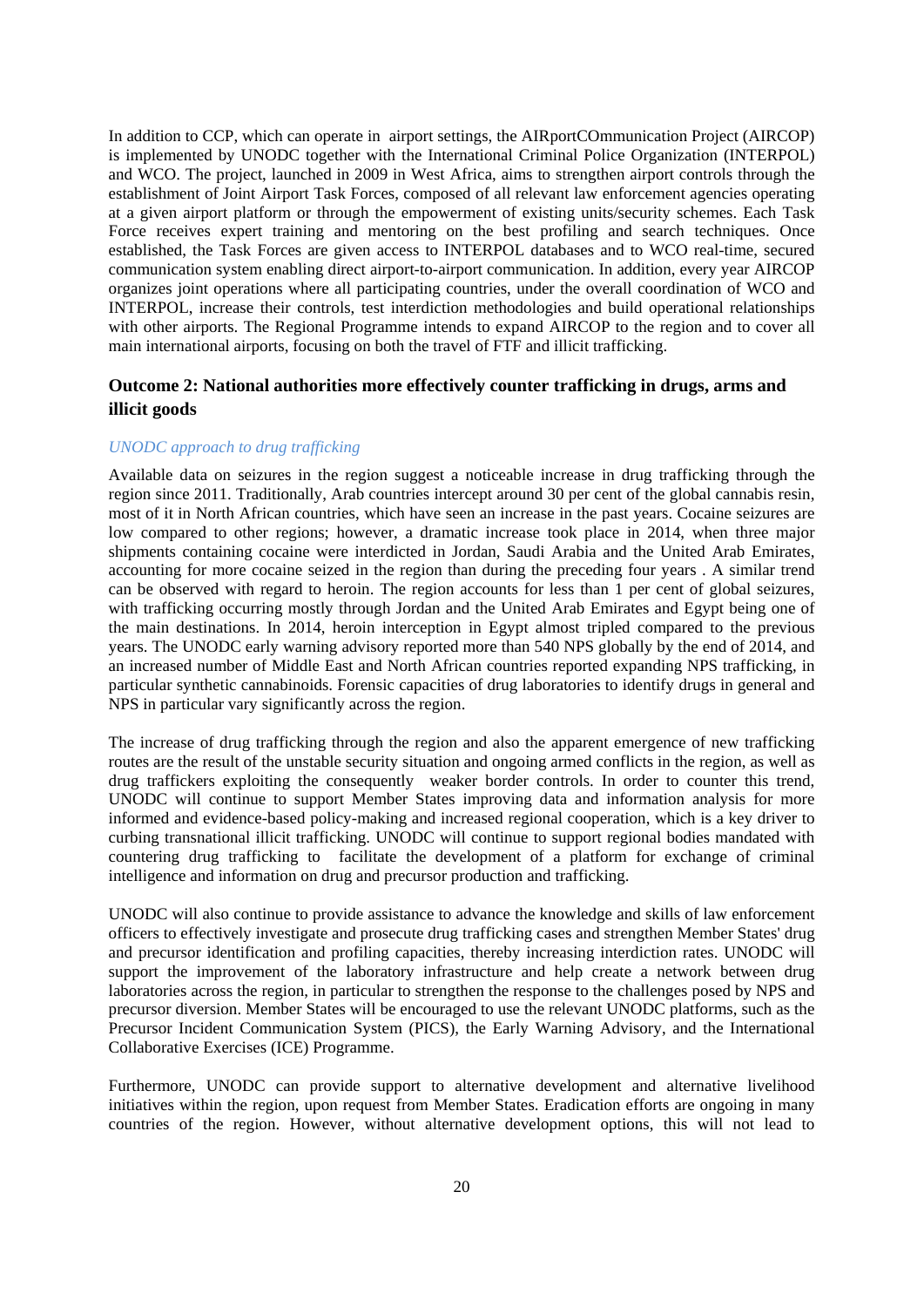sustainable results in curbing illicit drug cultivation as it mainly occurs in poor areas. National alternative development projects were implemented in Lebanon and Morocco in the early 1990s and in Morocco and Egypt between 2010 and 2013. Using expertise and experience gathered in Latin America and South-East Asia, UNODC interventions would look at the key reasons why communities grow drugs, analyse local markets for agricultural goods, identify possible replacement cultures, support access to markets by solving logistical and/or financial obstacles, and closely monitor implementation and the size of surfaces used to grow drugs.

## *UNODC approach to arms trafficking*

The smuggling and diversion of weaponry constitute a tremendous threat to the Member States given the present volatility and ongoing violence and conflicts in the region. It allows criminal organizations, terrorist groups and other violent non-state actors to exponentially bolster their power and can thus wreak havoc on a massive scale. Arms and ammunition are smuggled throughout the region. At present, international and regional attention is focused on weapons smuggled from Libya and concerns over the consequent arming of insurgent movements across the region. In the past two years, there have been, amongst others, significant arms seizures in the Gulf originating from Iraq and seizures of pistols and ammunition in Yemen and Oman originating from Turkey. Some border areas in a number of countries represent a risk in terms of arms trafficking.

In order to strengthen the response of Arab countries to illicit firearms manufacturing, trafficking and firearms-related criminality, UNODC will support Member States through the provision of legislative and technical assistance in this field, including updating legislation in Member States in order to comply with the UNTOC Firearms Protocol, and developing marking strategies and operational support, which are appropriate to the institutional, technical and budgetary country-specific setting. UNODC will also provide support to approaches on increased security and effective record keeping for firearms, in particular for seized arms, and to the development of comprehensive national collection and destruction activities. Furthermore, UNODC will focus on strengthening national law enforcement capacities through specialized trainings on the effective investigation and prosecution of complex and transnational cases of firearms trafficking and their links to organized crime and terrorist activities, and promote regional and international cooperation and information exchange on data relating to the illicit trafficking of firearms.

#### *UNODC approach to trafficking in cultural property*

Political instability, corruption and a lack of resources to control borders and provide security at archaeological sites or museums leave many countries vulnerable to the loss of their cultural property. Examples of widespread looting may be found in recent years in Egypt, Iraq, Libya and Syria.

Several resolutions have been adopted by the Security Council and the Economic and Social Council of the United Nations, with a view to strengthening the crime prevention and criminal justice responses to the protection of cultural property and to address its illicit trafficking, which has become a considerable source of profit for criminal organizations in the region. Security Council Resolution 2199 of 2015 also recognizes the close link between illicit trafficking in cultural property and the financing of the terrorist activities of ISIL/Daesh, active in Syria and Iraq, and calls upon international organizations to assist Member States take appropriate steps to prevent the trade in Iraqi and Syrian cultural property.

The trafficking in cultural property from Syrian and Iraqi territories, but also from other countries, such as Egypt, Libya, Palestine and Yemen, needs to be addressed on a global scale. A comprehensive response needs to address weaknesses in legislative frameworks, lack of awareness by law enforcement, including customs and judicial authorities, as well as financial circuits, including the work of private entities, such as auction houses. Measures need to be put in place to both stop looted cultural property from being exported from the affected countries and to prevent it from being sold either through auctions or directly to private collectors.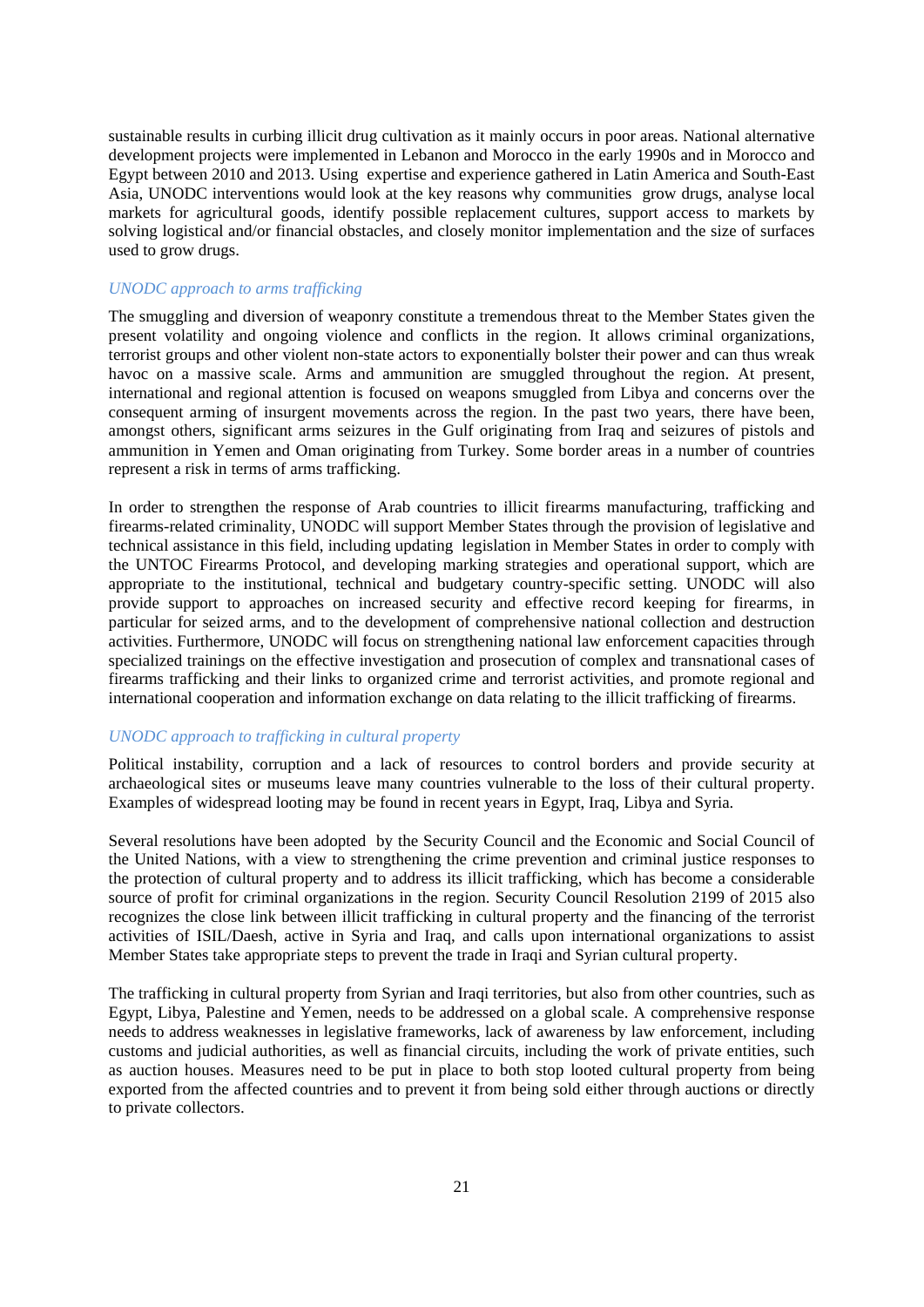UNODC will provide assistance in this regard by (a) increasing research and evidence-gathering on the trafficking of cultural property, as there is little information in this regard, and promoting a quick exchange of information; and (b) providing technical assistance jointly with the United Nations Educational, Scientific and Cultural Organization (UNESCO) to strengthen the legal frameworks in the countries and build capacities of law enforcement and judicial authorities to better deal with this criminal phenomenon. UNODC will support emergency border control efforts, enabling the detection of illicitly excavated or stolen cultural property and strengthen the integrity of customs and border police to prevent criminal networks from exporting looted cultural property. A regional initiative could be designed and implemented with LAS.

*The International Guidelines for Crime Prevention and Criminal Justice with Respect to Trafficking in Cultural Property and Other Related Offences* developed by UNODC and adopted by the General Assembly in December 2014 can provide a framework for UNODC to assist Member States in the development and strengthening of their policies, strategies, legislation and mechanisms in the area of protection against trafficking in cultural property and related offences. UNODC will also take advantage of its Practical Assistance tool, which is currently being finalized, to assist Member States in the implementation of the International Guidelines.

# **Outcome 3: National authorities more effectively counter migrant smuggling and human trafficking**

#### *UNODC approach to migrant smuggling*

Conflicts and instability in Iraq, Syria, Libya and Palestine as well as in East Africa, are driving an increasing number of asylum seekers to leave their countries and seek international protection in Europe, using North African countries as embarkation points, alongside migrants on the move for economic motives from West, Central and East Africa. The activity of organized crime networks involved in smuggling operations along the routes leading to the shores of the Mediterranean and onwards has resulted in an unprecedented number of deaths. In Libya and Syria, the lack of law enforcement capacity allows smuggling networks to operate freely, including in areas controlled by local militia or terrorist organizations.

The mandate of UNODC has been reiterated in Resolutions 6/3 and 5/3 of the Conference of the Parties to UNTOC as well as in the Economic and Social Council Resolution 2014/23 on "Strengthening international cooperation in addressing the smuggling of migrants", which encourages States and UNODC to undertake further technical assistance to enhance the capacity of Member States to criminalize, investigate and prosecute the smuggling of migrants. Regional cooperation frameworks on migration and mobility, *inter alia*, the Rabat Process and the Khartoum Process, also call for concrete actions to prevent and tackle the challenges of smuggling of migrants, and the related protection issues.

To date, the majority of States addressed by the Regional Programme are parties to the Smuggling of Migrants Protocol; however, progress towards transposing its provisions into domestic legislation remains slow. A common framework between countries affected by the same smuggling route is an essential feature of effective action against this crime. In addition, the need remains to strengthen the capacity of criminal justice practitioners in the region to investigate, prosecute and adjudicate cases of migrant smuggling, as well as to enhance judicial and prosecutorial cooperation at the regional level.

Under the Regional Programme, and in line with the priority interventions highlighted in the 2015 UNODC "*Contribution to International Efforts to Address the Smuggling of Migrants across the Mediterranean - Strategy for the Building of Capacity of North African Countries through an Integrated Response*", UNODC will aim to support countries in the region in their efforts to dismantle transnational smuggling networks while protecting the human rights of smuggled migrants. Along with supporting the development of countries' legal and institutional frameworks against migrant smuggling and aligning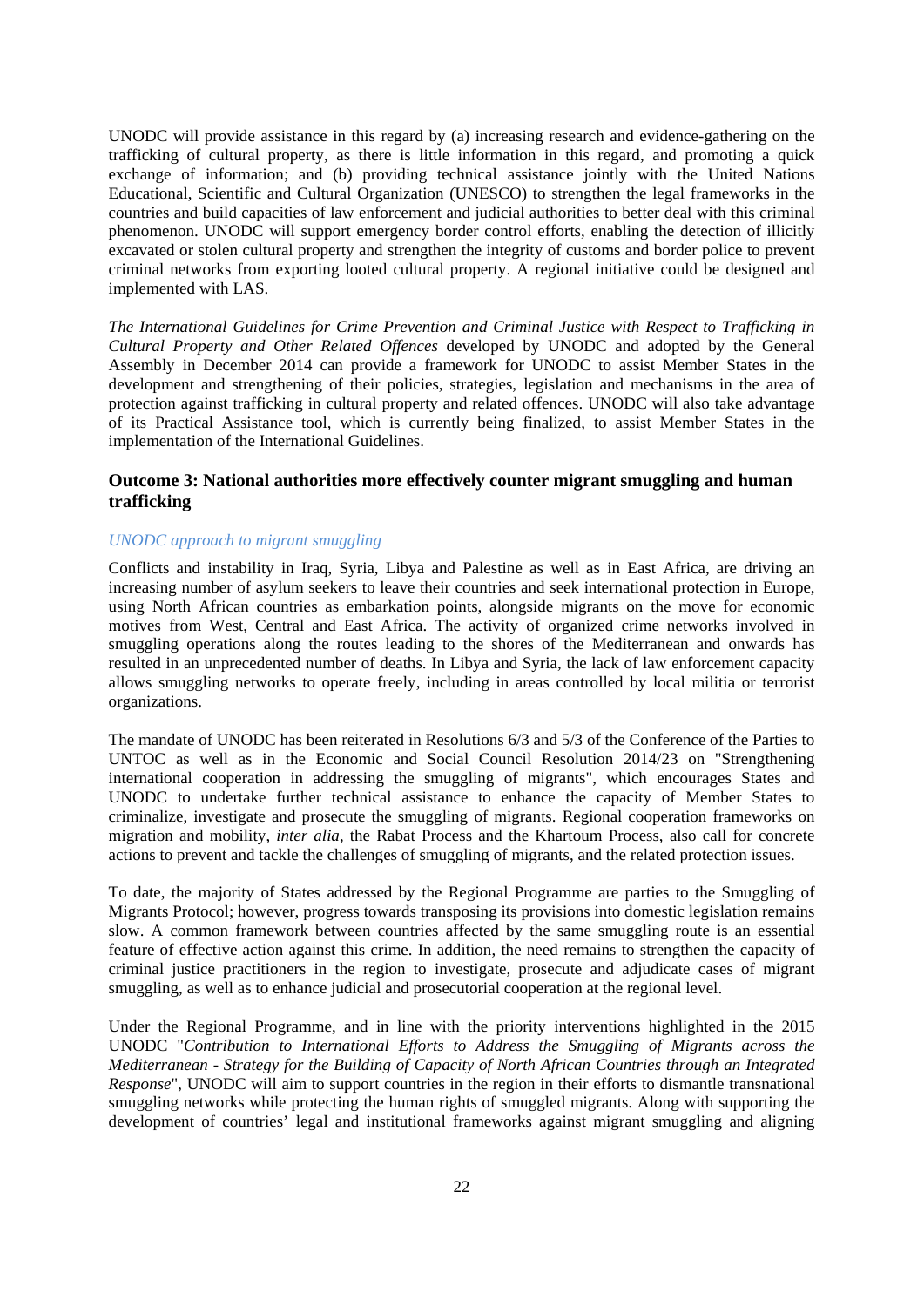them with the Smuggling of Migrants Protocol, particular emphasis will be placed on strengthening States' criminal justice institutional and operational capacities. This will be done while establishing channels for regular police and judicial cooperation and intelligence sharing amongst agencies at national, regional and international levels.

Building on the successful participation of civil society in promoting UNCAC and in the implementation of its Review Mechanism, CSOs could serve as key partners in implementing the Smuggling of Migrants Protocol. This could particularly be the case for activities related to prevention and assistance in particular.

#### *UNODC approach to trafficking in persons*

According to the UNODC 2014 Global Report on Trafficking in Persons, most of the victims detected in the Middle East are from South-East and Central Asia. Victims from Sub-Saharan Africa (mainly East Africa) account for about 10% of total victims detected, whereas around 31% of the victims are trafficked within the region. Victims from North Africa were detected both in the Middle East as well as in Europe. The criminal networks making profit from the increased irregular migration flows resulting from the instability in the region often expose smuggled migrants to abuse and exploitation, with children and women particularly vulnerable to becoming victims of trafficking in persons. The 2014 UNODC Global Report on Trafficking in Persons found that during the period 2011-2013, eight countries reported Syrian victims of trafficking. Victims from Syria were very rarely detected before the beginning of the Syrian crisis.

Recent policy and legal reforms indicate that there are increased efforts in the region to ensure commitment to combating trafficking in persons.<sup>39</sup> Significant improvements have also been made in the development of domestic legal frameworks, with the majority of countries<sup>40</sup> having enacted<sup>41</sup>antitrafficking in persons legislation. Implementation of the legislation is, however, still challenging, with few prosecutions and convictions reported in the region, and with limited identifications of trafficking victims and assistance provided to them.

UNODC aims to continue supporting Member States to dismantle trafficking in persons networks under the new Regional Programme, building on the achievements of the Arab Initiative to Build National Capacities to Combat Human Trafficking in the Arab Countries, which has been supporting recent policy and legal reforms and strengthening criminal justice responses. Continuation and expansion of such regional interventions are envisaged to consolidate the fruitful collaboration established with the LAS Anti-Human Trafficking Coordination Unit and to further respond to the needs identified by the Member States. Priorities of such expansion will focus on promoting regional law enforcement and judicial cooperation, strengthening institutional frameworks to promote implementation of anti-human trafficking legislation, and ensuring sustainability of capacity-building provided to criminal justice practitioners for adequate identification, investigation and prosecution of cases.

# **Outcome 4: National authorities are better able to develop threat assessments and improve their technical and specialized policing capacity**

Given the new trends in security threats emerging in the region, there is a constant need to enhance the capacity of law enforcement authorities to enable them to identify and respond effectively to these challenges. Focus areas under this outcome include: research, criminal information analysis, forensics, and cybercrime.

<sup>&</sup>lt;sup>39</sup> With Sudan's accession to the Trafficking in Persons Protocol in December 2014, Yemen is the only remaining country covered by the Regional Programme that is not yet party to the Trafficking in Persons Protocol.

<sup>&</sup>lt;sup>40</sup>Morocco and Tunisia are in the process of adopting national laws against human trafficking.

<sup>&</sup>lt;sup>41</sup> Libya and Yemen are yet to adopt dedicated national laws against trafficking in persons in line with the Protocol.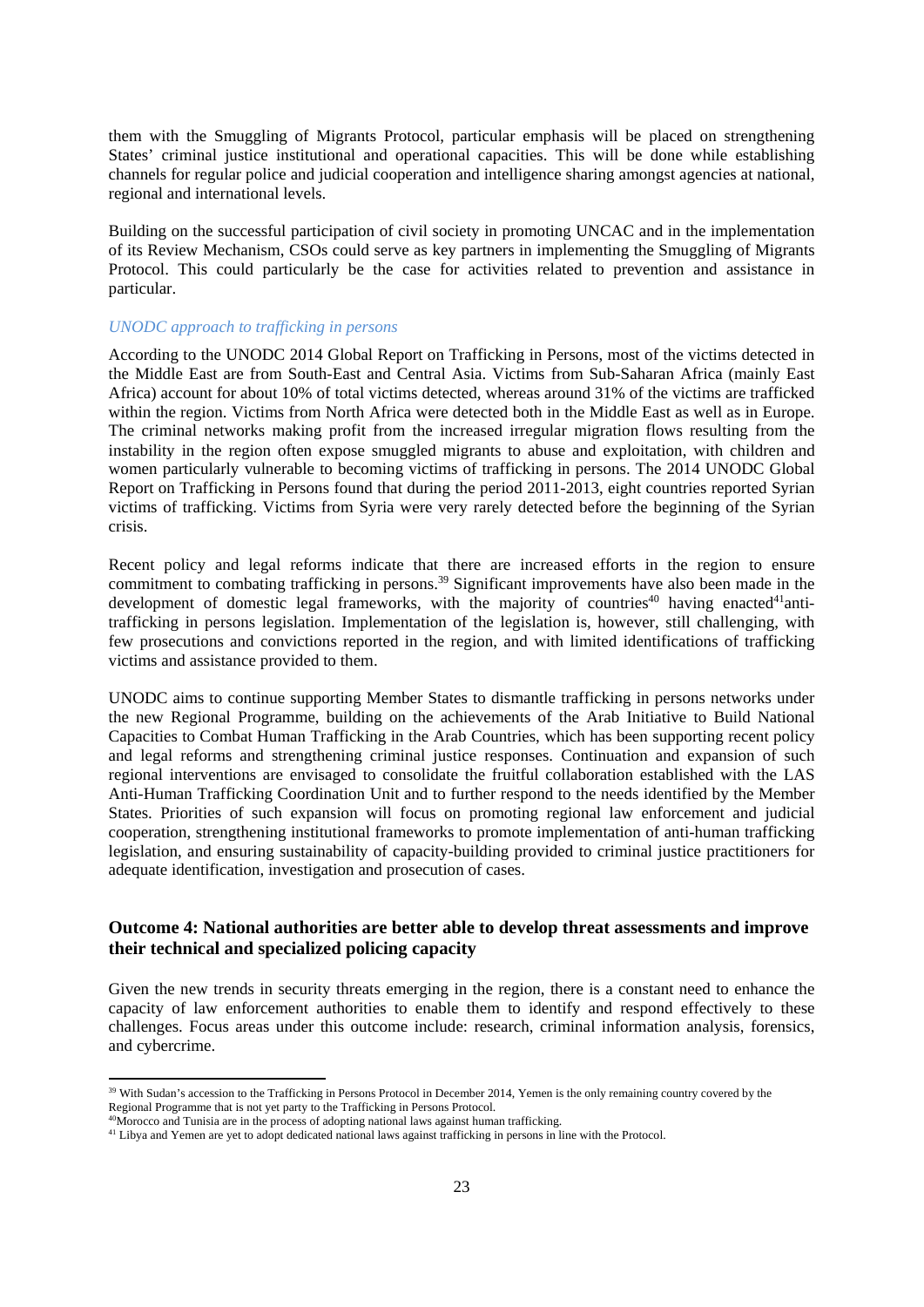#### *Threat assessment capacity*

UNODC attaches great importance to research and data analysis as the basis of all its interventions. Only through a profound knowledge of the various challenges and needs and well-established baselines, can informed policy-making come about and useful and effective interventions be designed. In addition to promoting research and data analysis throughout all subprogrammes and outcomes, UNODC will support Member States in strengthening their capacities to conduct threat assessments.

In general, data on drugs, crime, corruption and terrorism in the region are scattered at best. Data on drugs and crime for the region, generated from the UNODC Annual Report Questionnaire and Crime Trends Survey, as mandated by international treaties, are often incomplete. National reports, when and if publicly available, are often narratives of achievements instead of thorough analyses. Authorities in the region often lack the capacity and/or infrastructure to generate, manage, analyse and report data. They often lack a culture of analysis and reporting in line with international standards, and thus threats are often addressed without systemic knowledge of its patterns and modalities. Lack of transparency hinders large scale information sharing at the national and regional levels. Regional bodies acting as information sharing platforms do exist, but the added value of sharing information needs to be emphasized. Research and thorough analyses of security threats in the region are becoming ever more important for Member States as a means to respond effectively to the surge in terrorist, organized crime and illicit trafficking activities accompanying ongoing conflicts and profound transformations in the region.

Upon specific request from Member States, UNODC will provide support to strengthen their capacities to create the knowledge base needed to assess threats and develop response strategies to serious and organized crime. In this regard, emphasis will be put on the capacity to analyse criminal data in accordance with internationally-accepted standards, best practices and methodologies in criminal information collection, analysis, use and exchange.

UNODC will provide access to best-practice manuals and other tools, e.g. the International Classification of Crime for Statistical Purposes, endorsed by the United Nations Statistical Commission and the Commission on Crime Prevention and Criminal Justice in 2015, which will be translated to Arabic and will be available in 2016. Through this support, Member States will have enhanced capacities for proper information generation and management. Relevant authorities will be able to conduct thorough assessments and study the impact of policies and operational strategies in order to facilitate evidencebased policy design at the national and regional levels. Baselines on drugs and crime trends in the Member States will be established and continuously monitored. UNODC will also work with Member States to increase regional information-sharing through supporting existing regional platforms and establishing regional mechanisms if needed.

#### *Criminal information analysis*

Criminal information analysis provides techniques that structure the natural deductive capacities and thought processes of investigators. It provides tools to help understand the information collected. and to communicate that understanding to others. Criminal information analysis allows law enforcement authorities establish a proactive response to crime. It enables them to identify and understand criminal groups operating in their areas. Once criminal organizations are identified and their habits known, law enforcement authorities may begin assessing current trends in crime in order to forecast and hamper the development of perceived future criminal activities. Information, therefore, provides knowledge upon which to base decisions and select appropriate targets for investigations. In addition to the use of criminal information analysis to support investigations, surveillance operations and the prosecution of cases, it also provides law enforcement agencies with the ability to effectively manage resources, budget and meet their responsibilities for crime prevention.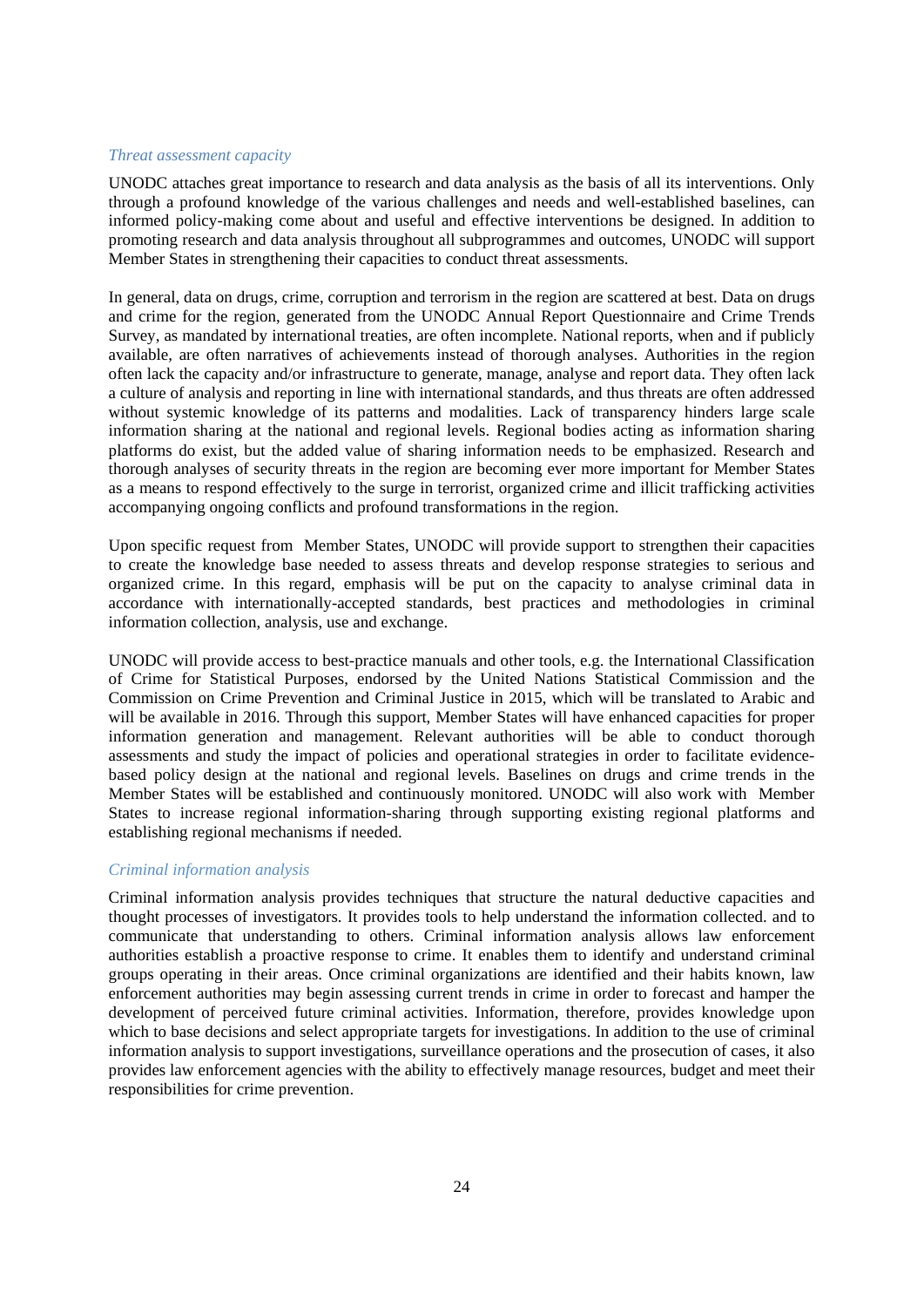Over the years, criminal information analysis has gained recognition as an essential and efficient concept to support the investigation, adjudication and prevention of crime. In many countries across the world, criminal analysis techniques have been mainstreamed and are now integrated in the organizational framework of police services as core capacities. However, across the region, the use of criminal analysis remains limited. Faced with the increasingly complex nature of organized crime and terrorism networks, and the frequent use of information and communication technology for the commission of crimes or attacks, law enforcement services across the region need to adopt modern and efficient techniques to prevent and counter such activities.

UNODC will assist Member States to enhance their capacities to analyse criminal data in accordance with internationally-accepted standards, best practices and methodologies in criminal information collection, analysis, use and exchange. UNODC will (a) provide access to best-practice manuals and other tools; (b) support the establishment of adequate legal frameworks; (c) strengthen the ability of governments to manage and oversee crime data collection and analysis; and (d) promote regional and subregional networking among specialized units. Furthermore, UNODC can provide support to law enforcement and criminal justice services in the following areas: assessment and gap analysis; development and update of national legislation on information collection, classification and sharing; institutional integration of crime analysis capacities; and criminal information analysis capacity-building for law enforcement agencies.

#### *Forensics*

UNODC regards forensic services as an integral element of criminal justice reform and the rule of law. Forensic service capacity across the region is in need of enhancement to ensure that reliable, probative and scientifically-based evidence is available to support criminal investigations. In several Member States there is limited capacity for collecting, preserving and analysing forensic evidence. This restraint on capacity applies to (a) first responders, including police and investigators, to process crime scenes; (b) forensic examiners, including police specialists, to perform basic examinations; (c) laboratories and medical facilities, both governmental and external, to perform routine and non-routine forensic services; and (d) the judiciary, with respect to a proper understanding of the nature and added value of forensic evidence in criminal proceedings. Furthermore, sexual and gender-based violence victims need high quality, healthcare-oriented and timely forensic medical response. Clinical forensic medicine services in a number of Member States do not meet these needs.

UNODC aims to enhance the capacity of Member States to better deliver forensic services in accordance with internationally-accepted standards, and will concentrate on the promotion of internationally-accepted best practices and quality standards in forensic service delivery. This will be achieved through (a) enhancing access to best practice manuals and other tools; (b) improving forensic medical and scientific laboratory facilities; (c) strengthening the ability of governments to manage and oversee service delivery; and (d) promoting regional and subregional networking among forensic institutes.

UNODC will build on its ongoing technical assistance programmes to further support Member States in developing sustainable forensic services. These technical assistance programmes include the development of forensic capacity and infrastructure from the 'crime scene to the court room' through the development and broad availability of best practice guidelines and standards, strengthening of forensic institutions, legislative support for governing authorities, awareness-raising for stakeholders and the provision of equipment, tools and materials.

Improved forensic services contribute to more transparent, equal and fair justice systems, which will benefit the wider community and support the fundamental right to a fair trial.

#### *Cybercrime*

Cybercrime can include a wide range of offenses, such as corporate espionage, identity-related crimes, fraudulent transactions, and malevolent use of personal information. Acts against the confidentiality,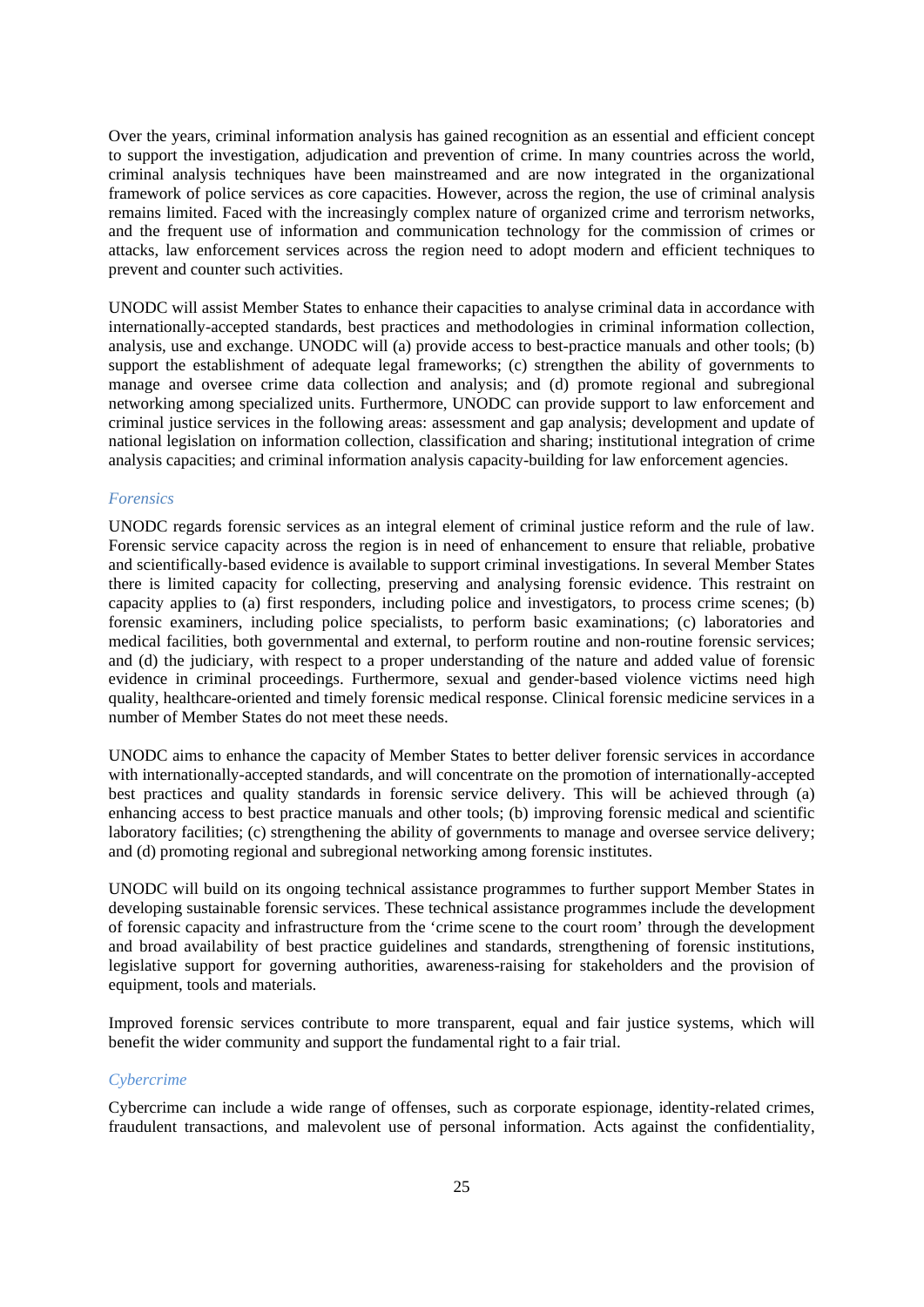integrity and availability of computer data or systems generate significant profits for criminals each year, with far-reaching impact not only on economies and online commerce, but also on ill-informed individuals who fall victim to them. Therefore, a safe cyber environment must be created to prevent crimes committed through the internet and social media.

The United Nations General Assembly resolution 64/179 drew attention to cybercrime as an emerging policy issue with particular reference to the technical cooperation activities of UNODC, and invited UNODC to explore, within its mandate, ways and means of addressing this issue. In addition, the General Assembly Resolution 65/230 requested UNODC, in the development and implementation of its technical assistance programmes, to aim for sustainable and long-lasting results in the prevention, prosecution and punishment of crime including organized crime and cybercrime.

Specifically, UNODC is able to assist Member States to build capacities to prevent, counter and raise awareness on cybercrime. UNODC will help establish strong legal, regulatory and institutional frameworks in the Member States to facilitate the investigation, prosecution and adjudication of cases of cybercrime, taking into account relevant international standards and recognized best practices. Furthermore, enhancing cooperation, communication and information exchange mechanisms on cybercrime between relevant national and international stakeholders is an important aspect to successfully counter cybercrime.

# **4.3. SUBPROGRAMME II: COUNTERING TERRORISM**

All UNODC interventions in the area of countering terrorism will be rooted in the promotion of the ratification and application of the 19 universal legal instruments against terrorism and relevant United Nations Security Council resolutions.

# **Outcome 1: National authorities more effectively respond to terrorism using criminal justice measures**

Establishing effective criminal justice system responses against terrorism is an important step in building a global culture against terrorism. In this regard, UNODC has been consistently working to ensure that Member States' legislation and criminal justice systems are prepared to effectively respond to the challenges of terrorism and its emerging trends.

UNODC supports Member States (a) to promote the ratification of the 19 universal legal instruments against terrorism; (b) by providing legal assistance with the review of national counterterrorism legislation to harmonize it with the requirements of the universal legal instruments; (c) to build the capacity of national criminal justice officials to implement standards set forth in these instruments through various training activities, and (d) by facilitating regional and international cooperation in criminal matters to facilitate mutual legal assistance and extradition.

In order to respond to the increasingly complex nature of terrorism in the region, UNODC has developed specialized expertise and provides training on a range of thematic areas that include, but are not limited to, the use of the internet for terrorist purposes, suppressing the financing of terrorism, addressing transport-related (civil aviation and maritime) terrorism offences, promoting and protecting human rights and fundamental freedoms while countering terrorism, as well as emerging terrorist challenges, such as FTF, violent extremism that leads to terrorism, radicalization, and the growing link between terrorism and organized crime.

#### *Legal Frameworks*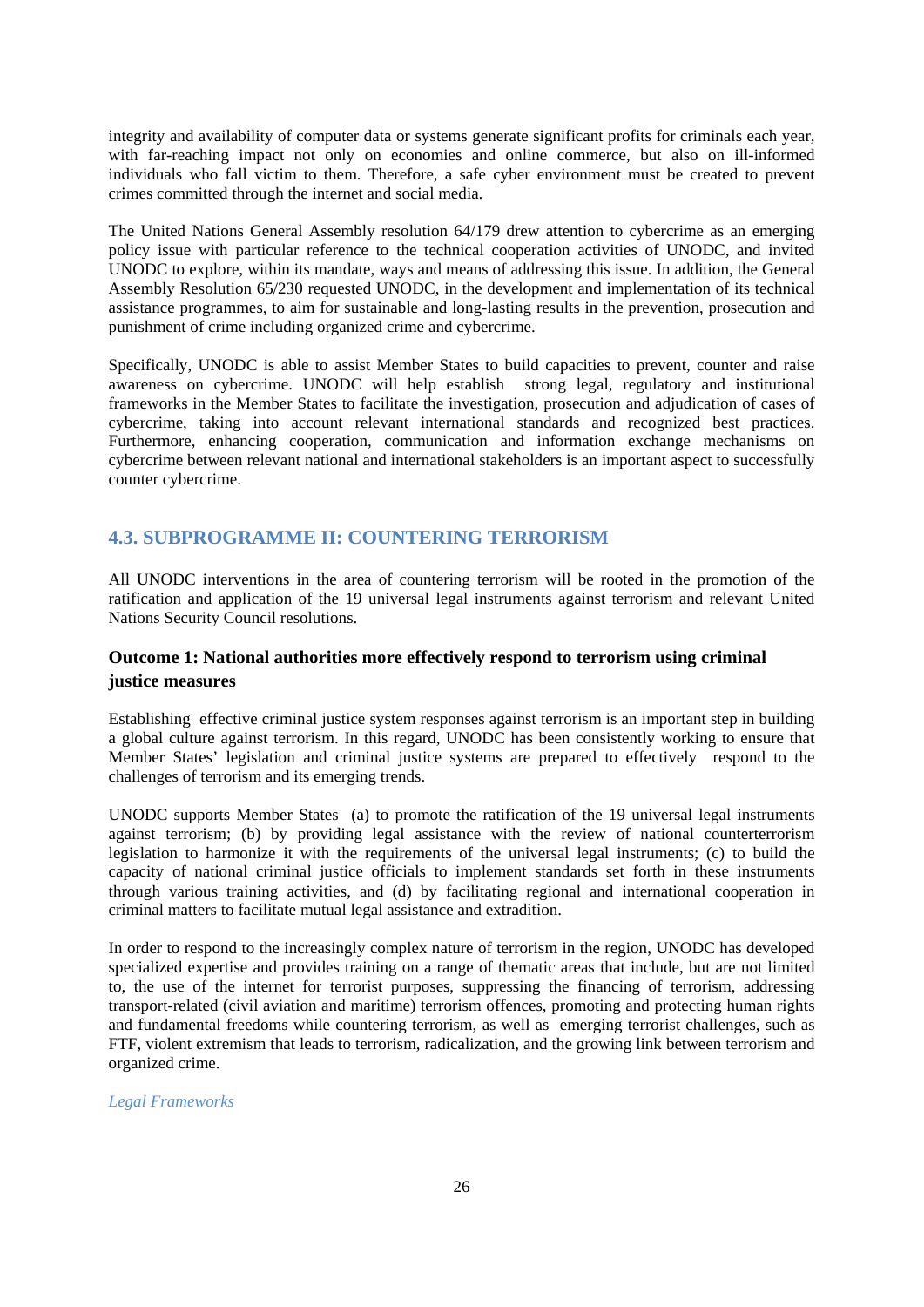Several recent United Nations Security Council resolutions e.g. S/RES/2170 (2014), 2178 (2014), 2199 (2015), and 2253 (2015) require Member States to undertake a set of measures to combat terrorism and confront FTF. In this regard, UNODC developed new activities aimed at identifying the gaps in existing legislation in relation to the new international requirements and at establishing a criminal justice preventive strategy criminalizing terrorism-related offences (incitement, glorification, recruitment, training and financing of terrorism). The first country to benefit from an in-depth training on the requirements of the United Nations Security Council Resolution 2178 of 2014 on FTF was Iraq.

UNODC will provide legislative assistance tackling a wide range of issues that need to be incorporated in counter-terrorist laws, with a focus on each legal element relating to criminal procedure and international cooperation in criminal matters, such as regulations on the use of special investigative techniques (undercover operations, communications interceptions, etc.) and provisions related to supporting victims of terrorism. In addition, UNODC will continue to develop its legislative assistance material for policymakers and relevant officials during training activities, in addition to providing comparative legislation analysis, and promoting the counter-terrorism model law (in line with international requirements) and tailor-made legal advice and recommendations on legislative provisions.

#### *Investigations and Adjudication*

Investigating and prosecuting terrorism cases present a number of challenges for criminal justice systems. For example, evidence may be classified, witnesses and juries may require special security measures, and attorneys' ability to interact with their clients may be limited. There may also be a risk of infringing on human rights and fundamental freedoms during the investigation and prosecution of suspects.

At the national level, UNODC will support the capacity of criminal justice and law enforcement officials in Member States to effectively investigate, prosecute and adjudicate terrorism cases. At the regional level, UNODC will promote effective cooperation among prosecutors and law enforcement officials and facilitate the sharing of good practices. Throughout the process, Member States will be required to comply with relevant Security Council resolutions and international legal instruments. The response to terrorism should be grounded in the rule of law and fully respect human rights.

UNODC will continue to develop specialized training and tools, from which Arab countries already benefit, including (a) training on countering the use of the internet for terrorist purposes; (b) assistance in the development of effective national preventive strategies to counter the appeal of terrorism by specifically criminalizing preparatory acts and facilitating prosecutorial intervention before the  $specifically$  criminalizing preparatory acts and facilitating commission of terrorist acts; (c) a specialized tool that provides guidelines, good practices related to national legislation and the response of criminal justice system to support victims of acts of terrorism; (d) best practices and guidelines for special investigative techniques as essential tools for successfully investigating and prosecuting terrorist cases without infringing in human rights and fundamental freedoms, such as the right to privacy; (e) training on investigation and prosecution of financing acts, focusing on new trends in moving and transferring funds, illicit transboundary movements of cash and the use of innovative technology, including new payment methods; (f) training on the efficient examination of a terrorist crime scene in order to improve evidence collection and address specific challenges and precautions to be taken when managing such cases; (g) best practices on the establishment of specialized counter-terrorism units within law enforcement authorities; and (h) training on the prevention of the dualuse of chemical materials, which represents one of the most common means used to commit terrorist attacks in countries in the region.

In addition to the support provided under AIRCOP and other border control initiatives in relation to FTF, UNODC will convey expertise from countries that have already adopted efficient measures to investigate and prosecute FTF cases and share it with Member States to support the development of tailor-made, rule of law compliant strategies, combined with their own experiences and best practices.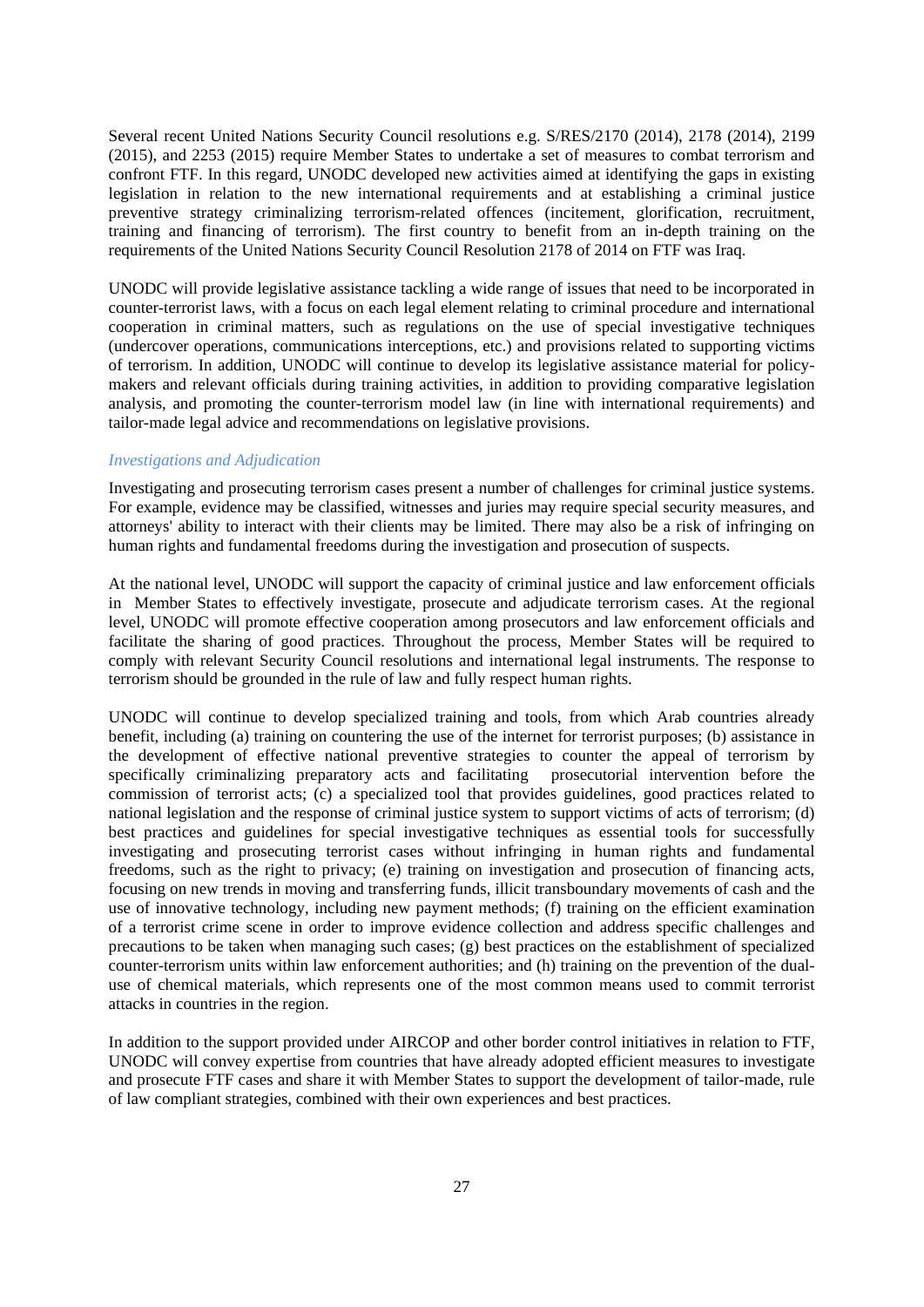#### *Preventing the use of the Internet for terrorist purposes*

The internet has become a powerful tool for financing, recruitment, training and even preparation of terrorist acts. UNODC will pay particular attention to this issue and provide capacity building to Member States to prevent the misuse of the internet by terrorist organizations focusing on investigation and prosecution of terrorist cases involving the use of internet, including the exchange of national experiences and good practices. Training on the Use of Special Investigation Techniques of Digital Communication Channels will be expanded into the region and adapted to include tailor-made mock investigation scenarios. In 2016, a five-week online training course on the Use of Special Investigation Techniques is envisaged. This course builds on a previously held in-person training conducted in Algeria, Bahrain, Egypt, Iraq, Morocco and Tunisia, and will further strengthen the capacities of investigators.

#### *Countering the financing of terrorism*

Terrorists require financing to recruit and support persons, maintain logistics hubs, and conduct operations. Thus, preventing terrorists from accessing financial resources is crucial to successfully countering the threat of terrorism. However, many Member States in the region lack the legal and operational frameworks and technical expertise needed to detect, investigate and prosecute terrorist financing cases.

UNODC works on the legal aspects of countering the financing of terrorism, including promoting the ratification of the relevant universal legal instruments, in particular the International Convention for the Suppression of the Financing of Terrorism (1999), and the implementation of these international standards. This entails reviews of domestic legislation to ensure proper criminalization of offences related to the financing of terrorism and legislative drafting, developing the capacity of criminal justice and law enforcement officials to investigate, prosecute and adjudicate terrorist financing through the provision of specialized training on issues related to special investigation techniques, freezing, seizing and confiscating terrorist assets, and strengthening regional and international cooperation against the financing of terrorism.

UNODC highlighted the Member States obligations under S/RES/2199 (2015) pertaining to cut off ISIL/Daesh Daesh funding sources (oil revenues and cultural heritage sales) in many of its specialized activities, i.e.; Sharm El-Sheikh regional workshop on strengthening international cooperation in Combating the Financing of Terrorism (May 2015), Cairo national workshop on countering the financing of foreign terrorist fighters (November 2015), and Beirut workshop on countering financing of foreign terrorist fighters (December 2015). Many specialized activities in countering the financing of terrorism and foreign terrorist fighters are planned for countries in the region under the UNODC programmes.

In 2012, UNODC pioneered the development of two innovative training tools: a "Mock Criminal Investigation" and a "Mock Trial" on terrorism, terrorist financing and linkages to serious related crimes, providing practitioners with an opportunity to simulate trials and criminal investigations based on real-life scenarios.

In 2015, UNODC started implementing the programme for selected Member States on countering terrorist financing for FTF in order to suppress evolving FTF threats in the region.

#### *Countering Foreign Terrorist Fighters*

Member States in the region also face numerous challenges posed by new terrorist threats, such as FTF, kidnapping for ransom and the destruction of cultural heritage by terrorists. Following requests from the Member States and in line with the relevant General Assembly and Security Council Resolutions, UNODC launched a five-year initiative on the criminal justice response to FTF in the region (Algeria, Egypt, Iraq, Jordan, Lebanon, Libya, Morocco, Tunisia and Yemen) and Balkan countries in March 2015.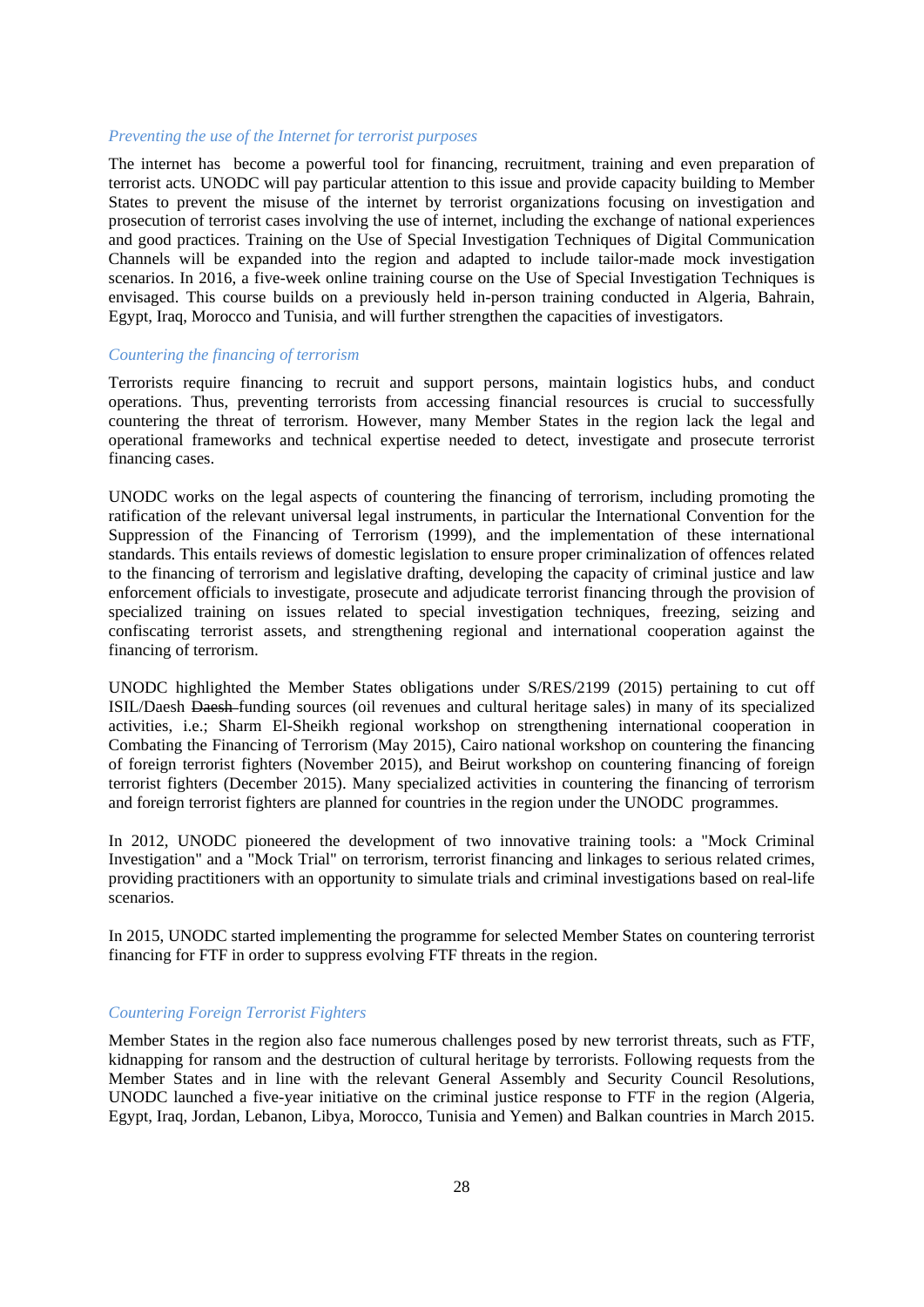In implementing the new initiative, UNODC closely partners with the European Union, the United Nations Counter-Terrorism Committee Executive Directorate and the Counter-Terrorism Implementation Task Force. The initiative envisages work on harmonization of national legislation related to FTF in compliance with Security Council Resolution 2178 (2014), as well as training the criminal justice officials to deal with specific criminal justice aspects related to FTF and to enhance international, regional and subregional cooperation in this respect. The capacity building addresses such aspects as investigation, prosecution and adjudication of FTF cases, explores the possibility of using intelligence information in FTF cases as admissible evidence, the use of special investigation techniques to counter terrorist activities on the Internet, preventing and countering the financing of terrorism in the context of FTF and strengthening regional and international cooperation.

# **4.4 SUBPROGRAMME III: COMBATING CORRUPTION AND FINANCIAL CRIMES**

Subprogramme III will focus on assisting Member States to curb corruption in the region. In this respect, UNODC will assist Member States with the full implementation of UNCAC as well as in the upcoming UNCAC Review Cycle for the Convention's Chapters II (Preventive Measures) and V (Asset Recovery).

#### **Outcome 1: National authorities more effectively combat corruption and promote integrity**

An important element to counter the prevalence of corruption is to minimize the possibility of it occurring by detecting and eliminating its causes and enabling environment. This will be done mainly through the development and implementation of appropriate measures deterring involvement in corrupt practices, and developing codes of conduct as well as enhancing accountability and transparency in the public sector.

UNCAC, complemented by the Arab Convention against Corruption and other regional conventions, sets forth a number of measures to improve integrity and transparency standards as well as preventive measures which governments are either required or encouraged to adopt, from designating preventive bodies and adopting effective policies to cooperation mechanisms with the private and civil society sectors. Some of these preventive measures have already been initiated in the region. The effective adoption and implementation of anti-corruption strategies, national systems of asset disclosure and conflict of interest for public officials, access to public information, public procurement systems, judicial integrity, measures to prevent corruption in the private sector, involvement of the civil society sector and protection of reporting persons, are all important elements in the prevention of corruption. Among the countries in the region, the level of implementation of such provisions varies greatly, given the different social and economic environments and the varying levels of institutional and law enforcement capacities. UNODC will thus support various forms of integrity oversight institutions in the Arab States. UNODC will also assist Member States with the establishment and/or strengthening of these critical preventive measures required by UNCAC through the provision of expertise and training, as well as through the enhancement of national integrity institutional structures required to combat corruption, such as the creation of databases and data management systems. UNODC will also aim to support further efforts with a particular focus on the implementation of the relevant provisions of UNCAC on police integrity and oversight. The possible role of CSOs in raising awareness and supporting national campaigns will also be promoted.

In addition to supporting preventative measures, UNODC will provide assistance to strengthen capacities of Member States in the region to effectively detect, investigate, prosecute and adjudicate corruption offences. UNCAC requires States parties to criminalize offences as outlined in Chapter III (Articles 15 to 25). Furthermore, legal and other additional measures to facilitate law enforcement action against acts of corruption need to be adopted, including whistle-blower and witness protection, as well as special investigative techniques, amongst others.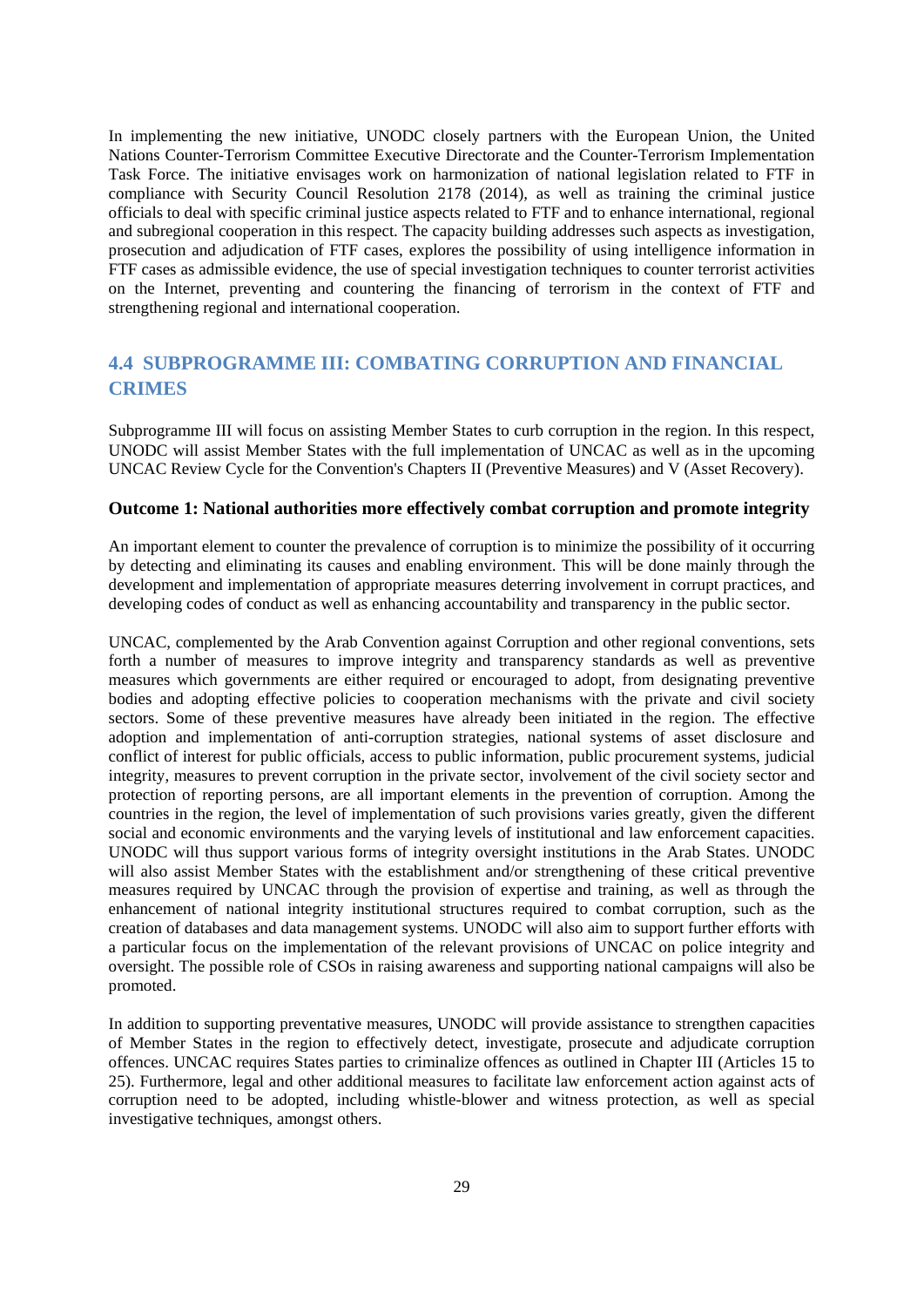Under the current cycle of the UNCAC Review Mechanism, many priorities and needs have already been identified under Chapters III and IV to bring the States parties in line with the above requirements. Accordingly, UNODC will support countries to develop stronger criminal justice responses to corruption by (a) supporting the development of relevant legislative frameworks; (b) supporting the establishment of anti-corruption institutions, including the development and effective implementation of anti-corruption strategies and action plans, and enhancing integrity throughout the public sector; (c) supporting the capacity of judges and prosecutors to develop and address corruption cases; and (d) assisting States parties to benefit from the Implementation Review Mechanism within the framework established by the Conference of the States parties to UNCAC.

# **Outcome 2: National criminal asset recovery and management systems more effectively support judicial proceedings**

Recovering and returning stolen assets denies corrupt actors the ability to enjoy the proceeds of their crimes and can provide governments with much-needed funds to support the welfare of citizens.

In past years, Middle East and North African countries have responded to UNCAC requirements with regard to putting in place appropriate measures to seize, confiscate and return proceeds of corruption by building their relevant judicial and law enforcement capacities and fostering international cooperation in criminal matters.

One aspect of asset recovery, however, remains less developed across the region: the management, use and disposal of criminally-derived (not just from corruption) and stolen assets, at the legislative, institutional and operational levels. A functioning and effective system takes into account the management, use and disposal of assets at the domestic level and the management, use and repatriation or sharing of assets where more than one jurisdiction is involved and requires international cooperation. In addition, depending on the circumstances and their nature, seized assets need different maintenance and treatment from the moment they are seized until they are confiscated and, if the case may be, returned which can take several months, if not years. One essential prerequisite to be able to act effectively on requests from foreign jurisdictions and assist in the tracing, seizing and forfeiture of criminally-derived and stolen assets, is a robust legal, operational and administrative regime including well defined and transparent asset management protocols at the national level.

According to international standards and best practices, an effective asset management system includes a centralized body in charge of these actions. Such a body can either be independent or placed within existing departmental frameworks. Furthermore, adequate legislation defining the jurisdictions and mandates of the body are necessary, as well as the identification and description of responsibilities and duties of asset managers (e.g. fiduciary duty to maintain, preserve and adequately dispose of seized and confiscated assets). Asset managers also need to have the proper authority to take all necessary steps and actions/measures to properly manage confiscated assets, including the ability to recruit experts and contractors, lease facilities and/or invest. Most countries in the region are yet to achieve these standards.

On this basis, UNODC will provide assistance to the Member States using expertise and best practice examples on how to build up effective criminal asset management systems and to enhance their institutional and legal capacity. Assistance will also include training for designated bodies and their staff to strengthen inter-agency and international cooperation.

# **Outcome 3: National authorities more effectively counter money laundering and conduct effective financial investigations**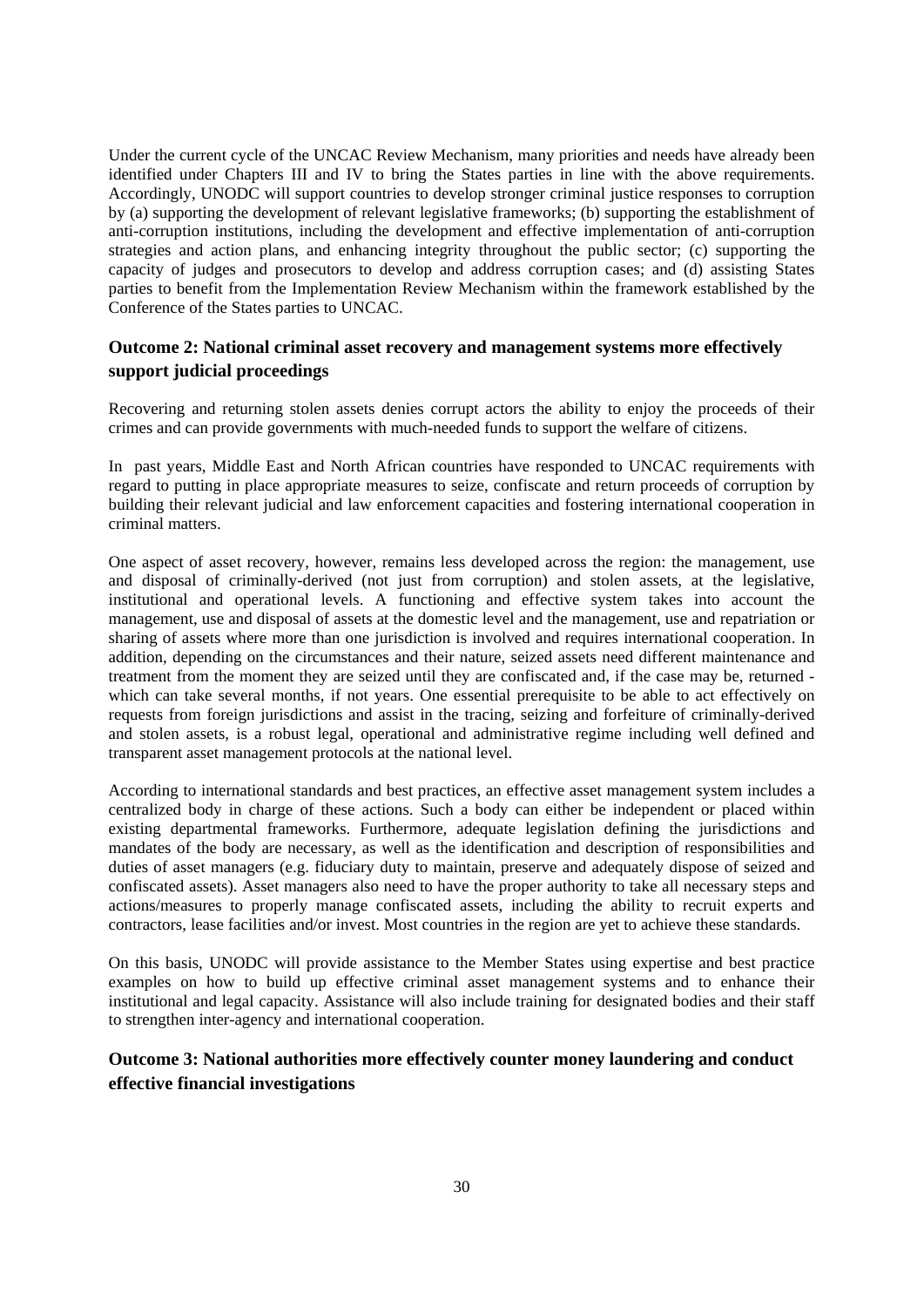Illegally-obtained funds from numerous criminal activities tend to remain hidden. They are laundered and moved around the globe, using various means including shell companies, intermediaries and money transmitters. Preventing and combating money laundering has therefore drawn significant international attention in the past decades, and has become part of important international treaties, such as the Vienna Convention of 1988 and UNTOC of 2000, which demand the classification of money laundering as a criminal offence. Most notably, UNCAC adoption in 2003 established the comprehensive, legally-binding obligation for countries to criminalize the laundering of corruption related proceeds and to seek to apply money laundering offences to the widest possible range of predicate offences.

In order to effectively fight organized crime and to dismantle related groups, one essential means is to cut the flows of financial resources that keep them functioning. In addition, tracing, identifying and confiscating illicit funds and proceeds of crime contributes to tackling other forms of serious crimes, such as trafficking in persons, arms and drugs.

Strong and effective financial investigation capacities have proven to be amongst the most effective tools to respond to gaps in financial transparency and to counter money laundering activities, thereby reducing both opportunities for corruption as well as the financing of terrorism. Various methods and tools, such as bank information, databases and registries, disclosure forms, open source information, etc. need to be processed and analysed correctly in order to produce valid evidence and intelligence. Member States in the region have all taken significant steps to strengthen their legal and institutional capacities to trace illegal financial transactions. However, given the complexity of this field, the myriad of laws and regulations surrounding it, many challenges remain for Member States to establish firm and effective financial investigation systems.

UNODC will support Member States in strengthening both their institutional and human resources capacities to respond to the challenges of tracing, identifying, freezing, seizing and confiscating proceeds of crime. UNODC will also provide necessary legislative assistance, notably revising criminal laws and procedures, and focus on establishing effective inter-agency and international cooperation and enhancing the capacities of financial control authorities.

The Regional Programme will also continue to support Member States in their efforts to combat the laundering of money derived from illicit drug trafficking, transnational organized crime, terrorism, and other serious crimes, to continue to foster international cooperation by implementing the provisions against money-laundering contained in all relevant international instruments, such as the 1988 Vienna Convention, UNTOC and the Protocols thereto and UNCAC, and, in accordance with national legislation, the Forty Recommendations on Money Laundering of the Financial Action Task Force and its standards, within its mandate.

# **4.5. SUBPROGRAMME IV: CRIMINAL JUSTICE AND CRIME PREVENTION**

Given the recent changes in the Arab region, particular attention should be paid to improving criminal justice systems. UNODC interventions under subprogramme IV will thus focus on improving these areas in order to strengthen the rule of law, good governance and equal and just criminal justice responses, in particular with regards to women and children.

## **Outcome 1: Member States develop and implement crime prevention strategies**

World statistics on safety and security show that the region has relatively low crime and homicide rates compared to other regions.42 However, the region is affected by several underlying risk factors, such as

 <sup>42</sup>http://www.academia.edu/3555277/Planning\_and\_Designing\_Urban\_Space\_Community\_and\_Crime\_Prevention\_The\_Case\_of\_ArabCountries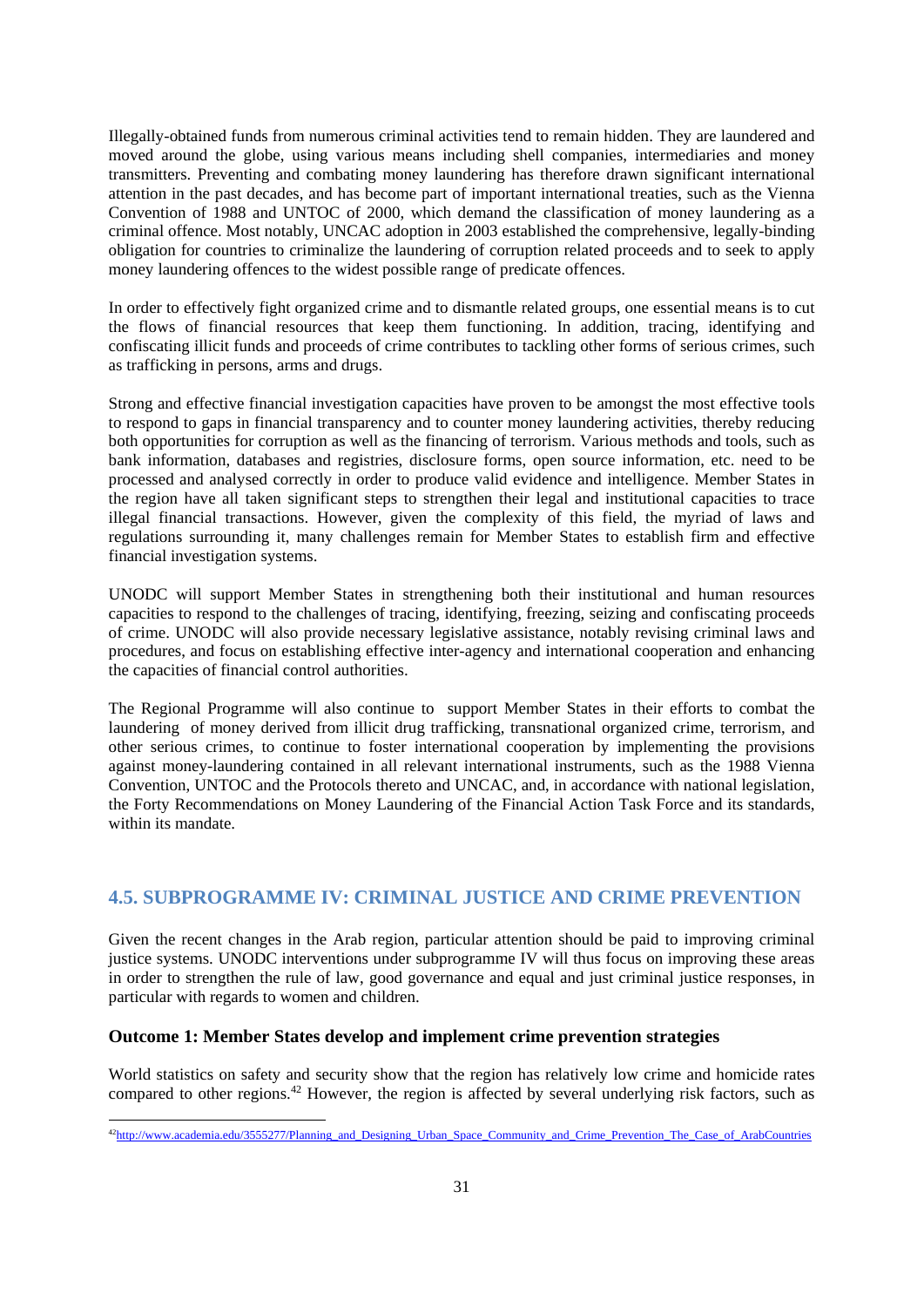high unemployment particularly among the youth, and the conflicts that are prevailing in several countries across the region. In addition, some countries are currently challenged by a large influx of refugees from neighbouring countries, such as Syria, and some countries in Eastern Africa like Eritrea, Ethiopia and Somalia, among others, which can have a destabilizing effect. Refugees are often traumatized; having lost ties with families and community structures, they find themselves in an alien, unstructured situation, deprived of social and economic opportunities. Many men are unable to work, which has the potential to breed violence within homes and outside. Due to competition over scarce resources in the host countries, including jobs, tensions can evolve between refugees and the resident population.

#### *Integrated national crime prevention strategies, including community policing*

Crime prevention strategies are designed to reduce the occurrence of crime and its potential harmful effects on individuals and society. There is clear evidence that well-planned crime prevention strategies not only prevent crime and victimization, but also promote community safety and contribute to sustainable development. Effective and comprehensive crime prevention strategies enhance the quality of life of all citizens and have long-term benefits in terms of reducing the costs associated with the formal criminal justice system, as well as other social costs that result from crime.<sup>43</sup>

Upon request, UNODC will also support Member States in the region to develop and implement integrated national crime prevention strategies in order to provide effective policy frameworks for the implementation of crime prevention plans, programmes and activities. In this context, UNODC will assist Member States in identifying priority crime problems and their root causes as well as areas for action, including social crime prevention, situational crime prevention and the prevention of recidivism (reoffending), as well as the protection of victims.

UNODC also has the expertise to assist Member States in the development of community policing action plans, according to the specificity of each state. Community policing is considered one of the most effective ways to address disorder and prevent crime . It ensures local ownership of safety, security and justice by making the community a partner in the delivery of these services, which is considered particularly important in mixed communities. Furthermore, it can serve as an efficient informationgathering tool for better intelligence-led policing and thereby facilitate criminal investigations, provided that well-functioning oversight mechanisms are in place. Upon request, UNODC can support Member States' efforts to implement relevant provisions of the United Nations Code of Conduct for Law Enforcement Professionals and the Basic Principles on the Use of Force and Firearms and other relevant crime prevention standards $44$ .

#### *Local crime prevention initiatives focusing on youth*

Starting in Palestine, UNODC will provide assistance in educational settings to reduce risk factors for violent behaviour that can lead to crime, and will promote life skills development and healthy life styles among youth.

Crime prevention in educational settings will focus on enhancing skills of teachers, school counsellors and families, to identify and deal with students in early risk situations, and sponsor activities, including sports-related activities, in order to build resilience against risk factors of crime, drugs and ganginvolvement. School staff will be trained on means to identify and respond to situations where youth may become involved in crime and violence, and schools and universities will be assisted in developing and enforcing policies that reduce the risk of spill-over effects of drugs, crime and violence from the street into schools in order to provide a safe learning environment.

<sup>43</sup>Guidelines for Crime Prevention; ECOSOC Resolution 2002/13.<br>44 2002 Guidelines for the Prevention of Crime, 1990 United Nations Guidelines for the Prevention of Juvenile Delinquency (Riyadh Guidelines), and 1995 Guidelines for the prevention of urban crime.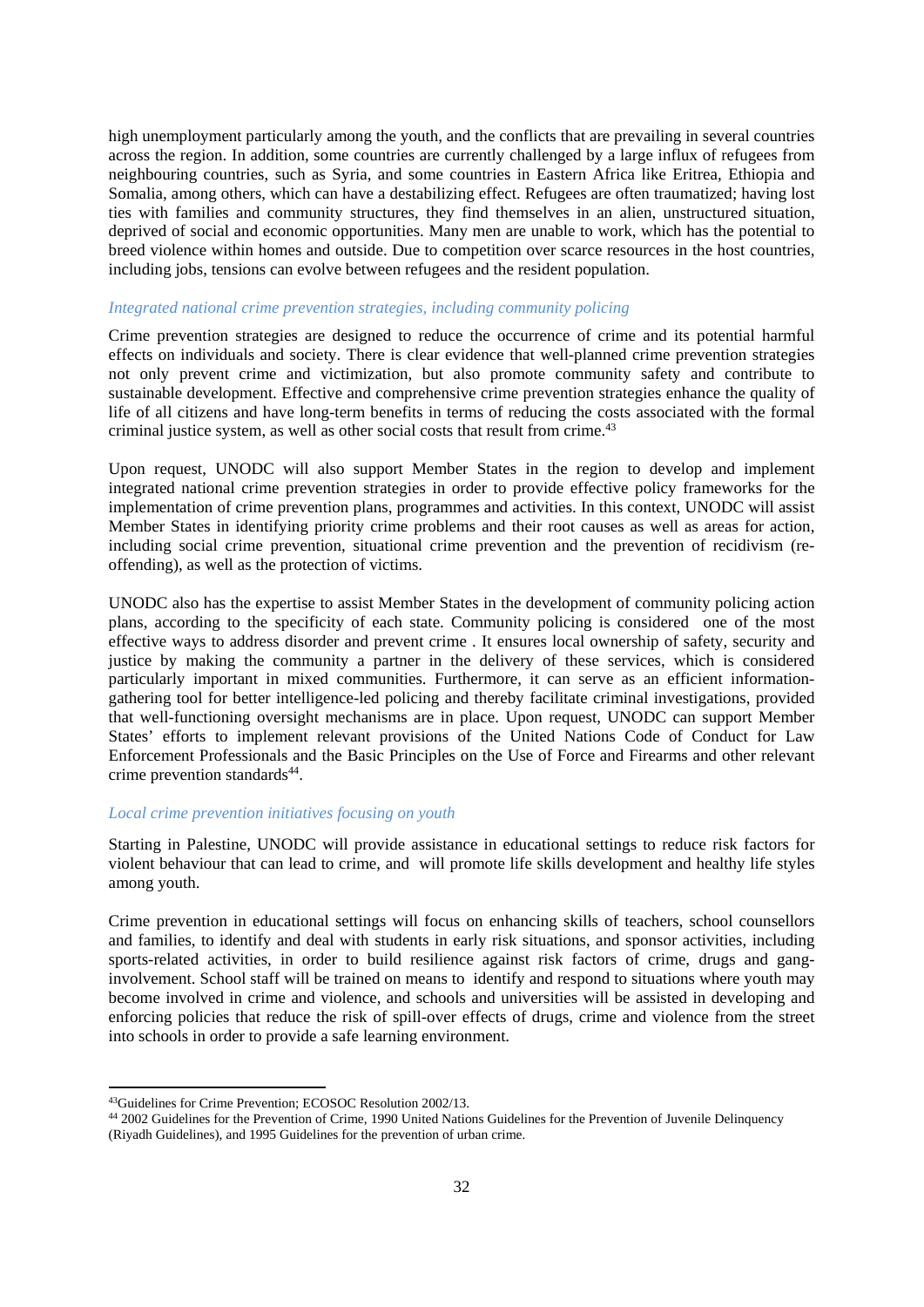In addition, strategic advice on crime prevention will be provided, including assistance with surveys on safety and victimization. CSOs engaged in crime prevention will be supported in order to increase the general knowledge of what can be done in this field, to bring together all efforts, to avoid duplication and to build on lessons learnt. Awareness-raising activities and media campaigns will also play an important role in this endeavour, as will the promotion of inter-ministerial coordination in developing and implementing crime prevention strategies.

#### *Community safety in communities affected by the Syrian refugee crisis*

Within refugee camps, frustration over living conditions often spins out of control and theft and violence are common and often go unpunished. Infiltration of the camps by unregistered persons or even criminal groups is also of major concern. Displacement exacerbates risks of trafficking in persons and forced engagement in sex work and sexual exploitation, to which young women and children, both boys and girls, are particularly exposed. Child labour, sexual and gender-based violence, such as forced and early marriage, domestic violence and survival sex, have also been observed both in camp and non-camp settings amongst the refugee population.

Many of these incidents are not reported to the police but dealt with through mediation by the community itself. If reports are made, police often lack the capacity to provide adequate assistance and safe and secure living conditions for the victims and those at risk. Limited police presence and lack of capacity amongst police officers to build trust with the refugee population, mean that problem-oriented and community-based approaches to policing, and adequate responses to VAW and children are urgently needed. As noted earlier, community policing is considered an effective way to address disorder and to prevent crime rather than traditional, reactive approaches. It also ensures safety, security and justice by making the community a partner in the delivery of these services, which is especially key in mixed communities. Activities in this area could be linked to Outcome 5 of this Subprogramme with regard to information collection, as community policing can be an information gathering tool for better intelligence-led policing and more effective criminal investigations.

Building on its previous assistance to police units operating in the Za'atari camp in Jordan, as well as on other long-term police reform initiatives such as in the area of justice for children and promoting effective police responses to VAW, UNODC will assist concerned countries in enhancing community safety and adapting their policing practices in and around refugee camps, as well as in selected host communities, starting in Jordan (in Amman, Irbid and Mafraq) and Lebanon (north of the country and Beqaa). Special attention will be given to problem-oriented policing, the protection of women and children and the prevention of sexual and gender based violence, as well as trafficking in persons. In addition, UNODC will support current policing capacities and partnerships between governmental and non-governmental bodies, including law enforcement, public service providers and community representatives, to ensure effective prevention of violence and crime, as well as adequate assistance to and protection of victims.

# **Outcome 2: Strengthened capacities of criminal justice systems enable them to provide better access to justice for children and to prevent and respond to violence against children**

Outcome 2 will focus on strengthening legislative, institutional and human resource capacities of criminal justice institutions to deal fairly and humanely with children in contact with the justice system (i.e., child victims and witnesses of crime as well as alleged child offenders) and to promote effective measures to prevent and respond to violence against children.

The Convention on the Rights of the Child and other legal instruments urge countries to have a specialized child-sensitive children justice system that places respect for the dignity and the best interest of the child at the centre of legislation, policy and practices, while promoting a sense of worth for the children, their rehabilitation and their reintegration into society. Following the ratification of the Convention by all the countries in the region, most have enacted or proposed to enact laws to protect children from violence, abuse, neglect and exploitation. A number of countries have put in place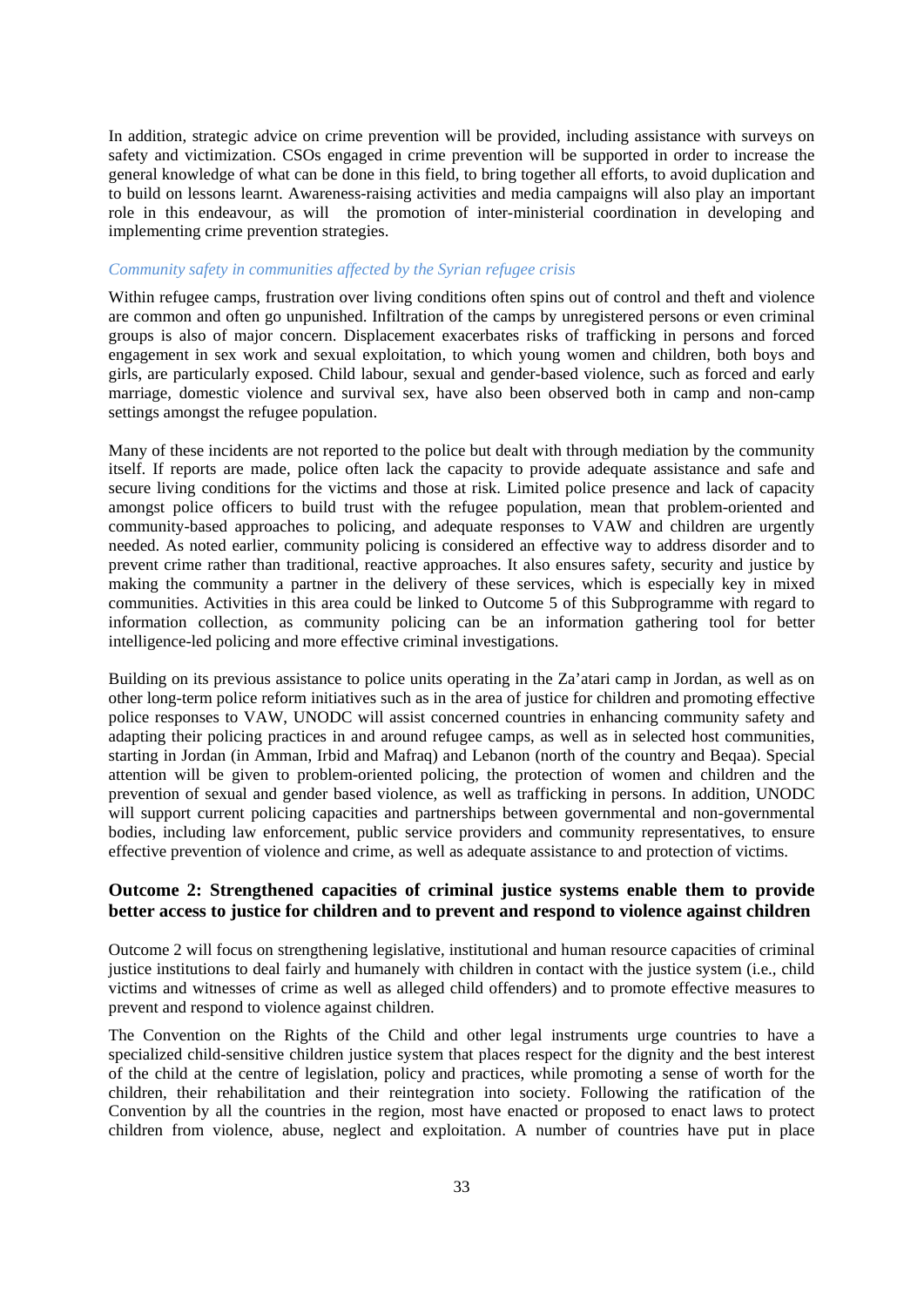comprehensive child laws bringing together legal provisions for the protection of children and juveniles. There is, however, a wide governance gap between these international standards and their implementation. Often, children across the region continue to see their rights neglected by laws and institutions and have to endure harsh and retributive punishments that further stigmatize and marginalize them. In particular, children from economically-disadvantaged backgrounds, who have fled home as a result of violence, and those who suffer from mental health problems or substance abuse, find themselves at special risk.

With the recent adoption of a new international normative instrument, the *United Nations Model Strategies and Practical Measures on the Elimination of Violence against Children in the Field of Crime Prevention and Criminal Justice,* the international community has recognized the key role played by the criminal justice system in preventing and responding to violence against children and has mandated UNODC to assist countries in the implementation of this new set of international standards and norms aimed to promote justice for children.<sup>45</sup>

UNODC assistance to the Member States in the field of justice for children will include national and regional components. Despite the similarities of the challenges in the region, each country has its particularities stemming from its culture and thus, national action plans on justice for children have to be tailored to, and by, each country. UNODC will assist countries in the region to (a) set up or strengthen legal and policy reform; (b) strengthen the capacity of institutions, particularly child justice institutions; (c) provide capacity-building, training and awareness-raising, including awareness-raising on the rights of child victims and witnesses; and (d) strengthen coordination mechanisms between law enforcement, justice, the social sector, government and non-government actors. A particular focus will be placed on developing alternatives to imprisonment and implementing restorative justice programmes for children in conflict with the law.

UNODC has the expertise to provide capacity building ranging from the development of, and strategic planning for, violence prevention and child justice policies, to the investigation, control and punishment of violence against children in full respect of rule of law principles and child rights standards, the evaluation and strengthening of institutions, public service management, etc. UNODC is also able to develop training curricula, training manuals, provide training of trainers and design cost-effective methods and tools for requested training activities.

UNODC assistance to Member States in the field of justice for children will also include the *provision of legal and other advisory services* in order to align the national legal, regulatory and policy frameworks with the *"United Nations Model Strategies and Practical Measures on the Elimination of Violence Against Children in the Field of Crime Prevention and Criminal Justice"*.

At the regional level, UNODC will assist Member States to (a) share and profit from best practices; (b) benefit from regional expertise and create a pool of regional experts; (c) share tools and manuals; (d) create a platform for dialogue among the various practitioners in the region; and (e) establish regional approaches supporting the implementation of child-sensitive justice systems.

# **Outcome 3: Gender-sensitive criminal justice systems are in place and a strengthened criminal justice response is provided to combat violence against women**

Outcome 3 will focus on enhancing the gender sensitivity of the criminal justice system by strengthening legislative, institutional and human resource capacities of Member States to deal efficiently and humanely with the VAW phenomenon, and prioritizing the use of non-custodial measures for women offenders and improving the treatment of women prisoners. *The Updated Model Strategies and Practical Measures on* 

<sup>&</sup>lt;sup>45</sup>General Assembly Resolution A/RES/69/194, Annex, of 18 December 2014.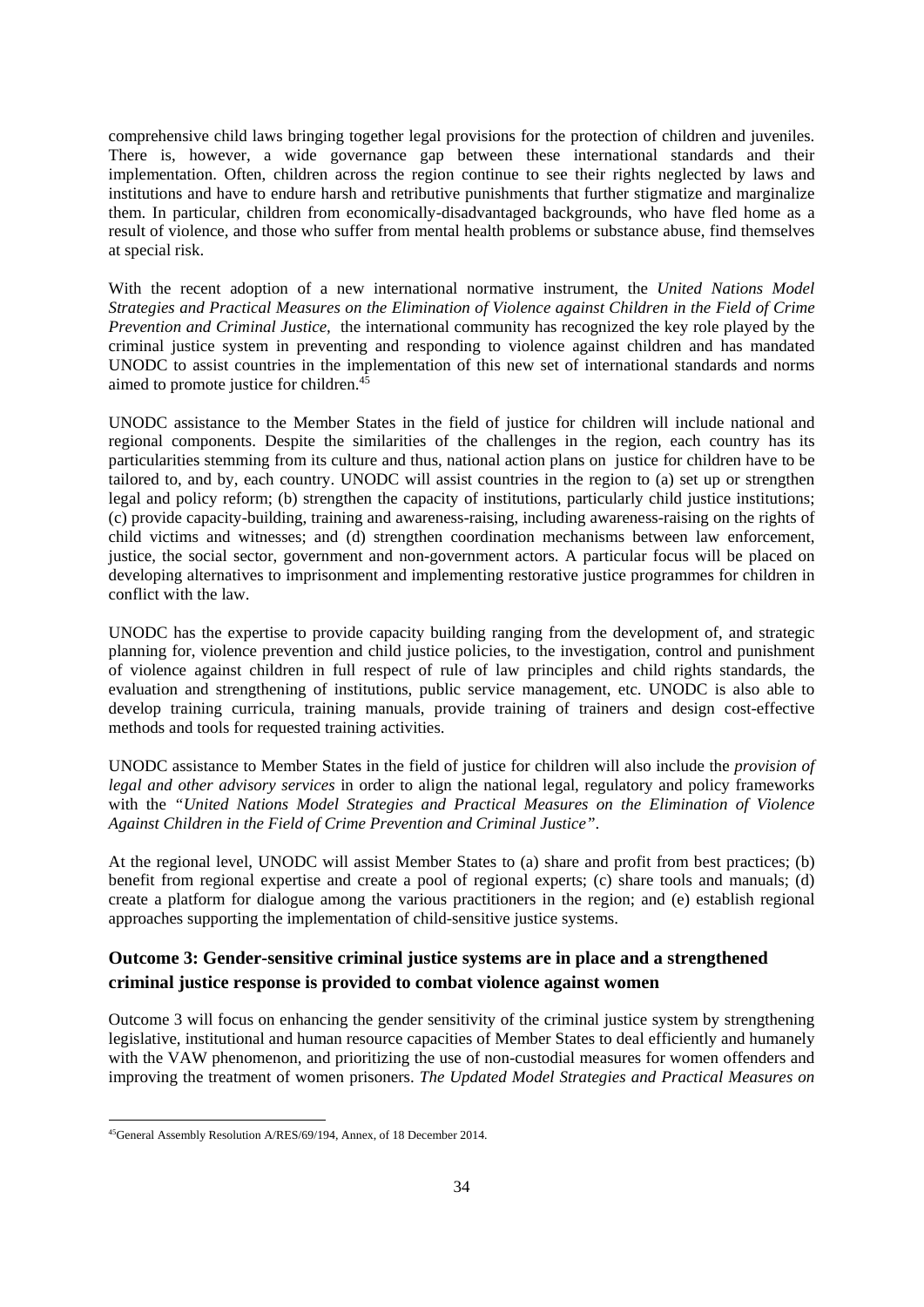*the Elimination of Violence against Women*46 and the *United Nations Rules for the Treatment of Women Prisoners and Non-Custodial Measures for Women Offenders (the Bangkok Rules)*47 will serve as the normative basis for UNODC assistance.

VAW continues to pose a significant challenge in the region. Following the recent changes in the region, some Arab States have paid increased attention to specific VAW forms, and related legislative and procedural developments have occurred in this area. Nonetheless, obstacles remain. The various actors in the criminal justice system – police, judiciary and courts – are still failing women subjected to violence. Negative attitudes from officials dealing with such cases and underdeveloped services result in underreporting of VAW cases and therefore go unpunished. There is a profound lack of confidence and trust in the criminal justice institutions as well as a high percentage of victims whose needs for assistance, protection and redress are neither recognized nor met.

At present, 160 countries worldwide have laws to address VAW. Yet the advancement towards a comprehensive legal framework for protection against gender-based violence is most limited in the region. All too often, women subjected to violence are violated twice: firstly when they are victims of violence, and secondly when they seek, and do not find, the justice and services they are entitled to. All too often<sup>48</sup> the rate of trials and sanctions for VAW acts is low, and when perpetrators are held accountable, they are punished for lesser crimes and given shorter and lighter sentences.

UNODC will assist Member States in their efforts and initiatives to prevent and respond to VAW, in particular by strengthening criminal justice systems and responses. UNODC will provide legislative assistance and legal advice with the objective of strengthening legal regimes in order to prevent and eliminate VAW and to combat impunity for perpetrators of VAW crimes, as well as support the improvement of access to justice and legal aid for victims. Furthermore, the collection and analysis of relevant data, including the implementation of surveys, in particular victimization and VAW surveys, will be supported. UNODC will also focus on strengthening national measures to assist and protect victims and witnesses of VAW crimes, and train relevant criminal justice officials on effective responses, including on the proper treatment of victims. CSOs can play a key role in this regard, given the experience they have on the ground in providing assistance to victims. In addition, existing national crime prevention policies and strategies in the area of VAW will be revised and amended, as required.

UNODC will also provide assistance to address the gender-specific needs of women prisoners that are often not met in criminal justice systems and prisons built for men<sup>49</sup>. In this regard, UNODC will provide legislative assistance and policy advice to bring national legislation and practices in line with the Bangkok Rules. UNODC will also support coordination and the development of specialized capacities and skills among prison administrations and criminal justice professionals to enable them to understand the situation of women offenders and prisoners and meet their specific needs. Furthermore, UNODC will assist the Member States in preventing and responding to VAW during women's imprisonment and after their release. Research in various countries of the region has shown that every second woman in prison has experienced violence, which is a high percentage in comparison to women outside of prisons.<sup>50</sup>

## **Outcome 4: National authorities enhance access to legal aid**

 $46$  General Assembly resolution  $65/228$ , Annex. - 21 Dec. 2010 - Strengthening crime prevention and criminal justice responses to violence against women.

<sup>47</sup> General Assembly resolution 65/229, Annex. - 21 Dec. 2010 - United Nations Rules for the Treatment of Women Prisoners and Non-custodial Measures for Women Offenders (the Bangkok Rules)

<sup>&</sup>lt;sup>48</sup> http://www.oecd.org/mena/governance/women-in-public-life-mena-brochure.pdf <sup>49</sup> See UNODC. Handbook on Women and Imprisonment,  $2<sup>nd</sup>$  edition, 2014.

<sup>&</sup>lt;sup>50</sup> Penal Reform International: 'Who are women prisoners?' Survey results from Jordan and Tunisia, 2014.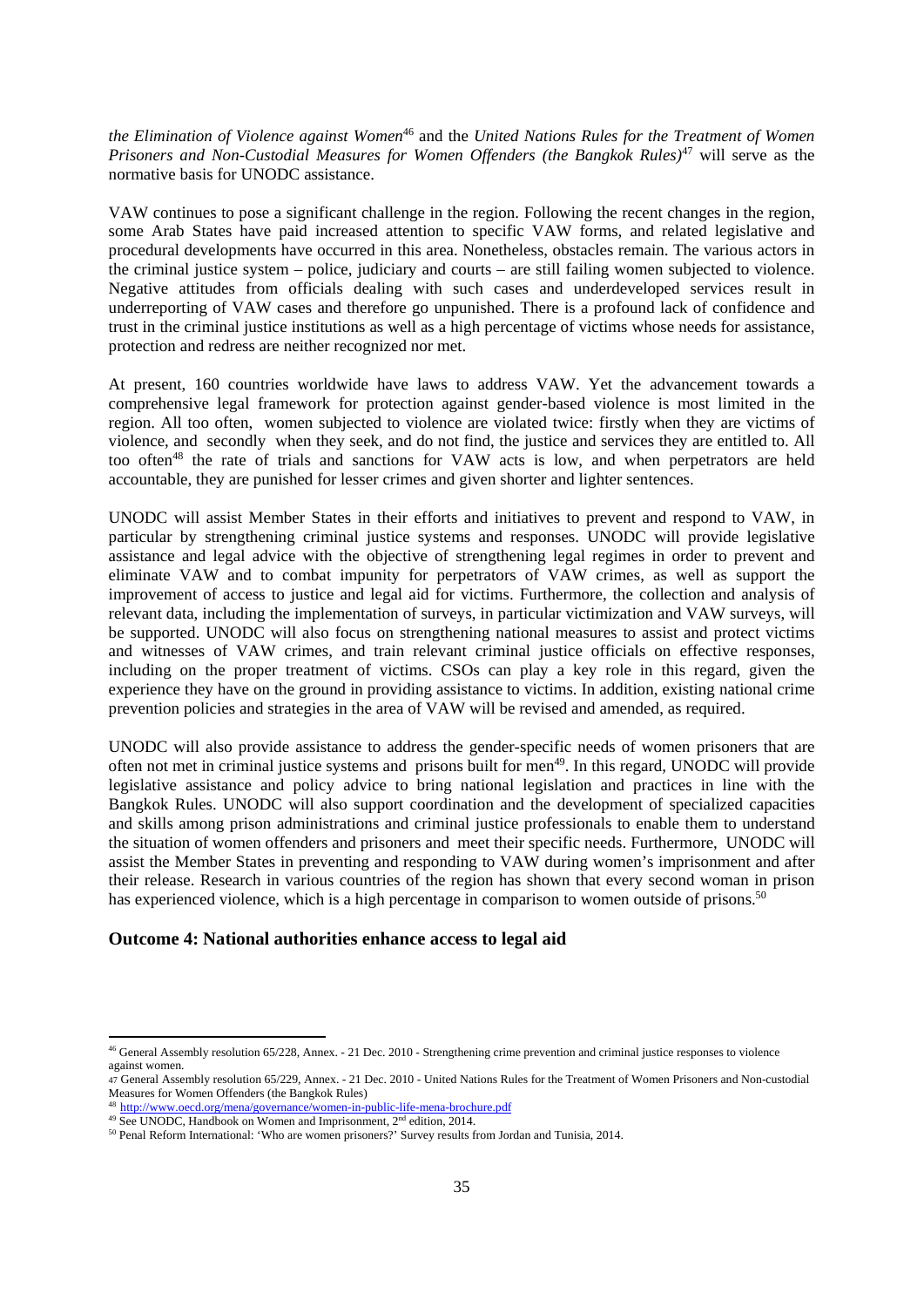Outcome 4 will focus on enhancing access to legal aid $5<sup>1</sup>$  by strengthening the legislative and institutional capacities of criminal justice systems to provide an accessible and equitable legal aid system, particularly for vulnerable populations.

Access to legal aid is an essential element of a fair, humane and efficient criminal justice system that is based on the rule of law. Access to legal aid provides a foundation for other fundamental rights, including the right to a fair trial, and is an important safeguard that ensures fundamental fairness and public trust in the criminal justice process. International legal frameworks recognize the right to criminal legal aid. In particular, article 14 of the *International Covenant on Civil and Political Rights*<sup>52</sup> states that anyone charged with a criminal offence shall be entitled to defend himself or herself through legal assistance. The recently adopted *United Nations Principles and Guidelines on Access to Legal Aid in Criminal Justice Systems53* reflects the importance of a wider access to legal aid around the world and encourages Member States to undertake national efforts and measures to strengthen access to legal aid in criminal justice systems.

In this regard, UNODC will assist Member States strengthen and promote access to legal aid in their criminal justice system. In particular, UNODC will assist Member States in reviewing their existing legislation, policies and/or national strategies concerning access to legal aid, including by conducting assessments of the legal aid system with the aim of identifying priorities for reform and capacity-building needs. UNODC will provide assistance to legislators and policymakers to develop or amend legal aid legislation and policies in line with relevant international norms and standards, including the *United Nations Principles and Guidelines on Access to Legal Aid in Criminal Justice Systems*. UNODC will also assist in the development and delivery of training and capacity-building activities for relevant criminal justice actors, particularly the legal aid providers,<sup>54</sup> judges, prosecutors and law enforcement officers. Moreover, UNODC will assist the authorities responsible for delivery of legal aid raise knowledge and awareness of rights among the population, with a particular focus on the awareness of the right to legal aid.

#### **Outcome 5: Justice and law enforcement authorities cooperate more effectively**

Each Arab country has its own criminal justice system and procedure. However, two types of systems can be identified in the region: (a) countries where the prosecution or a law enforcement agency has investigative powers to build a case that will then be submitted to a judge during the trial phase in court; and (b) countries where an investigative judge leads an investigation that is conducted by a law enforcement agency and where the prosecution may have the power to request the collection of additional evidence before the case is brought to trial. Irrespective of the justice system adopted by each Arab country, a common challenge faced is the implementation of an effective cooperation between law enforcement and justice actors.

As countries aim to dismantle organized criminal or terrorist groups, and thus go beyond the seizure of illicit goods and the arrest of low-level operatives, effective, in-depth investigations will be required. Yet there can be no successful in-depth investigations without effective inter-institutional collaboration between law enforcement agencies and the prosecution (and/or investigative judges).

Building on the interventions in the areas of border control, counter-trafficking, counter-terrorism, anticorruption, anti-money laundering and terrorism financing, UNODC will use its expertise in investigation

<sup>&</sup>lt;sup>51</sup> "Legal aid" means provision of legal advice, assistance and representation at the expense of the State for persons detained, arrested,

imprisoned, suspected, accused of, or charged with a criminal offence and for victims and witnesses in the criminal justice process. Legal aid includes legal education, access to legal information and other services including alternative dispute resolution mechanisms and restorative justice processes.  $\frac{525}{6}$  General Assembly resolution 2200A (XXI) of 16 December 1966.

 $53$ See General Assembly resolution 67/187 of 20 December 2012.<br> $54$ Including public defenders, legal practitioners and their apprentices, organizations such as non-governmental organizations, community-based organizations and faith-based organizations, law clinics and paralegals.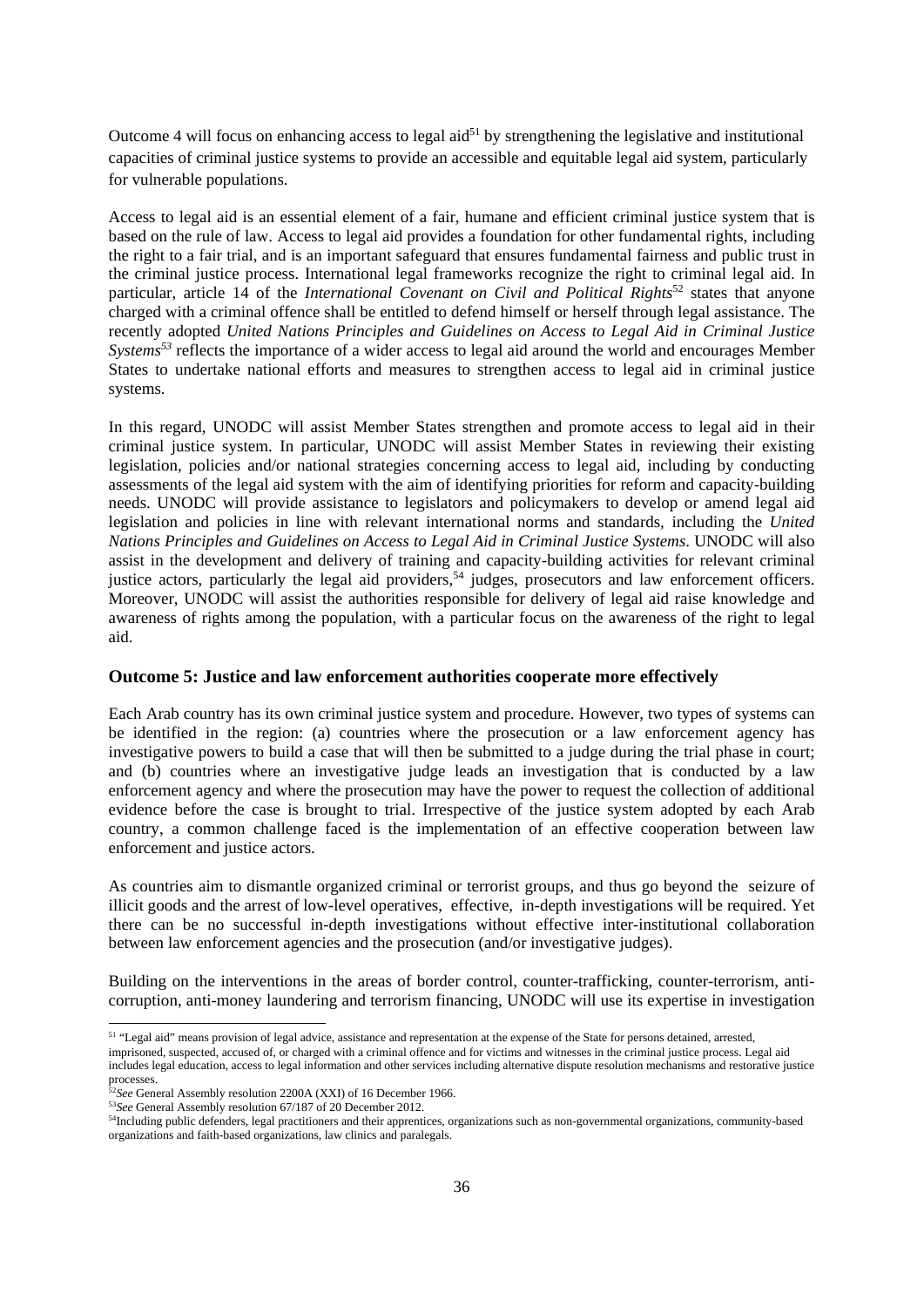to identify bottlenecks and obstacles to effective police-justice cooperation. This may require: (a) the assessment of current criminal procedures, notably with the aim to clarify roles and responsibilities; (b) systematic joint attendance (police and justice officials) during training events; (c) the sharing of best practices that have been observed within the region and beyond; (d) conducting large scale- training where law enforcement officers (traditionally in greater number than justice officials) would be sensitized to the best ways to conduct an in-depth investigation and contribute to changing prejudices and institutional rivalries; (e) support for justice-police networking, communication and information exchange mechanisms.

## **Outcome 6: Prison systems operate in line with relevant United Nations standards and norms, and effectively contribute to reducing recidivism and addressing violent extremism in prisons**

The size of the prison population is growing, both worldwide and in the region, where the average rate of occupancy lies at 140 per cent.<sup>55</sup> The management of the majority of prisons in the region focuses on security, safety and order, paying little attention to rehabilitation programmes, despite the considerable benefit they can bring to the prison environment and the social reintegration prospects of prisoners. Prison overcrowding is a challenge in the region and jeopardizes the already-weak infrastructure, sanitation, nutrition, health services and care, in particular for vulnerable members of society, as well as prisoner activities and programmes. Furthermore, overcrowding is in itself a source of human rights violations.

Many national prison systems in the region are affected by serious overcrowding, which has a very serious impact on prison security and safety, prison conditions as well as the physical and mental health of prisoners, including the spread of contagious diseases. In situations of overcrowding, prison administrations further tend to heavily shift their focus towards ensuring order and security to the detriment of implementing a rehabilitative approach to prison management. Prison overcrowding constitutes one of the most fundamental obstacles in applying the provisions of the United Nations Standard Minimum Rules for the Treatment of Prisoners and their core requirement of treating prisoners in line with their inherent dignity and value as human beings. Furthermore, national prison systems in the region tend to lack accurate prisoner file management systems, a deficiency which (i) significantly undermines the proper follow-up of individual cases, in particular for pretrial detainees; (ii) renders difficult the consistent implementation of individual sentence plans; and, therefore (iii) has the potential to negatively affect rates of prison overcrowding and recidivism. A related important management challenge in prisons consists of insufficient assessment and classification procedures, including medical examinations upon admission, which would ensure that prisoners would be allocated a prison regime in line with individually assessed risks and needs, including tailored rehabilitation programmes which would prepare them for their eventual reintegration into society.

Another factor leading to overcrowding, but further presenting a problem in itself, is the long periods of pretrial detention, common across the region with a regional average of 50 per cent pretrial detainees, up to 70 per cent in some countries. Part of the problem may be attributed to judicial bureaucracy, together with the difficult access to legal assistance and non-custodial sanctions. Further, in the past ten years, the trend has moved towards more punitive and longer sentences for even minor non-violent offences instead of , relying on diversion or by utilising non-custodial community-based sanctions, such as cautions, fines, suspended sentences, community service or restorative justice measures, especially for those who are often relatively new to the justice system.

A relatively new challenge for the region is the increasing number of prisoners convicted of serious offences, such as organized crime or related to violent extremism that leads to terrorism. As this phenomenon is relatively new, empirical data research available to support trend analysis or policy

<sup>55</sup>International Centre for Prison studies: http://www.prisonstudies.org/world-prison-brief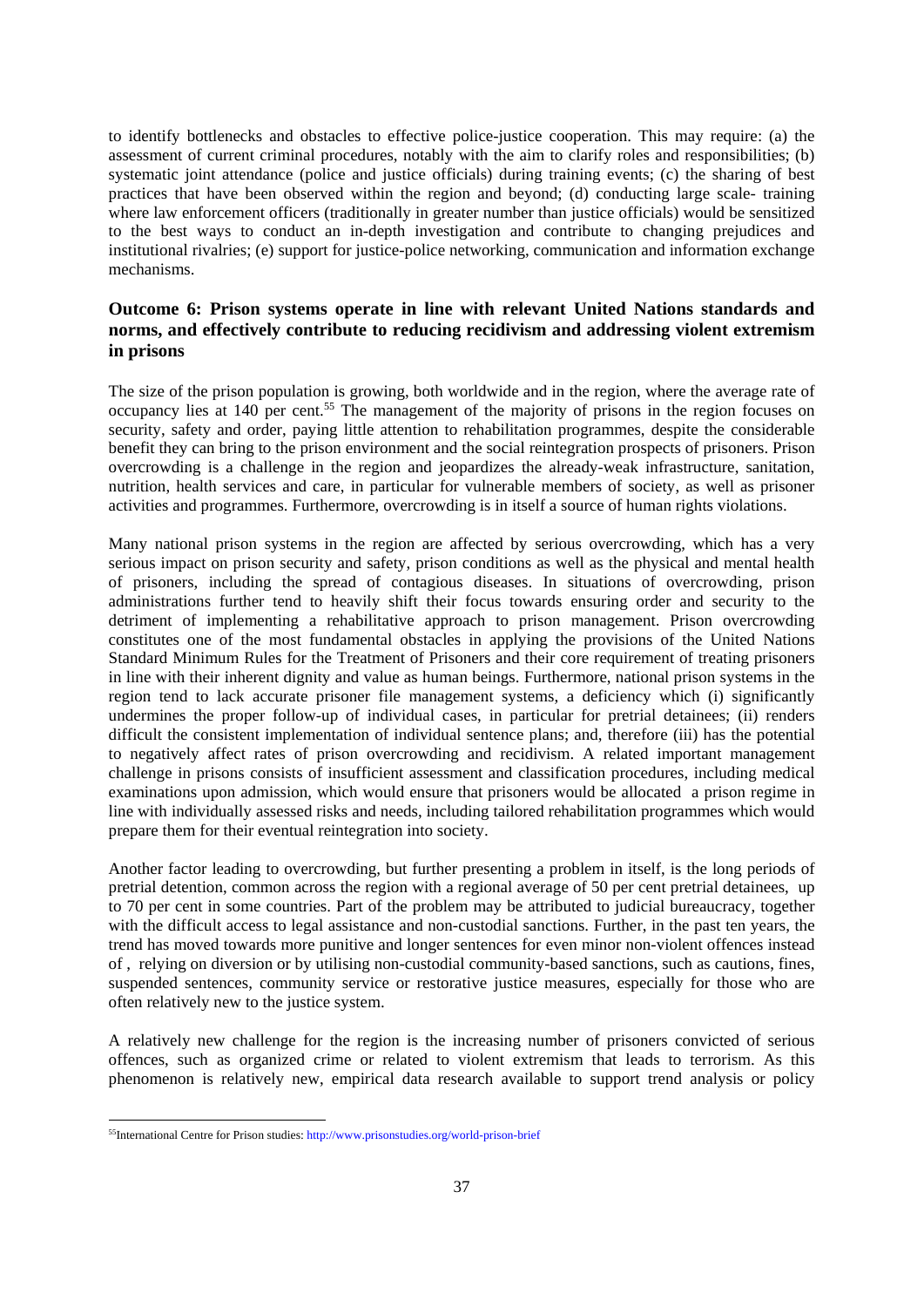making is limited.. In any case, it has a significant impact on prison systems, which, for example, increasingly count arrested or convicted FTF amongst their prison population.

UNODC will assist the countries with the above noted challenges by promoting interventions that ensure the incorporation of international standards and human rights within criminal justice systems. Building on these, UNODC can provide technical assistance to policy-makers, prison administrators and staff as they develop their own prison management procedures, such as classification systems, prisoner data management systems, risk assessment, rehabilitation and reintegration programmes, security affairs management procedures, staff training etc. while ensuring that these interventions are developed using internationally and regional recognised best practices in order to obtain better results.

Interventions may include (a) improving prisoner data management systems and monitoring; (b) strengthening classification systems, including early warning of radicalization; (c) enhancing infrastructures in prisons, including through renovation and refurbishment; (d) strengthening existing monitoring mechanisms and developing independent prison inspection mechanisms; (e) providing support for the expansion and/or development of rehabilitation and reintegration programmes, including incomegenerating activities and access to markets, as well as legislative support and supporting the implementation of alternatives to imprisonment; and (f) supporting the coordination between criminal justice agencies and civil society. In addition, UNODC will provide capacity-building and training on various topics related to prison reform, including alternatives to imprisonment and restorative justice to relevant institutions and their staff to address the over-reliance on imprisonment.

# **4.6 SUBPROGRAMME V: PREVENTION OF DRUG USE, TREATMENT AND CARE OF DRUG USE DISORDERS AND HIV/AIDS PREVENTION AND CARE**

Under subprogramme V, UNODC will focus on strengthening prevention of drug use as well as comprehensive treatment of drug use disorders and evidence-based HIV prevention, treatment and care among people who use drugs and people in prisons. Access to quality treatment services should be ensured equally to people in prison settings and people living with HIV. In general, health services offered in prisons should be equivalent to those available in the community. The drug demand reduction response in the region has moved forward over the last decade (including the period covered by the first Regional Programme) due to the adoption of several well-balanced drug demand reduction strategies. However, several countries in the region still lack such a strategy and other countries face obstacles in translating such strategic documents into evidence-based and (cost-) effective national action plans on drug prevention and comprehensive drug treatment.

The political unrest in the region has further exacerbated the flow of illicit substances into local markets. These, in times of difficult political and social circumstances, coupled with challenging economic conditions, can lead to an increase in drug abuse among already vulnerable members of society. As the focus in the region at present lies primarily on security issues, the already frail evidence-based responses, such as substance use prevention and treatment, do not receive the needed support. For instance, the growing numbers of refugees and internally-displaced and traumatized persons in the region are already vulnerable, including to drug use. Even more vulnerable are youth and children who are exposed to war or highly-insecure environments. Services capable of addressing such issues are scarce, in particular services for refugees and displaced persons.

Nevertheless, best practices, tools and international standards, such as the International Standards on Drug Use Prevention and the Quality Standards for Drug Dependence Treatment, and the International Standards on Drug Treatment, can be of service to the Member States.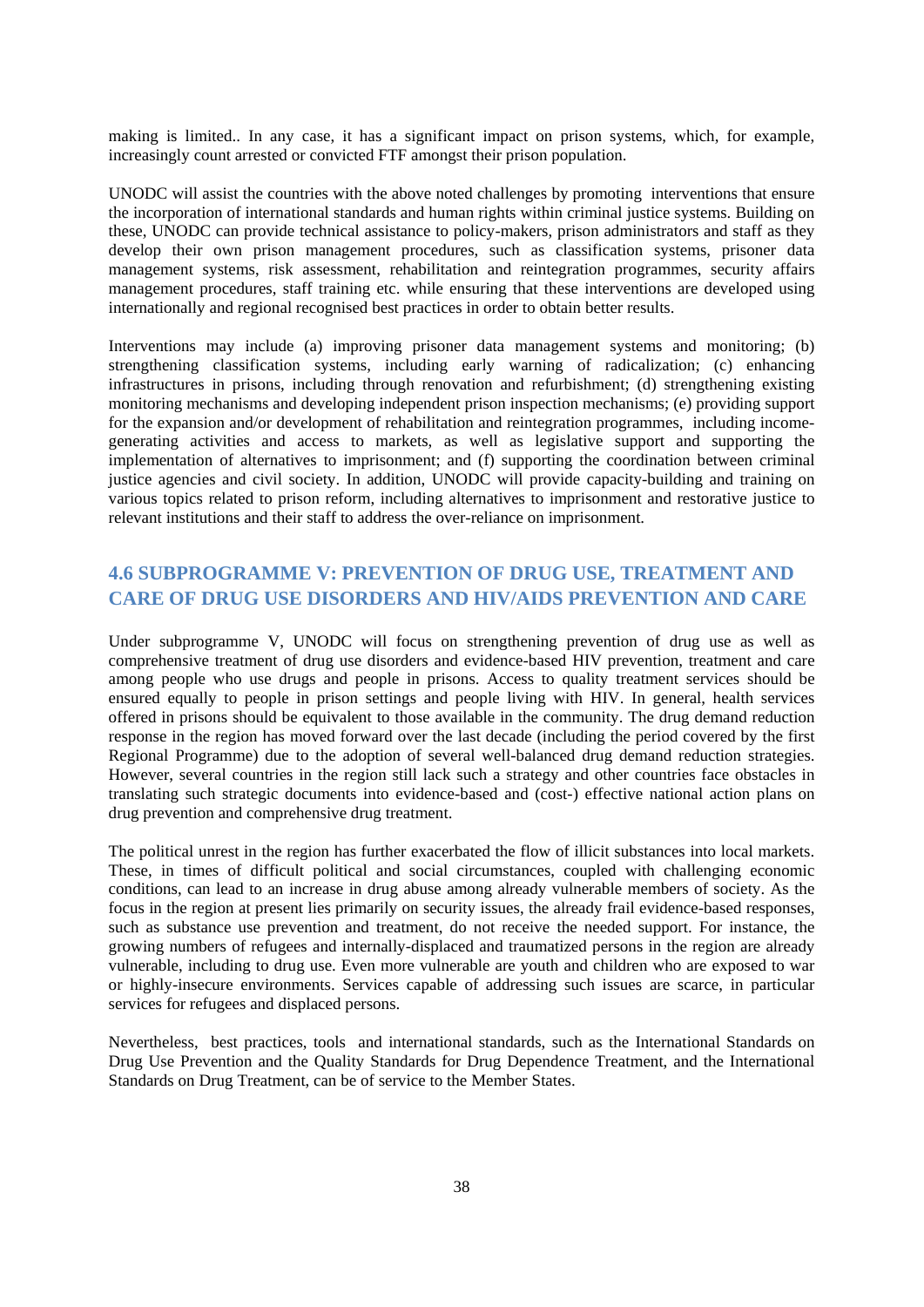Accordingly, UNODC will continue to support vulnerable populations, including people in prisons and people who inject drugs, in accessing comprehensive evidence-based drug prevention and treatment response packages, and providing a comprehensive package of HIV prevention, treatment and care services. UNODC will also support Member States in reducing demand for illicit drugs through advocacy, policy change and technical support.

# **Outcome 1: Adapted evidence-based prevention is conducted in line with International Standards on Drug Use Prevention**

UNODC is supporting Member States to enable them to provide evidence-based drug prevention packages. The above-mentioned International Standards have been availed to policy makers globally, including from the region, to re-orient national responses towards evidence-based programmes focusing on the vulnerabilities associated with substance use at different developmental age of growth and in different social settings. The International Standards on Drug Use Prevention provide core characteristics of the prevention programmes that are associated with effective impact, as well as those highlighted in science that are actually associated with no or negative results in different developmental ages and across different social settings.

UNODC will continue to engage with policy makers and service providers, capitalizing on the established infrastructure to further improve and evaluate existing responses and support evidence-based drug prevention responses, including to stimulants and NPS by (a) focusing on the most influential social institutions (schools, the family, the workplace and the community); and (b) targeting the different vulnerabilities of youth at various stages of development to tailor interventions to the risk level of these individuals (universal, selective and indicated). All interventions and assistance will be guided and will be in line with the UNODC International Standards on Drug Use Prevention. These evidence-based prevention services will also cater for the increasing number of refugees in the region who require a response tailored to their own needs and characteristics.

# **Outcome 2: Capacity is strengthened to provide evidence-based drug dependence prevention, treatment and care/rehabilitation and HIV prevention, treatment and care services, among people who use drugs, in community centres and in closed settings while supporting efforts on alternatives to incarceration**

According to 2012 global estimates, around 243 million people aged 15-64 have used an illicit drug. Around 27 million people are problematic drug users, i.e. they use drugs regularly and suffer from drug use disorders or dependence. Only one out of six of these problem users has access to drug treatment  $s$ ervices<sup>56</sup>.

Injecting drug use continues to drive the HIV epidemic in many countries around the world. There are an estimated 12.7 million people who inject drugs globally; 13% of these are living with HIV, 52% with hepatitis C, and 6.7% with hepatitis  $B^{57}$ . In 2014, there were an estimated 240,000 (150 000 – 320 000) adults and children living with HIV in the region. In the same year, there were an estimated 12,000 AIDSrelated deaths, i.e. triple the number of deaths related to AIDS that were reported in 2000, and an estimated 22,000 new HIV infections.<sup>58</sup>

UNODC has been involved globally, regionally and nationally to assist Arab States, in line with their national policies, in applying comprehensive and integrated health responses. UNODC has been implementing activities in the region to promote best practices and networking to reduce demand for and

<sup>56</sup> World Drug Report 2014.

<sup>57</sup> World Drug Report 2014.

<sup>&</sup>lt;sup>58</sup> UNAIDS report on HIV in the Middle East and North Africa 2013 – 2015.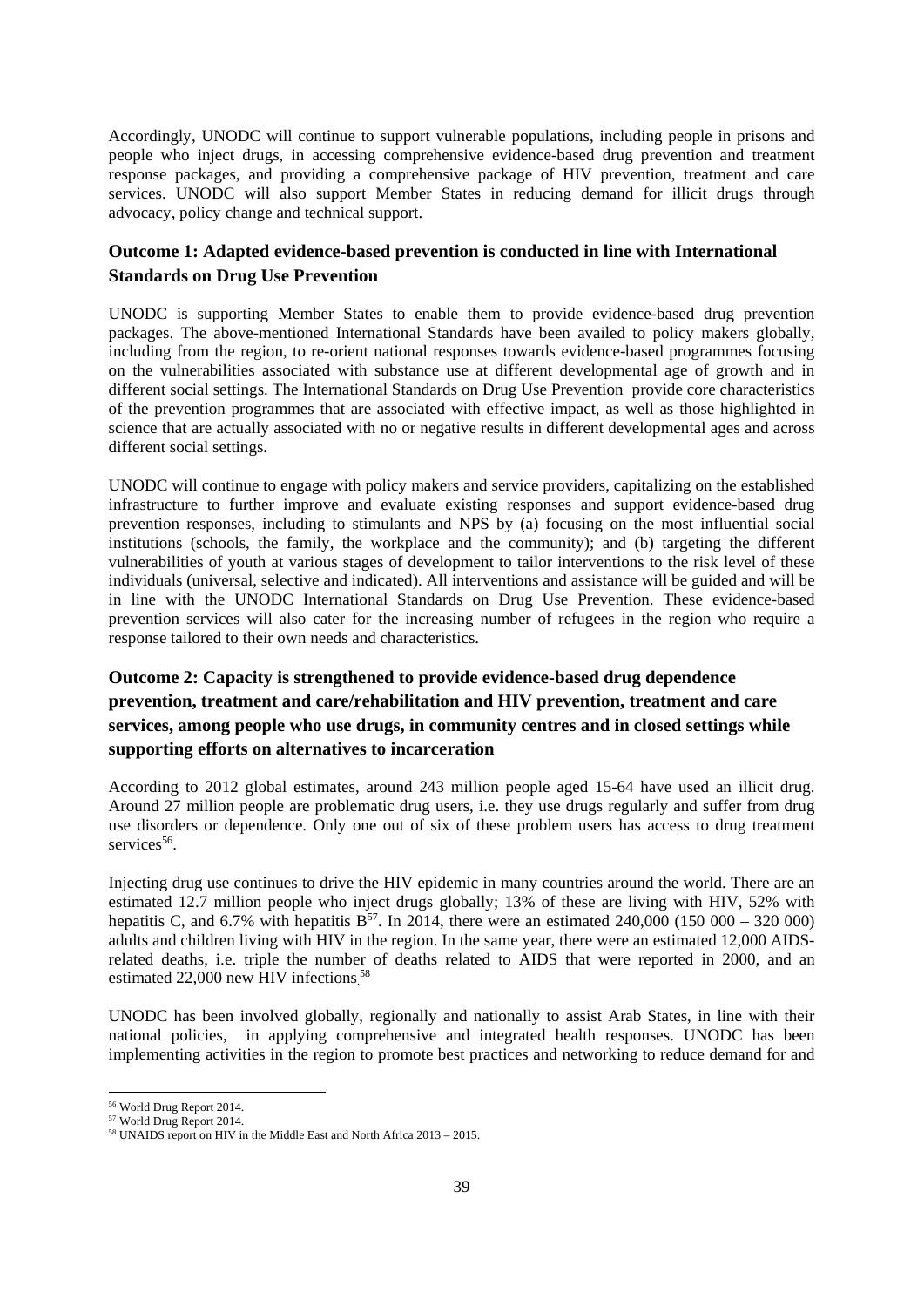harm from drugs over the past years. This included providing assistance at: 1) the normative level, to orient their drug control strategies and drug dependence treatment policies in line with internationally recognized, effective and cost-effective measures, 2) the system level, to ensure an integrated level of services and care and 3) human resource level, to ensure well trained staff.

UNODC has been engaging with countries from the region to develop the institutional and professional capacity to deliver evidence-based treatment interventions through the training of service providers and master trainers, using the Treatnet modules<sup>59</sup>. UNODC has also supported national treatment centres through the UNODC-WHO Global Programme for drug treatment under the first Regional Programme for the Arab States (2011-2015). Moreover, UNODC has published its Treatnet Quality Standards and presented these in several countries in the region, and finalized the International Standards for Drug Treatment, a tool that will allow the enhancement of drug treatment systems during the 59th CND.

Given the aforementioned growing needs in the region, UNODC will strengthen available infrastructures and service providers, and further build capacities for a drug treatment response that provides a comprehensive, multifaceted set of evidence-based interventions relying on the UNODC-WHO Global Programme on drug treatment and care, other guidelines and standards. The response aims tocover all vulnerable members of society (including women, youth and children). UNODC will also support the Arab States in improving access for people using stimulant drugs and NPS to evidence-based drug treatment and HIV prevention, treatment and care services.

As HIV and drug use are still on the rise in the region, UNODC will support the development of laws, policies, strategies, guidelines and practices related to HIV and people who inject drugs in order to reduce obstacles to accessing evidence-based and human rights-based HIV prevention, treatment and care services and to reduce violence experienced by people who inject drugs. Furthermore, assistance will be offered in the region to adopt and promote access for people who use drugs to the comprehensive HIV prevention, treatment and care services with particular focus to the WHO/UNODC/UNAIDS comprehensive package.

# **Outcome 3: National authorities broaden and improve access to health services in prisons and closed settings**

Every year, 30 million people spend time in prisons or closed settings, and at any given point in time,10 million are incarcerated and most will return to their communities, many within a few months to a year<sup>60</sup>. In addition to the challenges and problems stemming from overcrowding in prisons discussed under subprogramme IV, prisons are often overcrowded due to inappropriate, ineffective or excessive criminal laws. Overcrowding increases vulnerability to infections such as HIV, tuberculosis and hepatitis. In some contexts, the HIV prevalence among prisoners may be up to 50 times higher than in the general population<sup>61.</sup>

In the Middle East and North African region, 400,263 prisoners were imprisoned in 2013<sup>62</sup>. Drug use and injecting drug use are common in prisons in the region. A 20 per cent prevalence of drug use was reported in prisons in some countries. Sharing injecting equipment among people who inject drugs was also reported. Despite evidence of high HIV- risk behaviours in prisons, the overall response to this problem in the region remains weak.

 $59$ The Treatnet Training Package was developed by an international consortium of clinical experts, researchers, and trainers from an international Capacity Building Consortium, led by the University of California Los Angeles / Integrated Substance Abuse Program (UCLA/ISAP). It is a central component to the effort by the UNODC Treatnet initiative to increase the level of knowledge and skills on substance abuse around the world. https://www.unodc.org/treatment/en/training-package.html 60UNAIDS\_Gap\_report\_2014.

<sup>61</sup>UNAIDS\_Gap\_report\_2014.

<sup>&</sup>lt;sup>62</sup>International Centre for Prison Studies website www.prisonstudies.org.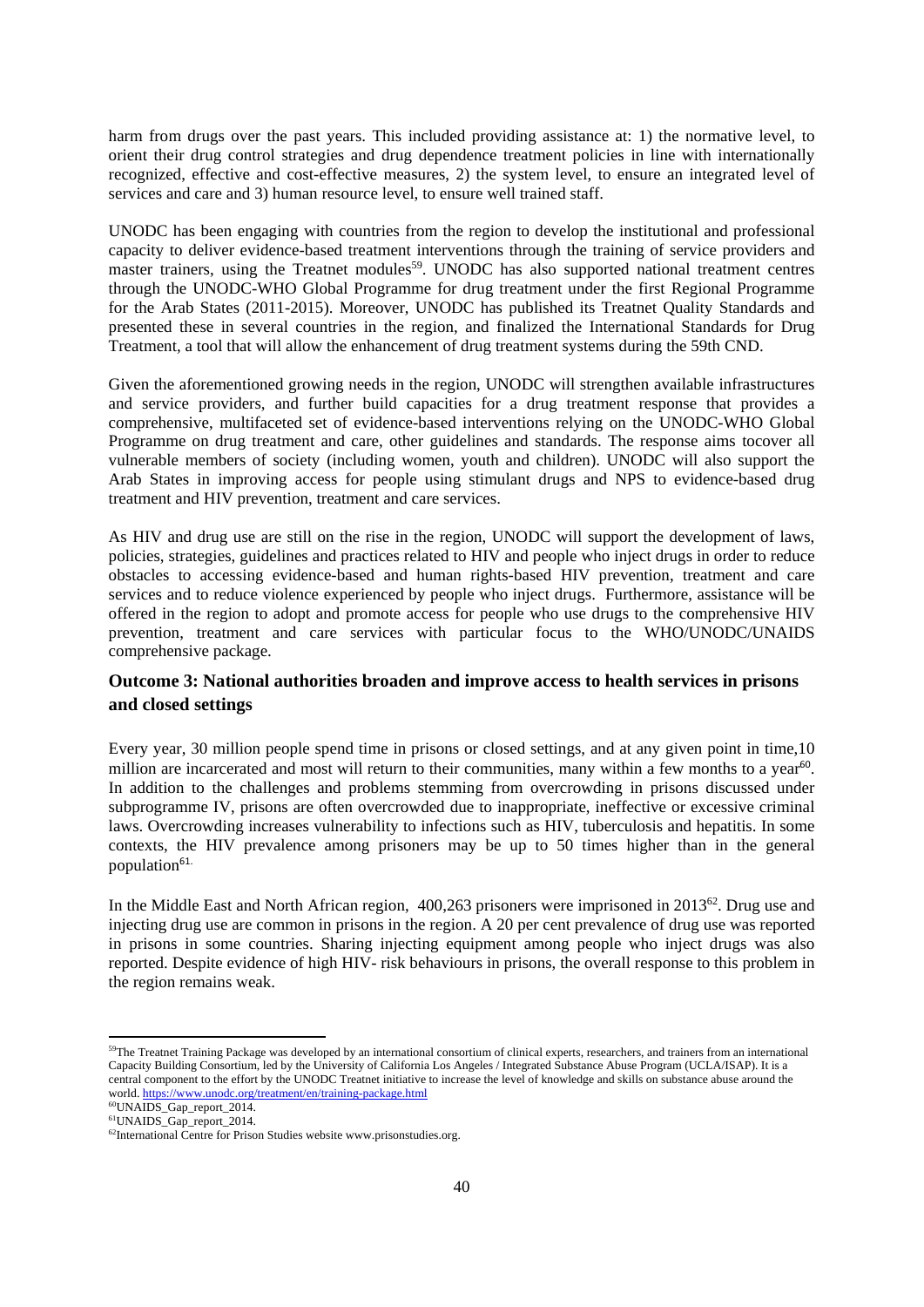As health in prisons and other closed settings is intimately connected to the health of wider society, UNODC as the leading agency responsible for assisting Member States in policy development and the coordination of strategies for HIV prevention and care among those living in closed settings will adopt, promote and support development of normative guidance, evidence-based HIV policies and programmes on HIV prevention, treatment, care and support in prisons in the region.

Under the Regional Programme, UNODC will advocate with the Member States and CSOs for increasing access of those living in closed settings to health services including drug dependence treatment at least equivalent to that provided in the wider community, and promote the comprehensive package of HIV prevention, treatment and care in prisons as outlined in the UNODC/ILO/UNDP/WHO and UNAIDS policy brief 63.

#### **Outcome 4: National authorities address the disparity of access to controlled medicines**

As stated in the 2009 Annual Report of the International Narcotics Control Board (INCB), "One of the fundamental objectives of the international drug control treaties is to ensure the availability of narcotic drugs and psychotropic substances for medical and scientific purposes and to promote the rational use of narcotics drugs and psychotropic substances".<sup>64</sup> While opioids are essential in the management of pain experienced by millions of people who might be suffering from late-stage cancers, AIDS, surgical procedures and other debilitating diseases and conditions, they are also susceptible to abuse. This means that countries face the challenging task of balancing two public health needs: ensuring the availability of these controlled substances for medical purposes and preventing their misuse and diversion.<sup>65</sup>

UNODC will work with relevant partners in the region in reviewing and revising national legislation, regulation and policies to guarantee access to controlled drugs for medical purposes in accordance with the UNODC, WHO and the Union for International Cancer Control's Joint Global Programme, which aims to ensure access to controlled drugs for medical purposes for patients in need, while preventing the misuse, abuse and diversion of such drugs. The Joint Global Programme responds to requests by Member States as presented in CND Resolution 53/4 on availability of internationally controlled licit drugs for medical and scientific purposes, and Resolution 54/6 on availability of internationally-controlled narcotic drugs and psychotropic substances for medical and scientific purposes, and World Health Assembly Resolution 67.19 on palliative care. It is also in line with the Discussion Paper prepared by UNODC for the 54<sup>th</sup> CND Session, the 2010 INCB Report on 'Availability of internationally controlled drugs: ensuring adequate access for medical and scientific purposes'<sup>66</sup>, and the revised 2012 WHO Guidelines 'Ensuring balance in national policies on controlled substances: guidance for availability and accessibility of controlled medicines'67.

In line with this global perspective, this outcome will help countries in the region to (a) build the capacity of healthcare professionals related to utilizing controlled drugs as an aspect of pain management and palliative care; and (b) review, analyse and revise existing legislation and policy related to access and availability of controlled drugs for medical purposes.

<sup>&</sup>lt;sup>63</sup> https://www.unodc.org/documents/hiv-aids/HIV\_comprehensive\_package\_prison\_2013\_eBook.pdf  $64$ https://www.incb.org/incb/en/publications/annual-reports/annual-report-2009.html.  $65$  World Drug Report 2014.

<sup>66</sup>https://www.unodc.org/documents/lpo-

brazil/noticias/2011/03marco/Jife/Report\_of\_the\_Board\_on\_the\_availability\_of\_controlled\_substances.pdf 67http://apps.who.int/medicinedocs/documents/s18050en/s18050en.pdf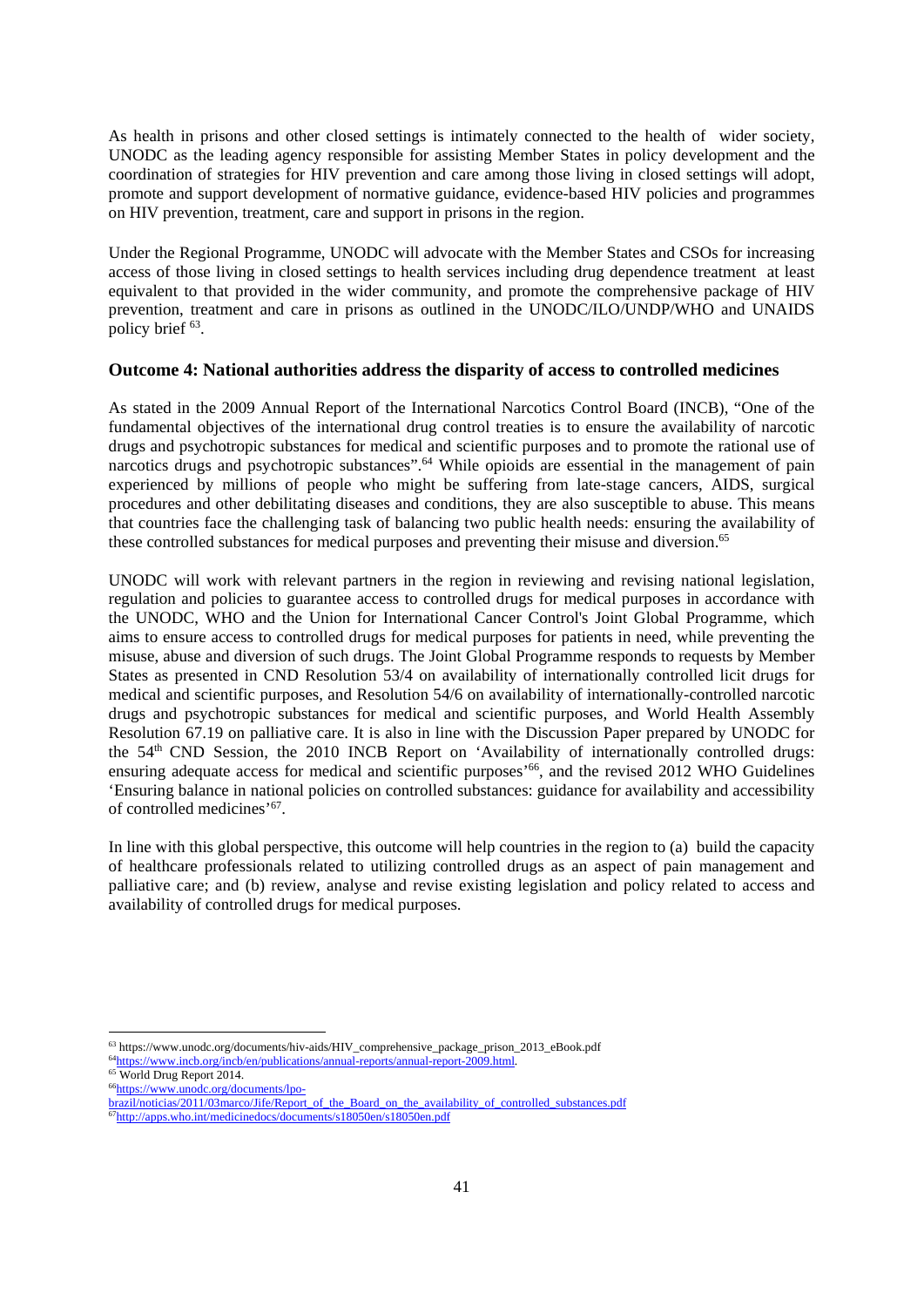# **V. PROGRAMME GOVERNANCE AND IMPLEMENTATION ARRANGEMENTS**

### 5.1 STEERING AND FOLLOW-UP COMMITTEE OF THE REGIONAL PROGRAMME

The Regional Programme's Steering Committee shall oversee the implementation of the UNODC Regional Programme 2016-2021 in accordance with regional priorities, and facilitate effective cooperation between UNODC, the League of Arab States, including the various specialized councils and departments of the LAS and the Member States. It will ensure that there is no duplication of effort in the areas of drug control, crime prevention and criminal justice reform in the region and assist in mobilizing resources for initiatives under the RP<sup>68</sup>.

#### **5.2 UNODC ROMENA**

The UNODC Regional Office for the Middle East and North Africa (ROMENA) covers all the Member States that are part of the Regional Programme: Algeria, Bahrain, Egypt, Iraq, Jordan, Kuwait, Lebanon, Libya, Morocco, Oman, Palestine, Qatar, Saudi Arabia, Sudan, Syria, Tunisia, the United Arab Emirates and Yemen. In addition to the Regional Office, there is the Subregional Programme Office in Tripoli (Libya) but, due to the current situation, activities concerning the Maghreb are currently managed remotely by the Programme Coordinator from Cairo; the Office for the Gulf Cooperation Council Region in Abu Dhabi (UAE); and to Programme Offices in Jordan, Lebanon, Morocco, Palestine, Tunisia and Yemen. Together these offices have more than 75 staff members in total. Efforts will be undertaken to expand the UNODC presence in the region, and open new Programme Offices as the portfolio and resources allow.

ROMENA will manage the RP, under the direct oversight of the UNODC Regional Representative, and with support from the Regional Section for Africa and the Middle East and the Integrated Programme and Oversight Branch in the Division of Operations at UNODC HQ in Vienna. In addition to project implementation, ROMENA's main role, in terms of the RP, will be to engage with counterparts to obtain Member States political 'engagement'; raise the visibility of the Regional Programme and UNODC amongst counterparts, donors and recipients as well as coordinate with UNODC HQ on all relevant matters, in particular with regard to fund raising.

#### *Programme Coordination and Analysis Unit (PCAU)*

PCAU is an integral part of ROMENA and charged with overseeing the RP implementation, challenges and status, helping reinforce the regional aspect of the Regional Programme by supporting ROMENA's role as the nexus of all activities being designed and carried out under the RP. Under the direct supervision of the PCAU Head, this Unit is responsible for:

- Facilitating the coordination and the provision of substantive and technical advice and support for regional programme development and implementation
- Closely monitoring programme implementation and ROMENA's contribution to the objectives of the RP
- **Providing support to and liaising with the various Programme Offices in the region**
- Overseeing internal progress reports and donor reports
- Overseeing all administrative and financial obligations
- Identifying programming and funding opportunities

 <sup>68</sup> For Steering Committee ToRs, see Annex IV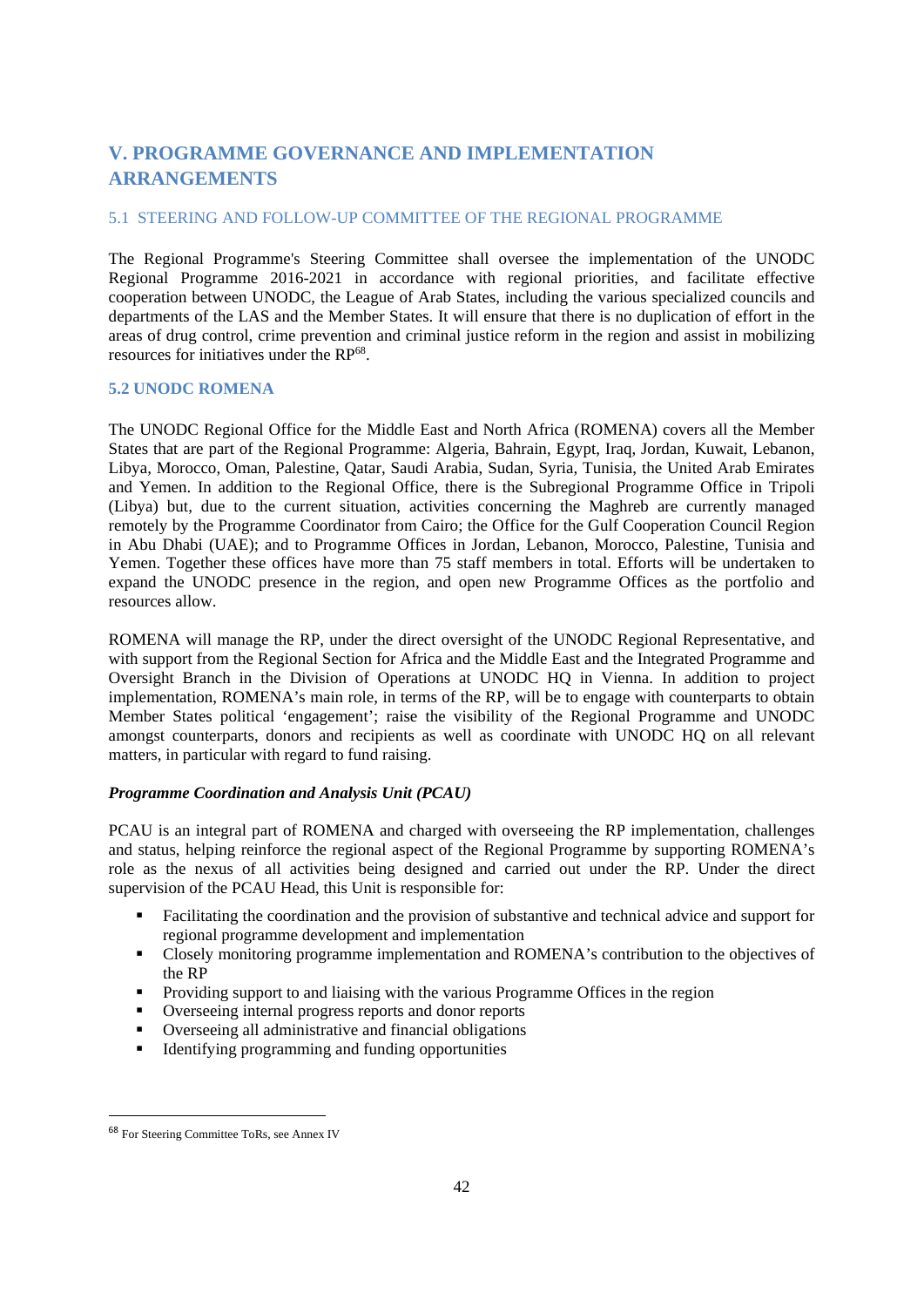The Programme Offices in the various countries across the region are responsible for moving forward with the development and implementation of subregional and national activities and for maintaining close working relationships with national authorities, other actors at national level, and the broader United Nations Country Teams.

# **VI. PARTNERSHIPS**

#### **6.1 NATIONAL AND REGIONAL PARTNERS**

National ownership, mutual responsibility and strategic partnership are crucial for the successful implementation of the Regional Programme. A key strategic partnership is already in place with LAS which plays a critical role in galvanizing Member States' political buy-in. UNODC works closely with LAS and GCC in the areas of terrorism prevention, trafficking in persons and anti-corruption.

The Engagement with the Steering and Follow-Up Committee of the Regional Programme and regular contacts with governments in the region have led to the development of common priorities under the Regional Programme. Project development in the region always takes place through extensive consultations with the national authorities concerned before any initiative is implemented.

UNODC is closely engaged with national counterparts working on the relevant mandate areas, including the ministries of interior, justice and health, law enforcement, the judiciary and anti-corruption agencies, as well as social welfare agencies concerned with supporting victims of crime, addressing drug use and tackling the HIV epidemic among people who use drugs and in prison settings.

Moreover, the Regional Programme's objectives are designed to be aligned with other ongoing regional initiatives, such as the Arab Initiative to Build National Capacities to Combat Human Trafficking in the Arab Countries and the Arab AIDS Strategy.

# **6.2 INTERNATIONAL ORGANIZATIONS**

UNODC partners and actively engages with all relevant United Nations agencies and international organizations in the region to ensure programmatic cooperation, complementarities and synergies. This includes participating in the United Nations Development Group's regional meetings, in the United Nations Country Teams in the Arab States where UNODC has presence, and providing input for the development and implementation of the United Nations Development Assistance Frameworks (UNDAFs).

UNODC will work closely with UNAIDS with regards to supporting people who inject drugs and those living in prison settings, with UNWOMEN and UN-Habitat under the framework of the 'Safer Cities Programme', and with the World Bank with regards to the Stolen Asset Recovery (StAR) Initiative.

Under its counter trafficking activities, UNODC will work with WCO, INTERPOL, the WCO Regional Intelligence Liaison Office (RILO) network, the International Atomic Energy Agency, the World Wildlife Fund, the United Nations Development Programme (UNDP), the International Civil Aviation Organization, the International Air Transport Association, and other international bodies to ensure capacity building in specialized areas including the trafficking in endangered species, drugs, arms, counterfeit goods, hazardous or nuclear material, etc. UNODC also closely partners with the European Union, United Nations Counter-Terrorism Committee Executive Directorate, the United Nations Security Council Resolutions 1267/1989 Al-Qaida Analytical Support and Sanctions Monitoring Team, Counter-Terrorism Implementation Task Force, and Hedayah Centre of Excellence in the area of terrorism prevention and to counter violent extremism that leads to terrorism. Other cooperation partners include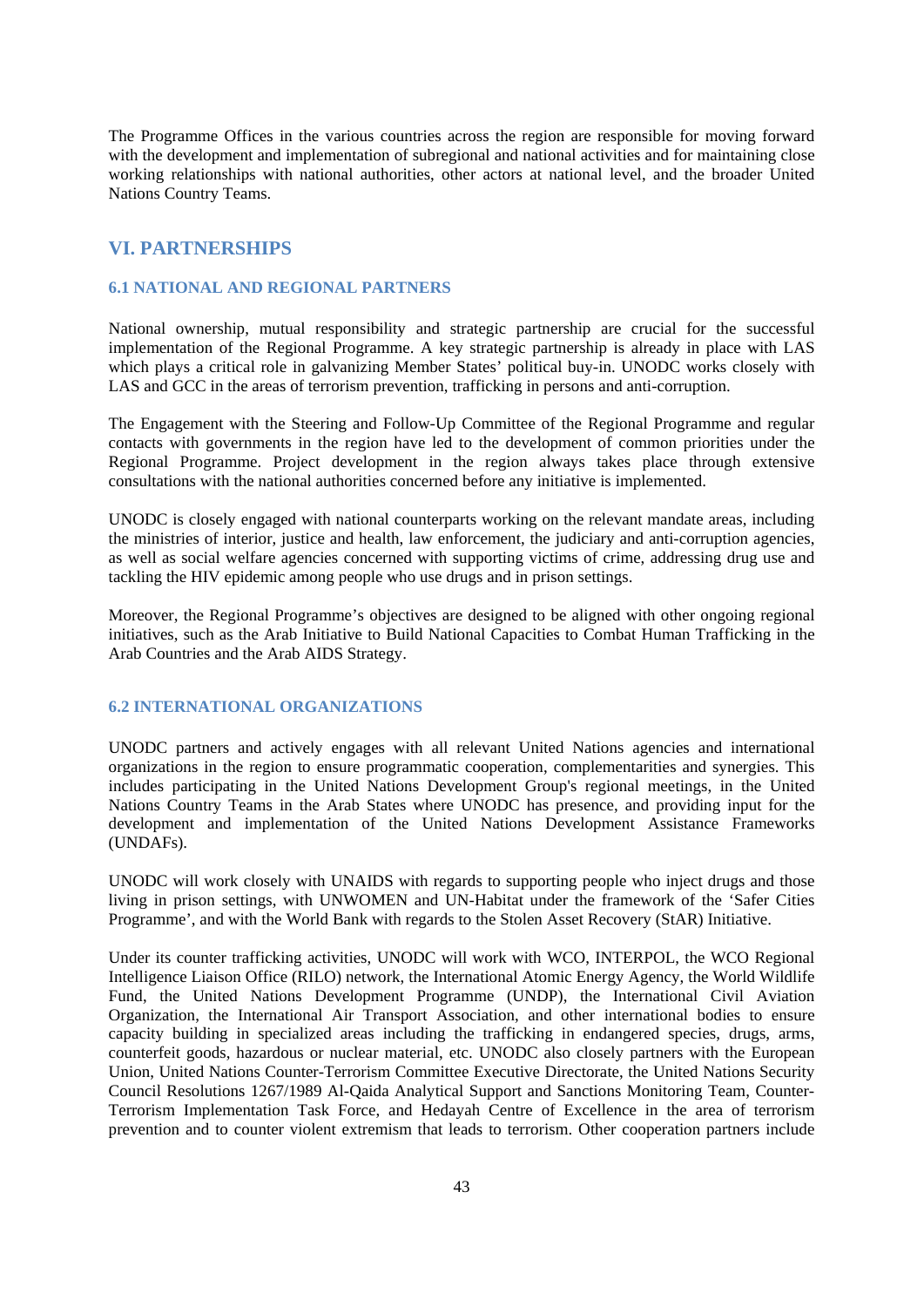UNICEF, the International Organization for Migration, United Nations Office for Project Services, and International Labour Organization, amongst others.

The office is thereby following best practices from the first Regional Programme and the recommendations laid down in the Quadrennial comprehensive policy review of operational activities for development of the United Nations system (A/67/93-E/2012/79). It is taking into consideration the post-2015 development agenda and the Civilian Capacity review process to build on the momentum provided by the United Nations Secretary-General's Five Year Plan of Action in which he noted the "heightened threat of organized crime, piracy and drug trafficking" and the type of integrated responses required to respond to these threats.

#### **6.3 DONORS**

Given UNODC's significant dependence on donor funding to implement its programmes in support to Member States, multilateral and bilateral donors are crucial partners. Some countries in the region, such as the United Arab Emirates and Qatar, are both donor and recipient of UNODC activities. An analysis of donor interests and coordinated fundraising for the region are to be conducted to maximize ROMENA networks, outreach capabilities and local expertise. UNODC fully respects donors' communication and visibility requirements and informs them of upcoming events with sufficient advance timing in order to enable/ensure their presence if needed.

Donor relations and fund-raising initiatives will be coordinated within UNODC in close consultation with the Co-Financing and Partnership Section as well as the Regional Section for Africa and the Middle East (RSAME) and relevant Thematic Sections to ensure synergy, complementarity and to avoid overlaps.

# **VII. LESSONS LEARNED**

Through the implementation of the first Regional Programme (2011-2015), there are a number of best practices and lessons learned for the region, which have also been captured in the findings of the in-depth evaluation of the first Regional Programme conducted at the end of 2014 and into 2015. The main lessons learned, that have been taken into account in the development of the present Regional Programme, include:

- **Nature of the Regional Programme:** The new Regional Programme shall function as a strategic framework reflecting priorities for the region within UNODC mandates instead of taking the form of an operational document.
- **Visibility:** The need to increase the visibility of the Regional Programme and its objectives and to highlight for UNODC's comparative advantage as a specialized agency with expert knowledge in sensitive areas and its ability to support normative work, develop knowledge products, to promote cross-border collaboration, and its ability to advocate on key issues at the highest level.
- **Fundraising:** The importance of having a coordinated fundraising strategy in place and to advocate for soft earmarking of funding to allow ROMENA to be more flexible and responsive to unforeseen developments and to urgent requests for support. During the first Regional Programme soft earmarked funding played a crucial role in programme development and led to the funding and design of several new projects in important areas, such as combating VAW and border control.
- **Staffing:** The fundamental importance of recruiting and keeping high calibre staff (professional, administrative and short-term experts) in order to deliver quality services.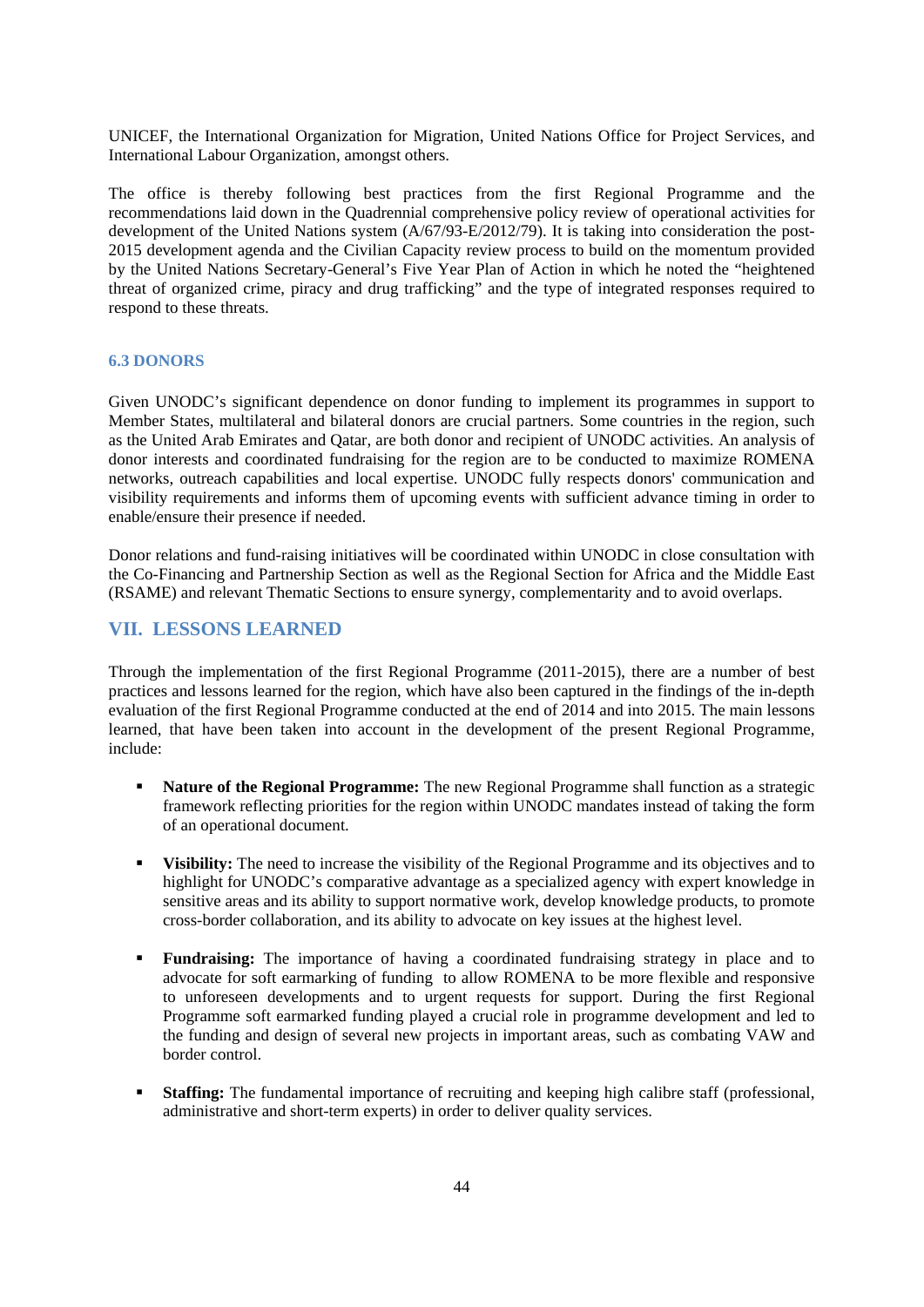- **Sustainability:** The importance of integrating Train-the-Trainer and Mentoring programmes as much as possible to generate enduring learning curves and embed institutional memory within organizations.
- **Presence on the ground:** The importance of having in-country presence/offices in order to develop new and strengthen existing relationships with local counterparts as well as to raise awareness of UNODC programming and fundraising.
- **Partnership with LAS:** The partnership with LAS on the Regional Programme has proven to be indispensable. It has helped to mobilize the required political support from the Member States and has actively supported and facilitated the implementation of the first Regional Programme, in particular regional activities, such as those on trafficking in persons and the establishment of judicial network.

# **VIII. RISK MANAGEMENT**

Implementing programmes in a region undergoing profound political transition entails a series of risks and challenges related to the stability of the environment and the strength of government institutions over which UNODC has little or no control. Unpredictable events, such as outbreaks of violence and/or sudden changes in governments can rapidly change circumstances on the ground, and thus the conditions for implementation of UNODC technical assistance. Outlined below are the major risks and challenges, both external and internal, which UNODC at this time considers possible to encounter during the period of the Regional Programme, and their mitigation measures.

| <b>RISKS</b>                                                                                                                                                                                               | <b>MITIGATION MEASURES</b>                                                                                                                                                                                                                                                                                                                                                                                                                          |
|------------------------------------------------------------------------------------------------------------------------------------------------------------------------------------------------------------|-----------------------------------------------------------------------------------------------------------------------------------------------------------------------------------------------------------------------------------------------------------------------------------------------------------------------------------------------------------------------------------------------------------------------------------------------------|
|                                                                                                                                                                                                            | <b>EXTERNAL RISKS</b>                                                                                                                                                                                                                                                                                                                                                                                                                               |
| Outbreak of conflicts and/or<br>political instability hampers<br>implementation<br>of<br>the<br>technical assistance under the<br>Regional Programme.                                                      | • In case of an outbreak of violence, UNODC will follow the advice<br>provided by the United Nations Department of Security and Safety<br>(UNDSS) and either suspend or relocate activities in the affected<br>country.<br>• In case of an outbreak of violence and a required (temporary)<br>suspension of implementation in one of the countries in the region,<br>UNODC can send officials to another country in order to provide<br>assistance. |
|                                                                                                                                                                                                            | • Some interventions under the Regional Programme have regional<br>coverage while being implemented through national activities. In<br>case violence erupts in a given country, UNODC will be able to<br>focus on countries not affected by violence or instability and<br>continue overall implementation until it can restart activities in the<br>affected countries.                                                                            |
| The security situation in parts<br>the countries<br>of<br>where<br><b>UNODC</b><br>implements<br>activities under the Regional<br>Programme does not allow<br><b>UNODC</b><br>physical<br>any<br>presence. | · UNODC will follow the advice provided by UNDSS and the<br>national authorities.<br>• UNODC will relocate its activities to safer regions within the same<br>country where possible.                                                                                                                                                                                                                                                               |
| Given the transitional nature                                                                                                                                                                              | • UNODC will ensure the coherence of its work with national and                                                                                                                                                                                                                                                                                                                                                                                     |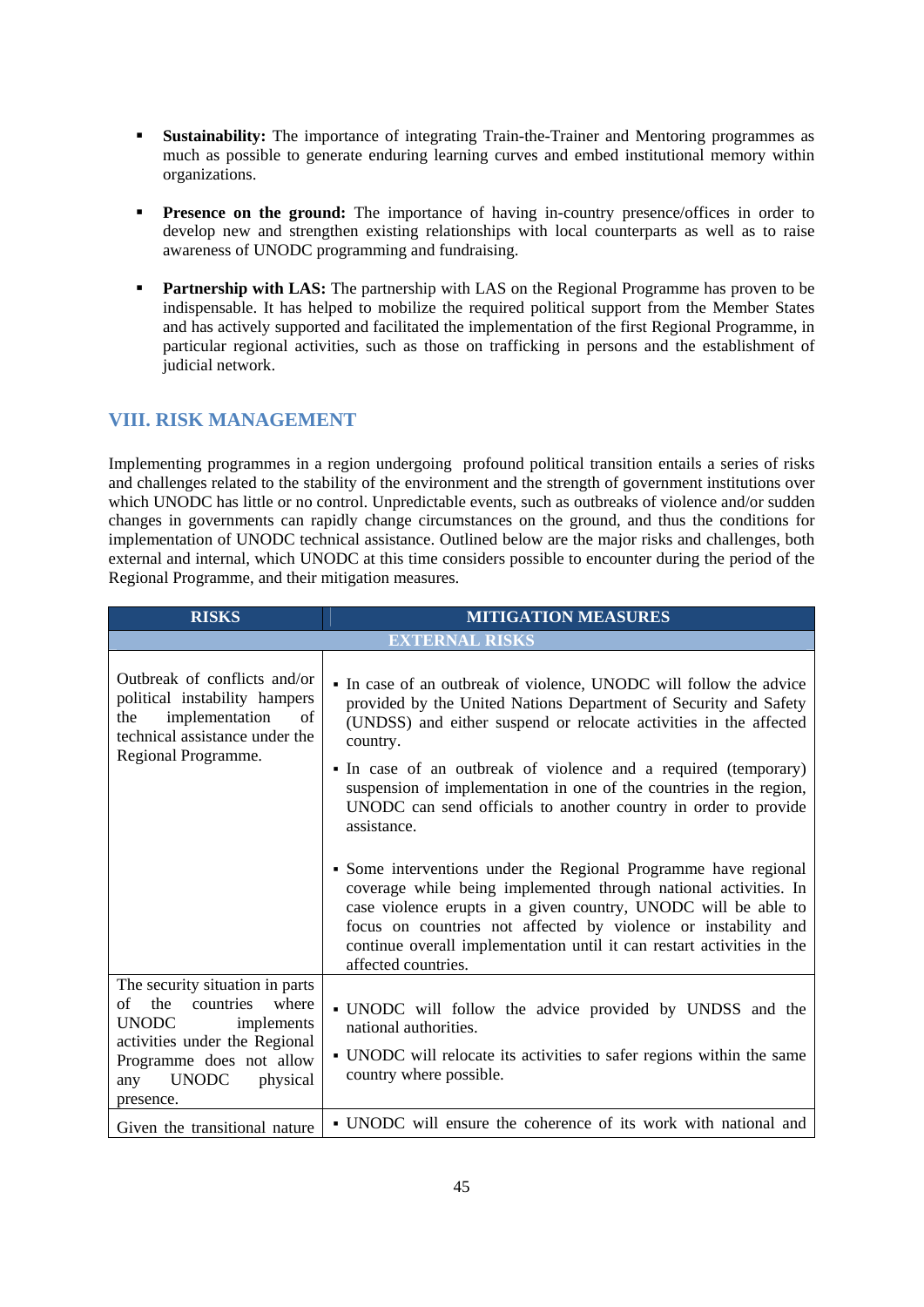| <b>RISKS</b>                                                                                                                                                               | <b>MITIGATION MEASURES</b>                                                                                                                                                                                                                                                                                                                                                            |  |  |  |
|----------------------------------------------------------------------------------------------------------------------------------------------------------------------------|---------------------------------------------------------------------------------------------------------------------------------------------------------------------------------------------------------------------------------------------------------------------------------------------------------------------------------------------------------------------------------------|--|--|--|
| <b>EXTERNAL RISKS</b>                                                                                                                                                      |                                                                                                                                                                                                                                                                                                                                                                                       |  |  |  |
| of several countries in the<br>region, which are facing<br>certain security challenges<br>combined with the sensitive<br><b>UNODC</b><br>mandates<br>is                    | regional priorities through ongoing mapping/assessment of priorities.<br>This will mainly be done through the annual Steering and Follow-Up<br>Committee meetings where immediate priorities are updated<br>annually.                                                                                                                                                                 |  |  |  |
| working on, Member States<br>consider<br>may<br>not<br>collaborating with UNODC<br>on certain issues a matter of<br>priority.                                              | • UNODC will continue to implement a clear communication strategy,<br>which provides Member States and regional bodies with clear and<br>compelling information on why and how UNODC can contribute to<br>addressing national and regional drug and crime challenges.                                                                                                                 |  |  |  |
|                                                                                                                                                                            | • UNODC will deliver relevant and effective services, which convince<br>Member States and relevant regional bodies of its value as a strategic<br>partner in addressing regional crime, terrorist, and illicit trafficking<br>challenges.                                                                                                                                             |  |  |  |
| High turnover in Member<br>States' institutions reduces<br>continuity of implementation<br>and/or affects sustainability<br>(e.g. with regard to training<br>of trainers). | • UNODC will do its utmost to secure agreements from the Ministries<br>concerned to ensure that staff trained under the Regional Programme<br>stay in place for an adequate period and perform the tasks they were<br>trained for.<br>• UNODC will advocate for the establishment of appropriate handover<br>procedures and overlapping time between departing and arriving<br>staff. |  |  |  |

| <b>RISKS</b>                                                                                                                                   | <b>MITIGATION MEASURES</b>                                                                                                                                                                                                                                                                                                                                                                                                                                                                                    |  |  |
|------------------------------------------------------------------------------------------------------------------------------------------------|---------------------------------------------------------------------------------------------------------------------------------------------------------------------------------------------------------------------------------------------------------------------------------------------------------------------------------------------------------------------------------------------------------------------------------------------------------------------------------------------------------------|--|--|
| <b>INTERNAL RISKS</b>                                                                                                                          |                                                                                                                                                                                                                                                                                                                                                                                                                                                                                                               |  |  |
| Adequate financing is not<br>forthcoming from<br>the<br>international community                                                                | • A donor mapping is currently being developed and will be available<br>in 2016 in order to determine and appropriately align fundraising<br>efforts with donor priorities. This will be coupled with continued<br>active engagement and advocacy based on a clear communication<br>and influencing strategy.<br>• UNODC will work to deliver effective services which convince<br>donors of UNODC's value as a strategic partner in the<br>implementation of their human security priorities for the region. |  |  |
| Flexible implementation of<br>initiatives in<br>line<br>with<br>evolving needs might be<br>affected by some UNODC<br>administrative processes. | • Ongoing reform and improvements to UNODC management and<br>administrative systems and processes are ongoing, including<br>financing mechanisms for regional programmes and human<br>resources management. In November 2015, UNODC changed its<br>enterprise resource planning system to Umoja in order to apply the<br>latest management best practices currently rolled out across the<br><b>United Nations Secretariat.</b>                                                                               |  |  |